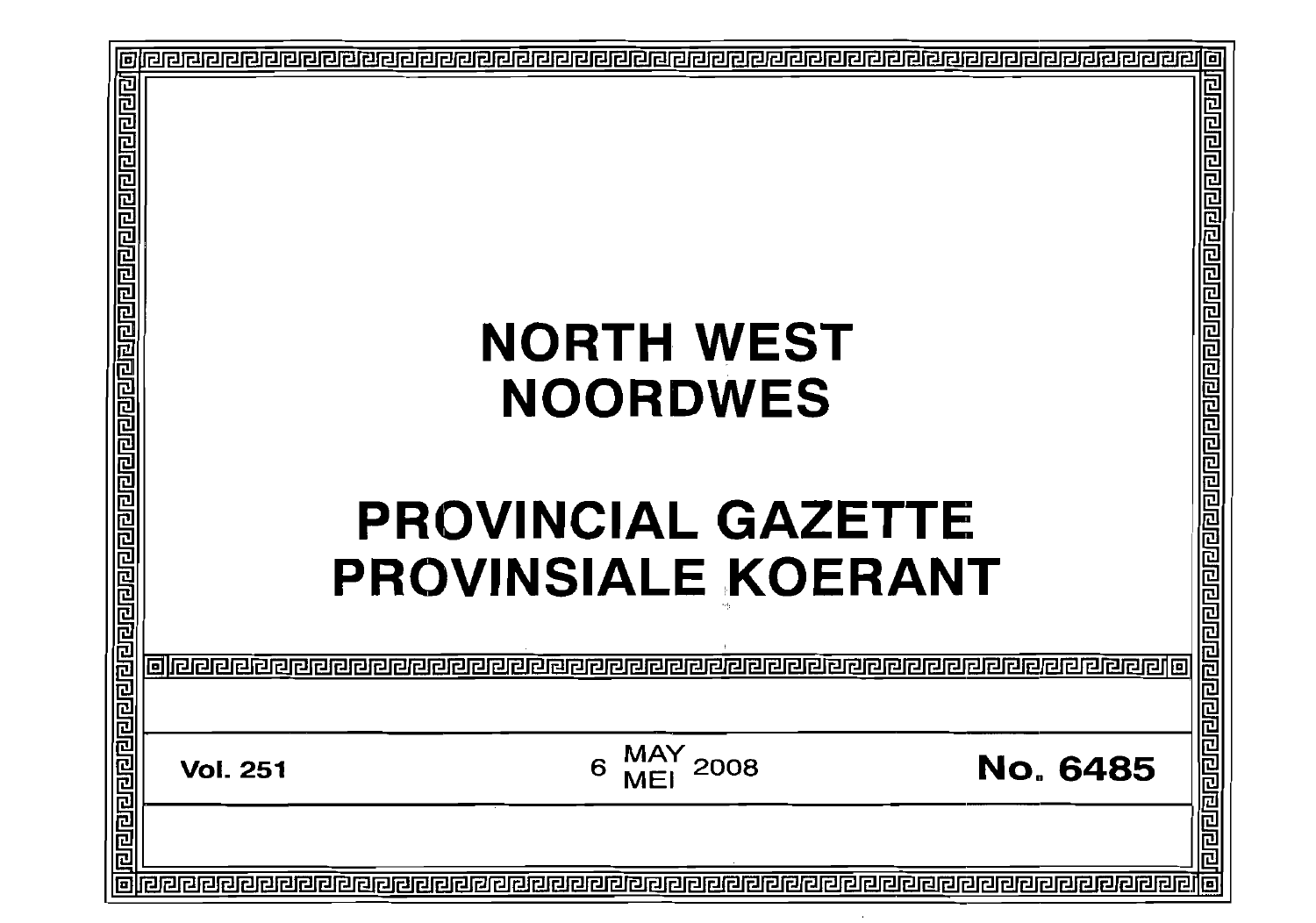## **CONTENTS**

| No.        |                                                                                                                  | Page<br>No. | Gazette<br>No. |
|------------|------------------------------------------------------------------------------------------------------------------|-------------|----------------|
|            | <b>GENERAL NOTICES</b>                                                                                           |             |                |
| 242        | Town-planning and Townships Ordi-<br>nance (15/1986): Establishment of town-                                     |             |                |
| 244        | ship: Brits Extension 146<br>Town-planning and Townships Ordi-<br>nance (15/1986): Brits Amendment               | 9           | 6485           |
| 245        | do.: Rustenburg Amendment Scheme                                                                                 | 10          | 6485           |
| 246        | do.: Amendment Scheme 450                                                                                        | 10<br>11    | 6485<br>6485   |
| 247        | do.: Amendment Scheme 452                                                                                        | 12          | 6455           |
| 248        | do.: Rustenburg Amendment Scheme                                                                                 | 13          | 6485           |
| 249        | do.: Rustenburg Amendment Scheme                                                                                 | 13          | 6485           |
| 250        | do.: Establishment of township: Brits                                                                            | 14          | 6485           |
| 251        | do.: Hartbeespoort Amendment Scheme                                                                              | 15          | 6485           |
| 252        | do.: Amendment Scheme 412                                                                                        | 16          | 6485           |
| 253        | do.: Amendment Scheme 453                                                                                        | 16          | 6485           |
| 254        | do.: Amendment Scheme 455                                                                                        | 17          | 6485           |
| 255        | do.: Amendment Scheme 456<br>do.: Amendment Scheme 462                                                           | 18<br>18    | 6485           |
| 256<br>257 | do.: Amendment Scheme 463                                                                                        | 19          | 6485<br>6485   |
| 258        | do.: Amendment Scheme                                                                                            | 20          | 6485           |
| 259        | do.: Rezoning: Erf 729, Elandsrand Ext.                                                                          | 20          | 6485           |
| 260        | Removal of Restrictions Act (84/1967):<br>Removal of conditions: Portion 864, farm                               |             |                |
| 261        | do.: do.: Portion 883, farm Vyfhoek 428                                                                          | 21<br>22    | 6485<br>6485   |
| 262        | do.: do.: Portion 849, farm Vyfhoek 428                                                                          | 22          | 6485           |
| 263        | do.: do.: Portion 685, farm Vyfhoek 428                                                                          | 23          | 6485           |
|            | <b>LOCAL AUTHORITY NOTICES</b>                                                                                   |             |                |
| 152        |                                                                                                                  |             |                |
|            | Town-planning and Townships<br>Ordi-<br>nance (15/1986): Tswaing<br>Local<br>Municipality: Rezoning: Erf<br>232, |             |                |
| 157        | Delareyville<br>Town-planning and Townships Ordi-<br>nance (15/1986): Establishment of town                      | 24          | 6485           |
| 158        | ship: Klerksdorp Extension 39<br>do.: Maquassi Hills Local Municipality:                                         | 24          | 6485           |
| 159        | Establishment of township: Tswelelang<br>do.: do.: do.: Wolmaransstad Extension                                  | 25          | 6485           |
| 160        | do.: City of Matlosana: Rezoning: Erf                                                                            | 26          | 6485           |
|            | 538, Wilkoppies Extension 4                                                                                      | 27          | 6485           |
| 161        | do.: do.: do.: Erf 64, Flamwood                                                                                  | 28          | 6485           |
| 162        | do.: do.: do.: Erf 170, Flamwood                                                                                 | 28          | 6485           |
| 163        | do.: do.: do.: Portion 6, Erf 2623,<br>Stilfontein Extension 4                                                   | 29          | 6485           |
| 164        | do.: do.: do.: Portion 4, Erf 885,                                                                               | 30          | 6485           |
| 165        | do.: do.: do.: Erven 674 to 703, Ellaton                                                                         | 31          | 6485           |
| 166        | do.: do.: do.: Erf 3210, Stilfontein                                                                             |             |                |
| 167        | do.: do.: do.: Holding 18, Wilkoppies                                                                            | 31          | 6485           |
|            | Agricultural Holdings                                                                                            | 32          | 6485           |
| 168        | do.: do.: do.: Erf 12, Freemanville                                                                              | 33          | 6485           |
| 169        | do.: do.: do.: Erf 13, Wilkoppies                                                                                | 34          | 6485           |
| 170        | do.: do.: do.: Erf 1712, Klerksdorp                                                                              | 34          | 6485           |
| 171        | do.: do.: do.: Portion 108, farm Stilfontein                                                                     | 35          | 6485           |
| 172        | do.: do.: do.: Erf 150, Wilkeville                                                                               | 36          | 6485           |
| 173        | do.: do.: do.: Portions 3 and 4, Erf 758,                                                                        | 37          | 6485           |

## **INHOUD**

| age<br>No. | Gazette<br>No. | No.        |                                                                                                                                         | No. | Bladsy Koerant<br>No. |
|------------|----------------|------------|-----------------------------------------------------------------------------------------------------------------------------------------|-----|-----------------------|
|            |                |            | <b>ALGEMENE KENNISGEWINGS</b>                                                                                                           |     |                       |
| 9          | 6485           | 242<br>244 | Ordonnansie op Dorpsbeplanning en<br>Dorpe (15/1986): Stigting van dorp:<br>Brits-uitbreidings 146<br>Ordonnansie op Dorpsbeplanning en | 9   | 6485                  |
| 10         | 6485           |            | Dorpe (15/1986): Brits-wysigingskema                                                                                                    | 10  | 6485                  |
| 10         | 6485           | 245        | do.: Rustenburg-wysigingskema 449                                                                                                       | 11  | 6485                  |
| 11         | 6485           | 246        | do.: Wysigingskema 450                                                                                                                  | 11  | 6485                  |
| 12         | 6455           | 247        | do.: Wysigingskema 452                                                                                                                  | 12  | 6455                  |
|            |                | 248        | do.: Rustenburg-wysigingskema 458                                                                                                       | 13  | 6485                  |
| 13         | 6485           | 249        | do.: Rustenburg-wysigingskema 460                                                                                                       | 14  | 6485                  |
|            |                | 250        | do.: Stigting van dorp: Brits-uitbreiding                                                                                               |     |                       |
| 13         | 6485           |            |                                                                                                                                         | 14  | 6485                  |
|            |                | 251        | do.: Hartbeespoort-wysigingskema 345                                                                                                    | 15  | 6485                  |
| 14         | 6485           | 252        | do.: Wysigingskema 412                                                                                                                  | 16  | 6485                  |
| 15         | 6485           | 253        | do.: Wysigingskema 453                                                                                                                  | 17  | 6485                  |
| 16         | 6485           | 254        | do.: Wysigingskema 455                                                                                                                  | 17  | 6485                  |
| 16         | 6485           | 255        | do.: Wysigingskema 456                                                                                                                  | 18  | 6485                  |
| 17         | 6485           | 256        | do.: Wysigingskema 462                                                                                                                  | 19  | 6485                  |
| 18         | 6485           | 257        | do.: Wysigingskema 463                                                                                                                  | 19  | 6485                  |
| 18         | 6485           | 258        |                                                                                                                                         | 20  | 6485                  |
| 19         | 6485           | 259        | do.: Hersonering: Erf 729, Elandsrand-                                                                                                  |     |                       |
| 20         | 6485           |            |                                                                                                                                         | 21  | 6485                  |
|            |                | 260        | Wet op Opheffing van Beperkings                                                                                                         |     |                       |
| 20         | 6485           |            | (84/1967): Opheffing van voorwaardes:                                                                                                   | 21  | 6485                  |
|            |                | 261        | do.: do.: Gedeelte 883, plaas Vyfhoek                                                                                                   |     |                       |
| 21         | 6485           | 262        | do.: do.: Gedeelte 849, plaas Vyfhoek                                                                                                   | 22  | 6485                  |
| 22         | 6485           |            |                                                                                                                                         | 23  | 6485                  |
| 22         | 6485           | 263        | do.: do.: Gedeelte 685, plaas Vyfhoek                                                                                                   | 23  | 6485                  |
| 23         | 6485           |            | <b>PLAASLIKE BESTUURSKENNISGEWINGS</b>                                                                                                  |     |                       |
|            |                | 152        | Ordonnansie op Dorpsbeplanning en<br>Dorpe (15/1986): Tswaing Plaaslike<br>Munisipaliteit: Hersonering: Erf 232,                        | 24  | 6485                  |
| 24         | 6485           | 157        | Ordonnansie op Dorpsbeplanning en<br>Dorpe (15/1986): Stigting van dorp:<br>Klerksdorp-uitbreiding 39                                   | 25  | 6485                  |
| 24         | 6485           | 158        | Hills<br>do.:<br>Maguassi<br>Plaaslike<br>Munisipaliteit: Stigting<br>van<br>dorp:                                                      | 26  | 6485                  |
| 25         | 6485           | 159        | Tswelelang-uitbreiding 5<br>do.: do.: do.: Wolmaransstad-uitbreiding                                                                    |     |                       |
|            |                | 160        | do.: Stad van Matlosana: Hersonering:                                                                                                   | 27  | 6485                  |
| 26         | 6485           |            | Erf 538, Wilkoppies-uitbreiding 4                                                                                                       | 27  | 6485                  |
| 27         | 6485           | 161        | do.: do.: do.: Erf 64, Flamwood                                                                                                         | 28  | 6485                  |
| 28         | 6485           | 162        | do.: do.: do.: Erf 170, Flamwood                                                                                                        | 29  | 6485                  |
| 28         | 6485           | 163        | do.: do.: do.: Gedeelte 6, Erf 2623,                                                                                                    |     |                       |
|            |                |            | Stilfontein-uitbreiding 4                                                                                                               | 30  | 6485                  |
| 29         | 6485           | 164        | do.: do.: do.: Gedeelte 4, Erf 885,                                                                                                     |     |                       |
|            |                |            |                                                                                                                                         | 30  | 6485                  |
| 30         | 6485           | 165        | do.: do.: do.: Erwe 674 tot 703, Ellaton                                                                                                | 31  | 6485                  |
| 31         | 6485           | 166        | do.: do.: do.: Erf 3210, Stilfontein-uitbrei-                                                                                           |     |                       |
|            |                |            |                                                                                                                                         | 32  | 6485                  |
| 31         | 6485           | 167        | do.: do.: do.: Hoewe 18, Wilkoppies-                                                                                                    |     |                       |
| 32         | 6485           |            |                                                                                                                                         | 32  | 6485                  |
| 33         | 6485           | 168        | do.: do.: do.: Erf 12, Freemanville                                                                                                     | 33  | 6485                  |
| 34         | 6485           | 169        | do.: do.: do.: Erf 13, Wilkoppies                                                                                                       | 34  | 6485                  |
|            |                | 170        | do.: do.: do.: Erf 1712, Klerksdorp-                                                                                                    |     |                       |
| 34         | 6485           |            |                                                                                                                                         | 35  | 6485                  |
|            |                | 171        | do.: do.: do.: Gedeelte 108, plaas                                                                                                      |     |                       |
| 35         | 6485           |            |                                                                                                                                         | 36  | 6485                  |
|            |                | 172        | do.: do.: do.: Erf 150, Wilkeville-uitbrei-                                                                                             |     |                       |
| 36         | 6485           |            |                                                                                                                                         | 36  | 6485                  |
|            |                | 173        | do.: do.: do.: Gedeeltes 3 en 4, Erf 758,                                                                                               |     |                       |

Filmieda................................................... 37

6485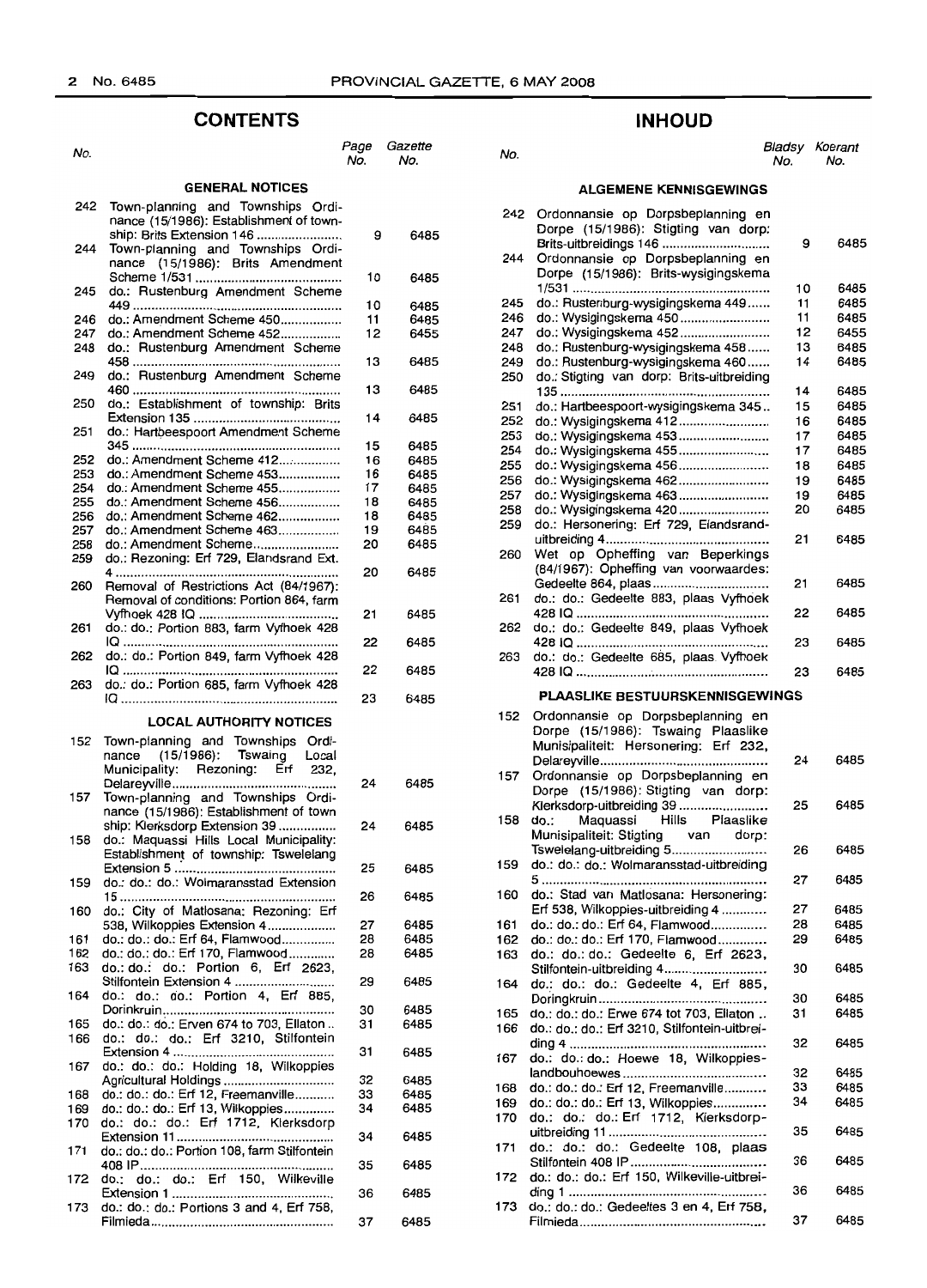$\cdot$ 

 $\boldsymbol{r}$ 

| No. |                                                                                                                    | Page<br>No. | Gazette<br>No. | No. |                                                                                                                           | Bladsy<br>No. | Koerant<br>No. |
|-----|--------------------------------------------------------------------------------------------------------------------|-------------|----------------|-----|---------------------------------------------------------------------------------------------------------------------------|---------------|----------------|
|     | 174 Town-planning and Townships Ordi-<br>nance (15/1986): Merafong City Local<br>Municipality: Fochville Amendment |             |                |     | 174 Ordonnansie op Dorpsbeplanning en<br>Dorpe (15/1986): Merafong Stad<br>Plaaslike Munisipaliteit: Fochville-           |               |                |
|     | Scheme F68/2006, F69/2006<br>175 do.: Tlokwe City Council: Establishment                                           | 37          | 6485           |     | wysigingskema F68/2006, F69/2006<br>175 Town-planning and Townships                                                       | 38            | 6485           |
|     | of township: Van der Hoffpark Extension<br>176 do.: do.: Potchefstroom Amendment                                   | 39          | 6485           |     | Ordinance (15/1986): Establishment of<br>township: Van der Hoffpark Extension 20<br>176 do.: do.: Potchefstroom Amendment | 39            | 6485           |
|     |                                                                                                                    | 42          | 6485           |     |                                                                                                                           | 42            | 6485           |

٠,

 $\overline{1}$ 

 $\ddot{\phantom{a}}$ 

 $\tilde{f}$ 

 $\bar{a}$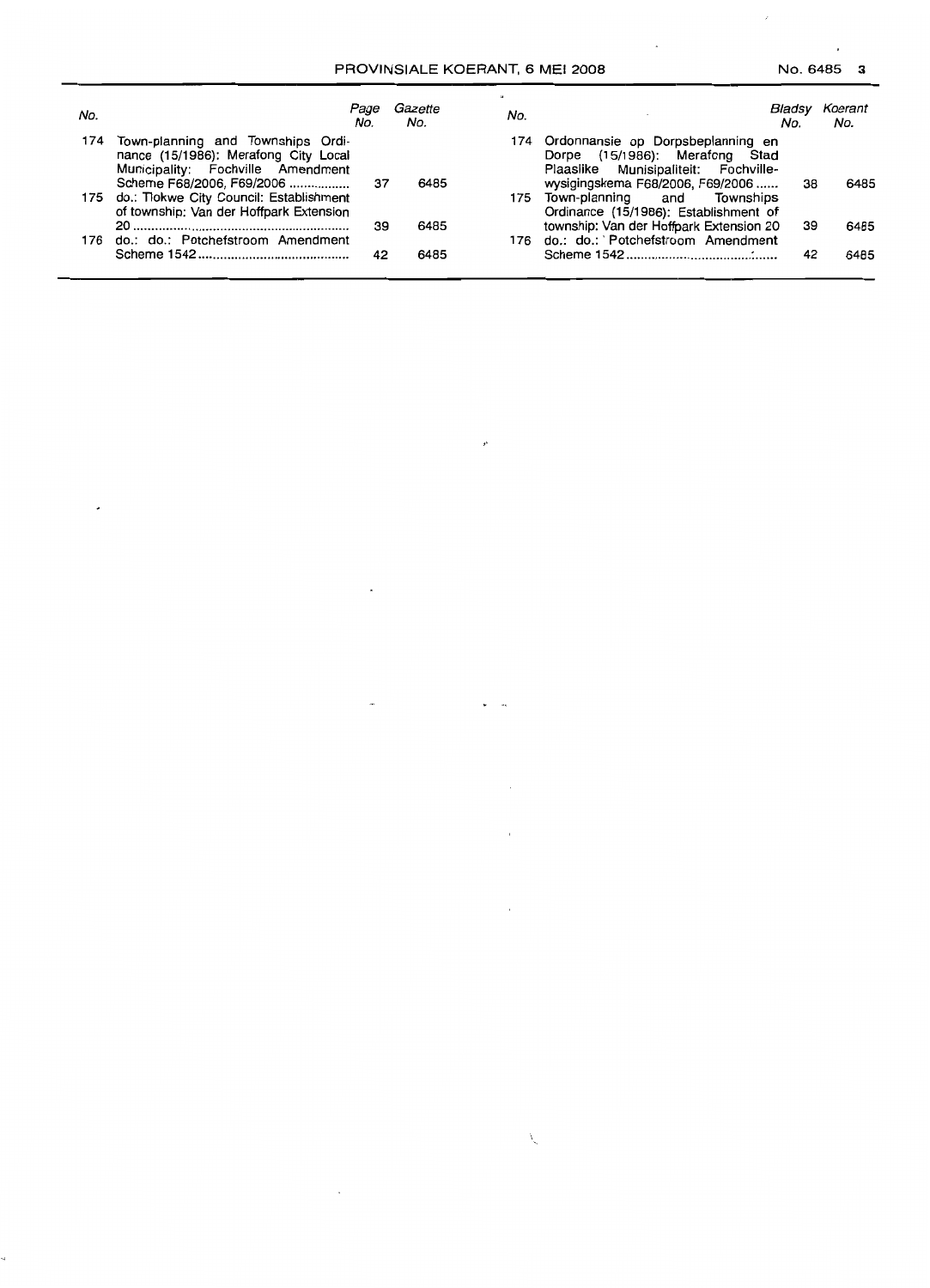| <b>IMPORTANT NOTICE</b>                                                                                                                                       |                                                                                                        |  |  |  |  |
|---------------------------------------------------------------------------------------------------------------------------------------------------------------|--------------------------------------------------------------------------------------------------------|--|--|--|--|
| The                                                                                                                                                           |                                                                                                        |  |  |  |  |
| <b>North West Province Provincial Gazette Function</b>                                                                                                        |                                                                                                        |  |  |  |  |
| will be transferred to the                                                                                                                                    |                                                                                                        |  |  |  |  |
| <b>Government Printer in Pretoria</b>                                                                                                                         |                                                                                                        |  |  |  |  |
| as from 1 February 2006                                                                                                                                       |                                                                                                        |  |  |  |  |
| <b>NEW PARTICULARS ARE AS FOLLOWS:</b>                                                                                                                        |                                                                                                        |  |  |  |  |
| <b>Physical address:</b>                                                                                                                                      | <b>Postal address:</b>                                                                                 |  |  |  |  |
| <b>Government Printing Works</b><br>149 Bosman Street<br>Pretoria                                                                                             | Private Bag X85<br>Pretoria<br>0001                                                                    |  |  |  |  |
| <b>New contact persons:</b><br>Louise Fourie Tel.: (012) 334-4686<br>Mrs H. Wolmarans Tel.: (012) 334-4591                                                    |                                                                                                        |  |  |  |  |
| Fax number:<br>$(012)$ 323-8805                                                                                                                               |                                                                                                        |  |  |  |  |
| E-mail addresses:<br>hester.wolmarans@gpw.gov.za<br>louis.fourie@gpw.gov.za                                                                                   |                                                                                                        |  |  |  |  |
| <b>Contact persons for subscribers:</b>                                                                                                                       |                                                                                                        |  |  |  |  |
|                                                                                                                                                               | Mrs S. M. Milanzi Tel.: (012) 334-4734<br>Mrs J. Wehmeyer Tel.: (012) 334-4753<br>Fax.: (012) 323-9574 |  |  |  |  |
| This phase-in period is to commence from 1 February 2006 (suggest date of advert)<br>and notice comes into operation as from 1 February 2006.                 |                                                                                                        |  |  |  |  |
| Subscribers and all other stakeholders are advised to send their advertisements<br>directly to the Government Printing Works, 7 days before publication date. |                                                                                                        |  |  |  |  |

In future, adverts have to be paid in advance before being published in the Gazette.

AWIE VAN ZVL Advertising Manager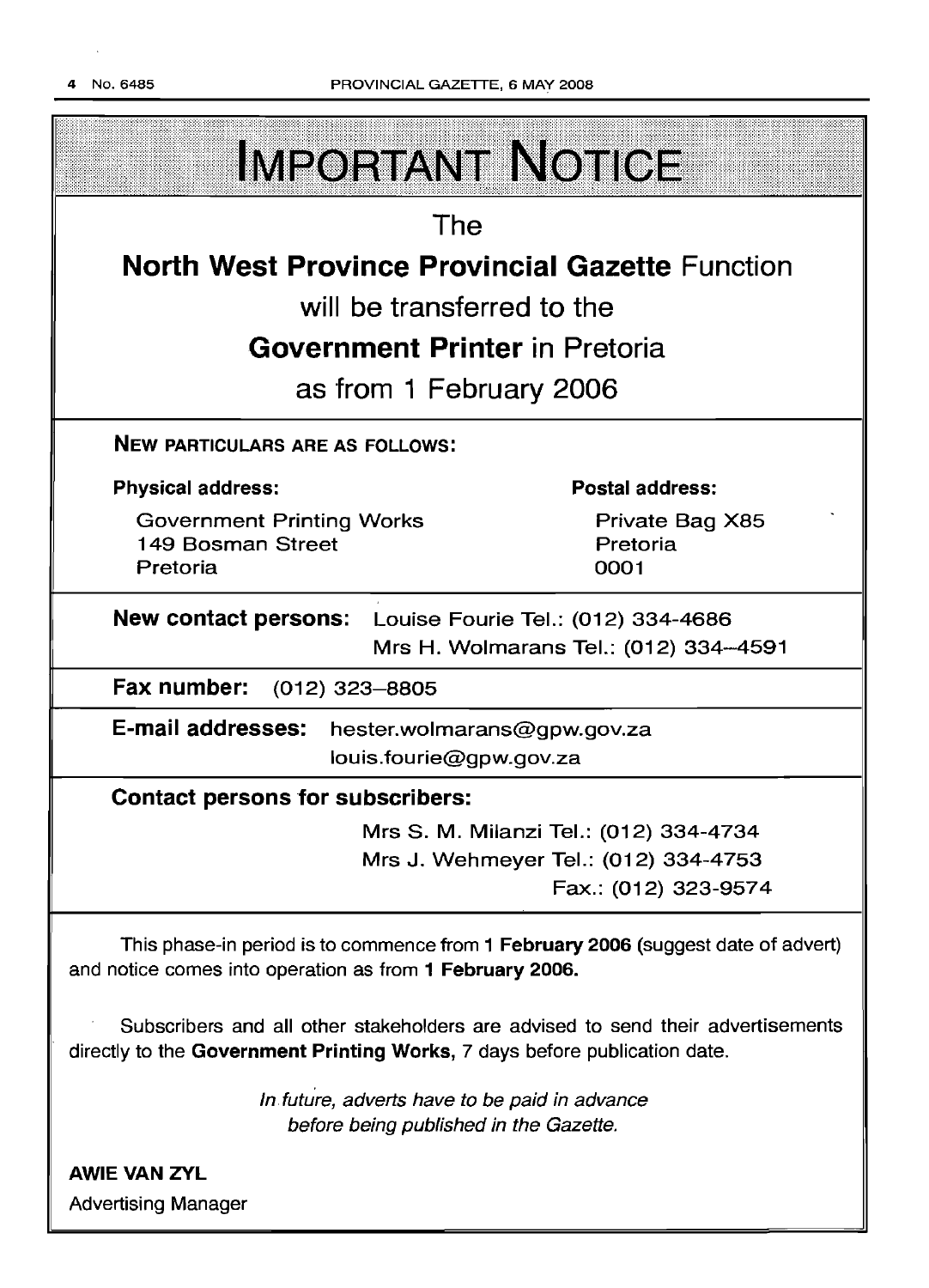| IT IS THE CLIENTS RESPONSIBILITY TO ENSURE THAT THE CORRECT AMOUNT IS PAID<br>AT THE CASHIER OR DEPOSITED INTO THE GOVERNMENT PRINTING WORKS BANK<br>ACCOUNT AND ALSO THAT THE REQUISITION/COVERING LETTER TOGETHER WITH<br>THE ADVERTISEMENTS AND THE PROOF OF DEPOSIT REACHES THE GOVERNMENT<br>PRINTING WORKS IN TIME FOR INSERTION IN THE PROVINCIAL GAZETTE.<br>NO ADVERTISEMENTS WILL BE PLACED WITHOUT PRIOR PROOF OF PRE-PAYMENT. |                                                                                                          |  |  |  |
|-------------------------------------------------------------------------------------------------------------------------------------------------------------------------------------------------------------------------------------------------------------------------------------------------------------------------------------------------------------------------------------------------------------------------------------------|----------------------------------------------------------------------------------------------------------|--|--|--|
| ŧ                                                                                                                                                                                                                                                                                                                                                                                                                                         | $\frac{1}{4}$ page R 187.37<br>Letter Type: Arial<br>Size: 10<br>Line Spacing: At:<br>11pt<br>Exactly    |  |  |  |
| A PRICE<br><b>INCREASE OF</b><br><b>8,5% WILL BE</b><br><b>EFFECTIVE ON</b><br><b>ALL TARIFFS</b><br><b>FROM</b><br>1 MAY 2008                                                                                                                                                                                                                                                                                                            | R 374.75<br>$\frac{1}{4}$ page<br>Size: 10<br>Letter Type: Arial<br>Line Spacing: At:<br>Exactly<br>11pt |  |  |  |
|                                                                                                                                                                                                                                                                                                                                                                                                                                           | $\frac{1}{4}$ page R 562.13<br>Letter Type: Arial<br>Size: 10<br>Line Spacing: At:<br>Exactly<br>11pt    |  |  |  |
| $\mathfrak{t}$                                                                                                                                                                                                                                                                                                                                                                                                                            | $\frac{1}{4}$ page R 749.50<br>Size: 10<br>Letter Type: Arial<br>Line Spacing: At:<br>Exactly<br>11pt    |  |  |  |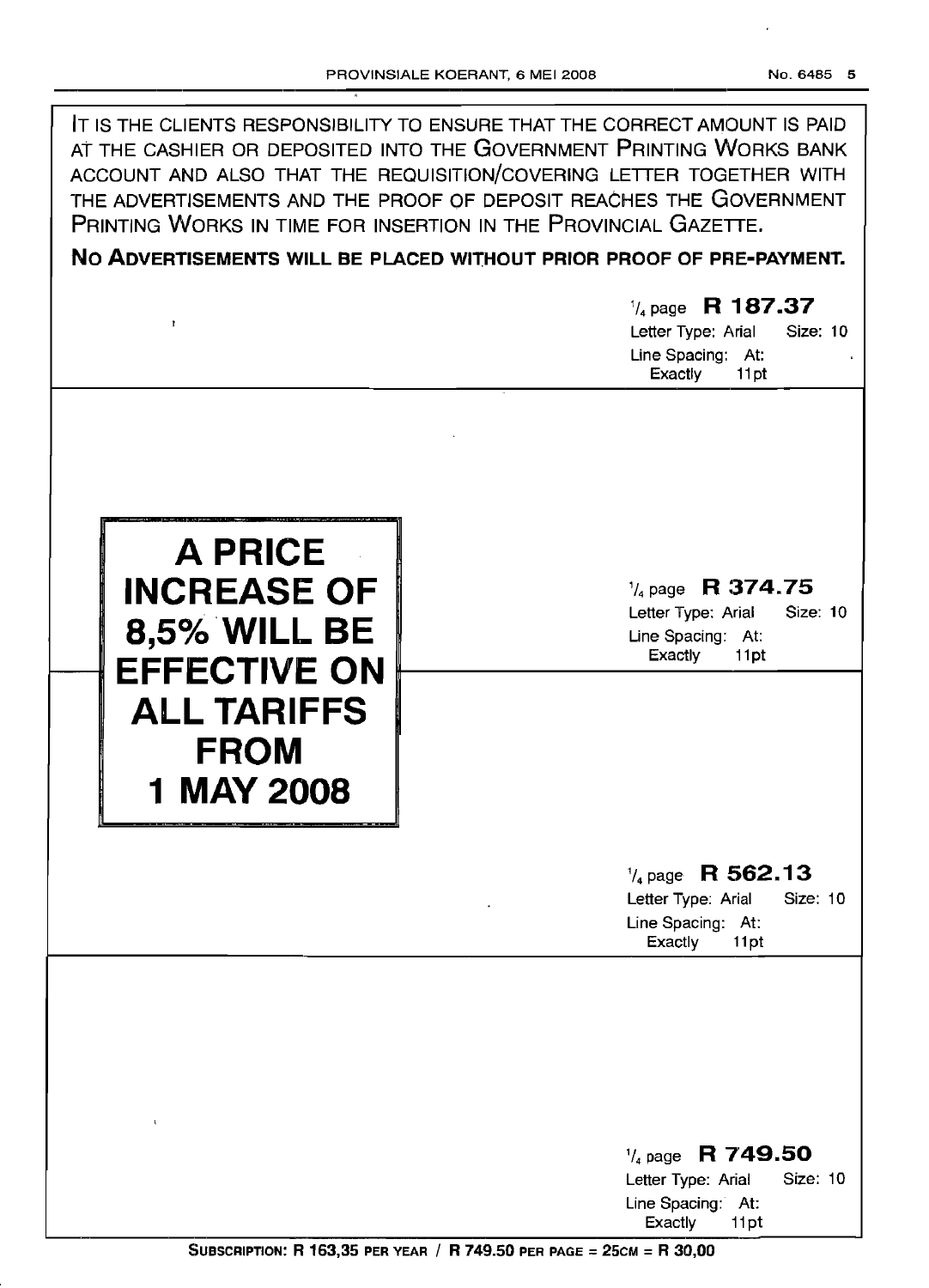

- (1) any delay in the publication of a notice or publication of such notice on any date other than that stipulated by the advertiser;
- (2) erroneous classification of a notice, or the placement of such notice in any section or under any heading other than the section or heading stipulated by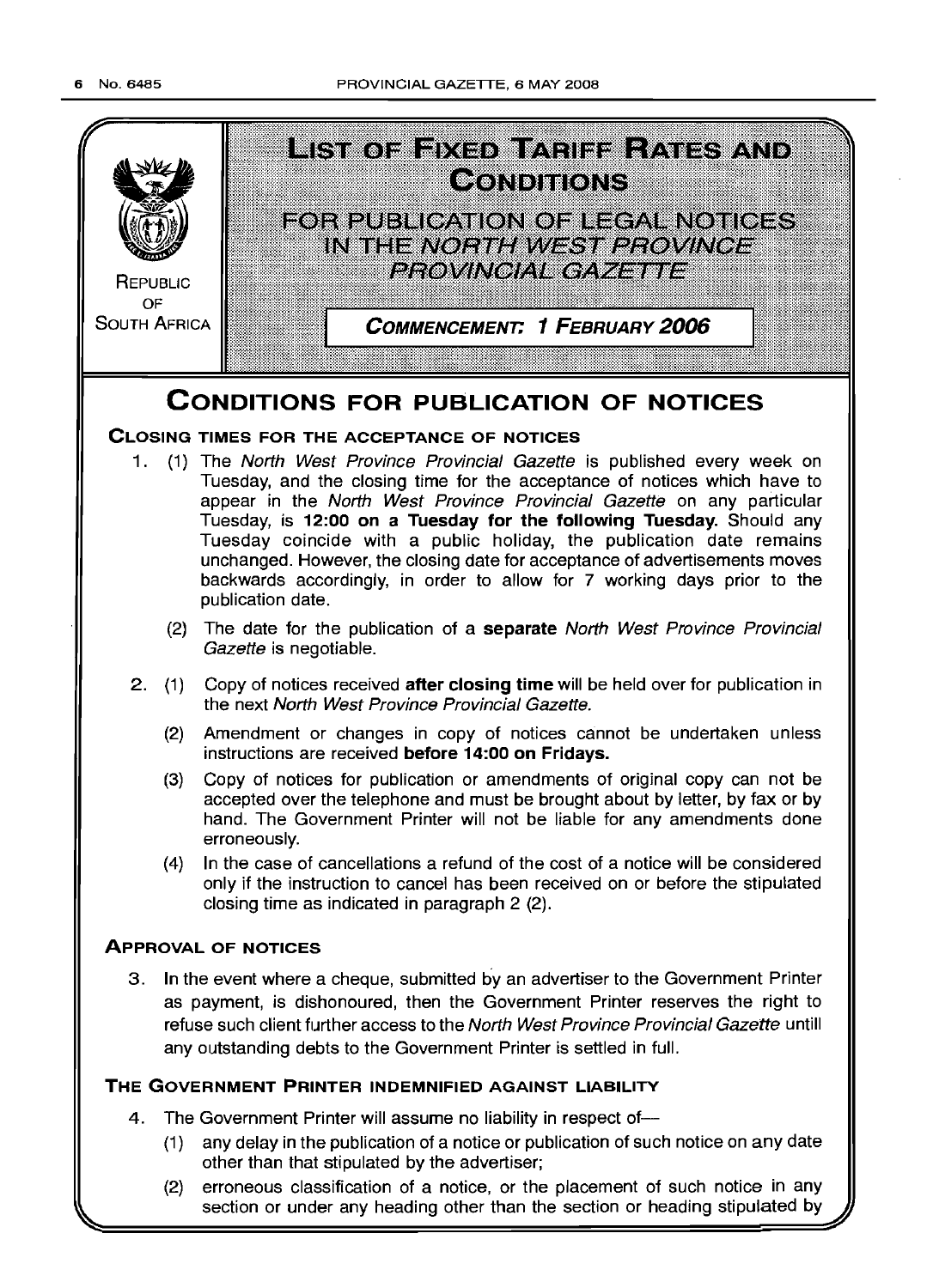- (3) any editing, revision, omission, typographical errors or errors resulting from faint~ or indistinct copy.
- (4) The Government Printing Works is not responsible for any amendments.

## **LIABILITY OF ADVERTISER**

5. Advertisers will be held liable for any compensation and costs arising from any action which may be instituted against the Government Printer in consequence of the publication of any notice.

## **COpy**

- 6. Copy of notices must be typed on one side of the paper only and may not constitute part of any covering letter or document.
- 7. At the top of any copy, and set well apart from the notice, the following must be stated:

Where applicable

- (1) The heading under which the notice is to appear.
- (2) The cost of publication applicable to the notice, in accordance with the "Word Count Table",

## **PAYMENT OF COST**

- 9. **With effect from 1 April 2005 no notice will be accepted for publication unless the cost of the insertion(s) is prepaid in CASH or by CHEQUE or POSTAL ORDERS. It can be arranged that money can be paid into the banking account of the Government Printer, in which case the deposit slip accompanies the advertisement before publication thereof.**
- 10. (1) The cost of a notice must be calculated by the advertiser in accordance with the word count table.
	- (2) Where there is any doubt about the cost of publication of a notice, and in the case of copy, an enquiry, accompanied by the relevant copy, should be addressed to the **Advertising Section, Government Printing Works, Private Bag X85, Pretoria, 0001 [Fax: (012) 323-8805],** before publication.
- **11.** Overpayment resulting from miscalculation on the part of the advertiser of the cost of publication of a notice will not be refunded, unless the advertiser furnishes adequate reasons why such miscalculation occurred. In the event of underpayments, the difference will be recovered from the advertiser, and the notice(s) will not be published until such time as the full cost of such publication has been duly paid in cash or by cheque or postal orders, or into the banking account.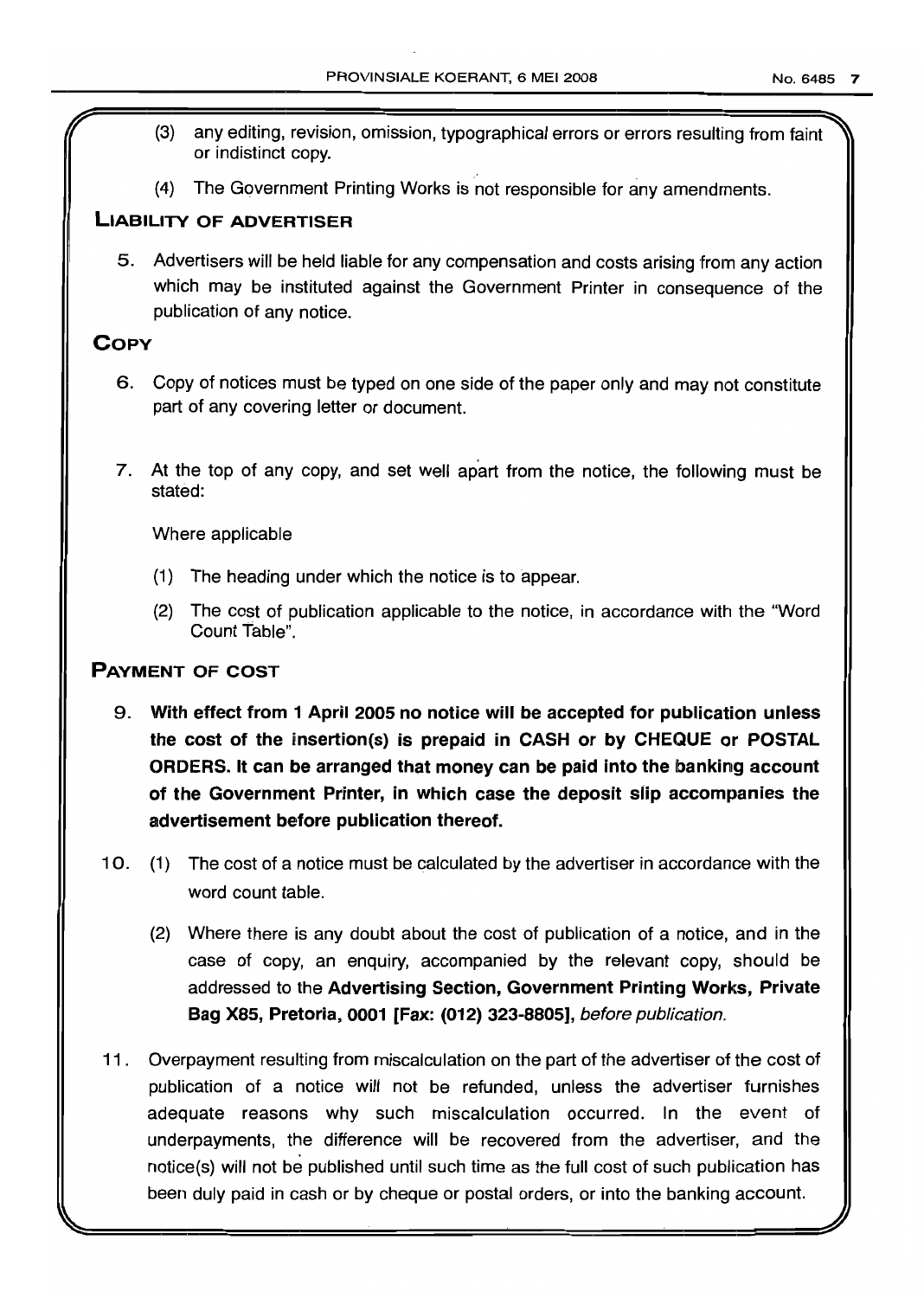- 12. In the event of a notice being cancelled, a refund will be made only if no cost regarding the placing of the notice has been incurred by the Government Printing Works.
- 13. The Government Printer reserves the right to levy an additional charge in cases where notices, the cost of which has been calculated in accordance with the Word Count Table, are subsequently found to be excessively lengthy or to contain overmuch or complicated tabulation.

## PROOF OF PUBLICATION

14. Copies of the North West Province Provincial Gazette which may be required as proof of publication, may be ordered from the Government Printer at the ruling price. The Government Printer will assume no liability for any failure to post such North West Province Provincial Gazette(s) or for any delay in despatching it/them.

# **GOVERNMENT PRINTERS BANK ACCOUNT PARTICULARS**

Bank:

ABSA

4057114016

BOSMAN STREET

Account No.:

Branch code: 632005

Reference No.: 00000050

Fax No.:

(012) 323 8805 and (012) 323 0009

## Enquiries:

| Mrs. L. Fourie    | Tel.: (012) 334-4686 |
|-------------------|----------------------|
| Mrs. H. Wolmarans | Tel.: (012) 334-4591 |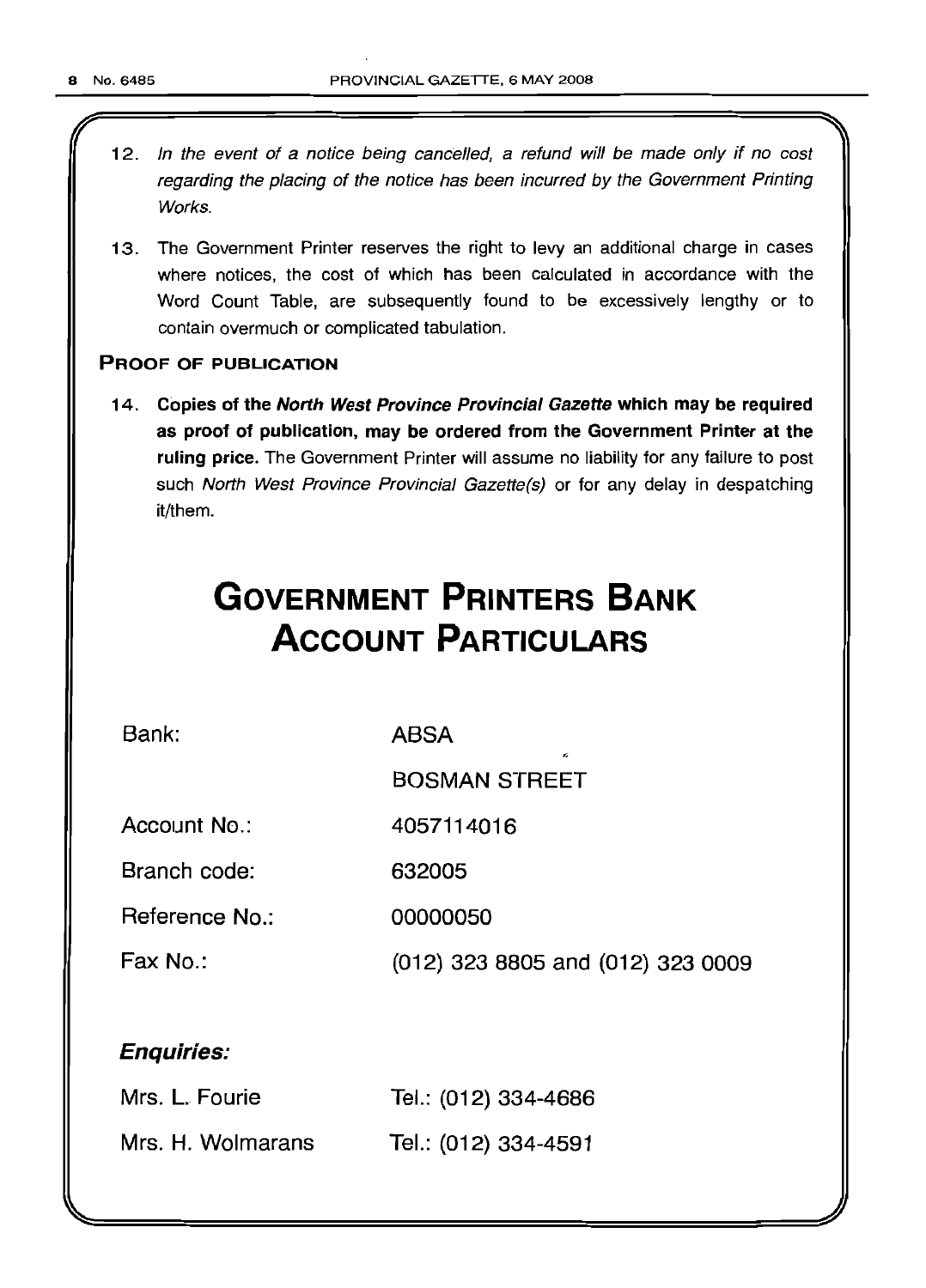# **GENERAL NOTICES • ALGEMENE KENNISGEWIINGS**

#### **NOTICE 242 OF 2008**

#### **NOTICE OF APPLICATION FOR ESTABLISHMENT OF TOWNSHIP: BRITS EXTENSION 146**

The Madibeng Local Municipality hereby gives notice in terms of section 69 (1) of the Town-planning and Townships Ordinance, 1986 (Ordinance 15 of 1986), that an application to establish a township referred to in the Annexure attached hereto, has been received by it.

Particulars of the application will lie for inspection during normal office hours at the office of the Municipal Manager, Madibeng, Second Floor, Records, 53 Van Velden Street, Brits, for aperiod of 28 days from 29 April 2008.

Objections to or representations in respect of the application must be lodged with or made in writing and in duplicate to the Municipal Manager at the above address or at P.O. Box 106, Brits, 0250, within a period of 28 days from 29 April 2008.

#### **Municipal Manager**

#### **ANNEXURE**

#### Name of township: **Brits Extension 146.**

Full name of applicant: Developlan Town and Regional Planners Inc. on behalf of Mr. Kirk Oelofse.

Number of erven in proposed township: 228 erven zoned as "Special Residential" with a density of 1 dwelling unit per 400 m<sup>2</sup>; 3 erven zoned for "General Residential" at a density of 40 dwellings per hectare; 3 erven zoned "Special" for Public or Private Open Space; and streets.

Description of land on which township is to be established: A part of the Remainder of Portion 802 of the Farm Roodekopjes of Zwartkopjes 427 JQ, Northwest Province.

Locality of proposed township: The proposed township is situated north east of the existing Brits Township, between the Brits Township and the Crocodile River and the K3 Route forms the eastern boundary of the township.

**• •**

#### **KENNISGEWING 242 VAN 2008**

#### **KENNISGEWING VAN AANSOEK OM DORPSTIGTING VAN DORP: BRITS UITBREIDING 146**

Die Madibeng Plaaslike Munisipaliteit gee hiermee ingevolge artikel 69 (1) van die Ordonnansie op Dorpsbeplanning en Dorpe, 1986 (Ordonnansie 15 van 1986), kennis dat 'n aansoek om die dorp in die Bylae hierby genoem, te stig, deur hom ontvang is.

Besonderhede van die aansoeke Iê ter insae gedurende gewone kantoorure by die kantoor van die Algemene Bestuurder: Stadsbeplanning, Madibeng, Tweede Vloer, Rekords, Van Veldenstraat 53, Brits, vir 'n tydperk van 28 dae vanaf 29 April 2008.

Besware teen of vertoë ten opsigte van die aansoek moet binne 'n tydperk van 28 dae vanaf 29 April 2008 skriftelik en in tweevoud by of tot die Aigemene Bestuurder by bovermelde adres of by Posbus 106, Brits, 0250, ingedien of gerig word.

#### **Munisipale Bestuurder**

#### **BYLAE**

#### Naam van dorp: **IBrits Uitbreiding 146.**

Volle naam van aansoeker: Developlan stads- en Streekbeplanners Ing. namens Mr Kirk Oelofse.

Aantal erwe in voorgestelde dorp: 228 erwe gesoneer "Spesiale Woon" teen 'n digtheid van 1 wooneen heid per 400 m<sup>2</sup>; 3 erwe gesoneer "Algemene Woon" teen 'n digtheid van 40 wooneenhede per hektaar; 3 erwe gesoneer "Spesiaal" vir Openbare of Privaat Oopruimte; en strate.

Beskrywing van grond waarop dorp gestig staan te word: 'n Deel van die Restant van Gedeelte 802 van die Plaas Roodekopjes of Zwartkopjes 427, Registrasie Afdeling JQ, Noord-Wes Provinsie.

Ligging van voorgestelde dorp: Die voorgestelde dorp is geleë noord-oos van Brits dorp, tussen Brits en die Krokodilrivier en die K3 Roete vorm die oostelike grens van die dorp.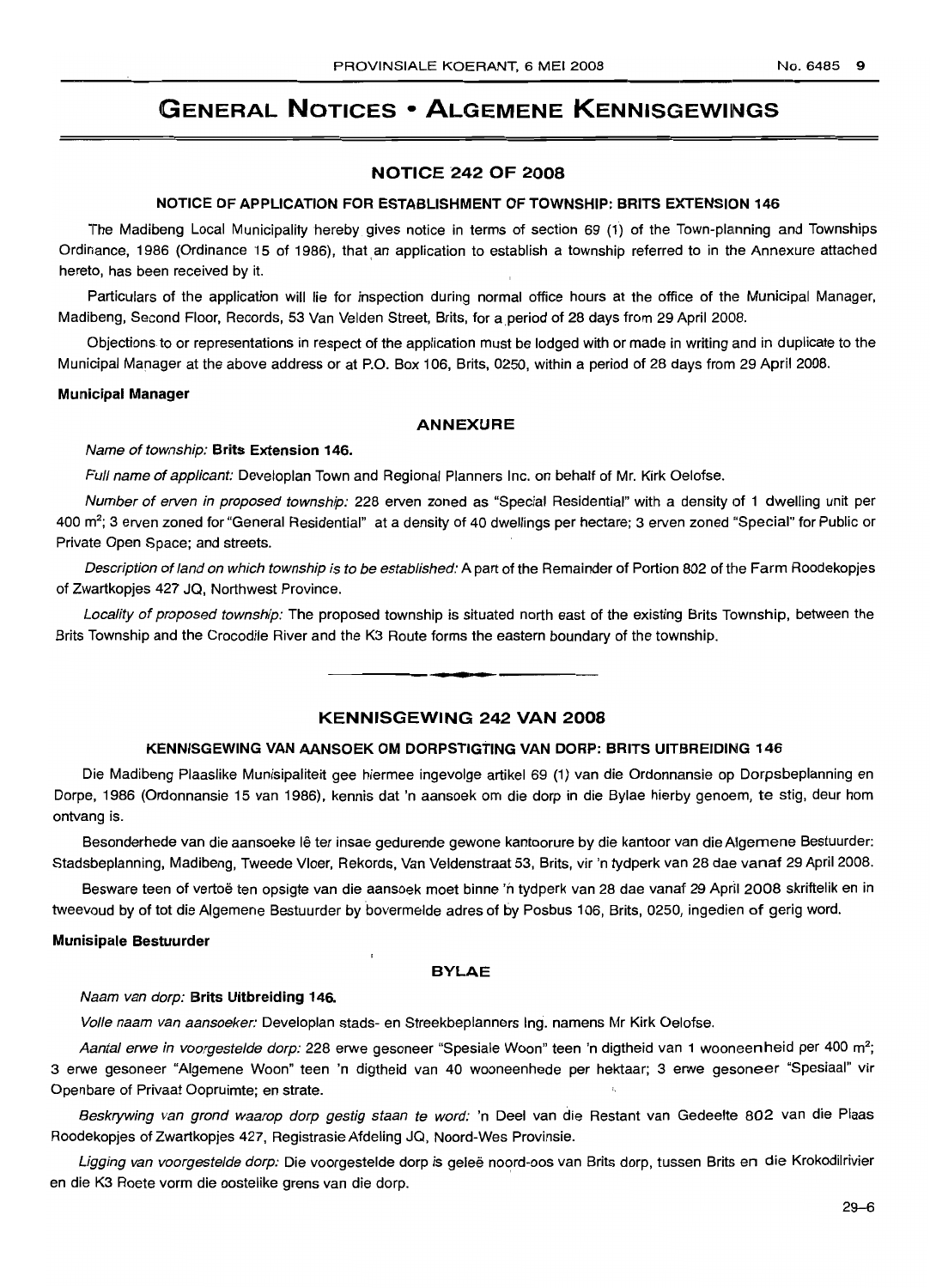#### **NOTICE 244 OF 2008**

NOTICE OF APPLICATION FOR AMENDMENT OF TOWN-PLANNING SCHEME IN TERMS OF SECTION 56 (1) (b) (ii) OF THE TOWN-PLANNING AND TOWNSHIPS ORDINANCE, 1986 (ORDINANCE 15 OF 1986)

#### **BRITS AMENDMENT SCHEME** 1/531

I, Jeff de Klerk, being the authorised agent of the owner of Erf Re/2368, Brits, hereby give notice in terms of section 56 (1) (b) (ii) of the Town-planning and Townships Ordinance, 1986, that I have applied to the Local Municipality of Madibeng for the amendment of the town-planning scheme known as Brits Town-planning Scheme, 1/1958, by the rezoning of the property described above, situated at 50 De Witts Avenue, Brits, from "Special Residential" to "Special" for shops, business buildings, professional suites and dwelling units.

Particulars of the application will lie for inspection during normal office hours at the Municipal Offices, Van Velden Street, Brits, for a period of 28 days from 29 April 2008.

Objections to or representations in respect of the application must be lodged with or made in writing to the Municipal Manager, at the above address or at PO Box 106, Brits, 0250, within a period of 28 days from 29 April 2008.

Address of authorised agent: PO Box 105, Ifafi, 0260. Tel: (012) 259-1688 .

## **KENNISGEWING 244 VAN 2008**

**•**

KENNISGEWING VAN AANSOEK OM WYSIGING VAN DORPSBEPLANNINGSKEMA INGEVOLGE ARTIKEL 56 (1) (b) (ii) VAN DIE ORDONNANSIE OP DORPSBEPLANNING EN DORPE, 1986 (ORDONNANSIE 15 VAN 1986)

#### **BRITS-WYSIGINGSKEMA** 1/531

Ek, Jeff de Klerk, synde die gemagtigde agent van die eienaar van Erf Re/2368, Brits, gee hiermee ingevolge artikel 56 (1) (b) (ii) van die Ordonnansie op Dorpsbeplanning en Dorpe, 1986, kennis dat ek by die Plaaslike Munisipaliteit van Madibeng aansoek gedoen het om die wysiging van die dorpsbeplanningskema bekend as Brits Dorpsaanlegskema, 1/1958, deur die hersonering van die eiendom hierbo beskryf, geleë te De Wittslaan 50, Brits, vanaf "Spesiale Woon" na "Spesiaal" vir winkels, besigheidsgeboue, professionele kamers en wooneenhede.

Besonderhede van die aansoek lê ter insae gedurende gewone kantoorure by die Munisipale Kantore, Van Veldenstraat, Brits, vir 'n tydperk van 28 dae vanaf 29 April 2008.

Besware of vertoë ten opsigte van die aansoek moet binne 'n tydperk van 28 dae vanaf 29 April 2008 skriftelik by of tot die Munisipale Bestuurder by bovermelde adres of by Posbus 106, Brits, 0250, ingedien word.

Adres van gemagtigde agent: Posbus 105, Ifafi, 0260. Tel: (012) 259-1688.

29-6

## **NOTICE 245 OF 2008**

NOTICE OF APPLICATION FOR AMENDMENT OF TOWN-PLANNING SCHEME IN TERMS OF SECTION 56 (1) (b) (i) OF THE TOWN-PLANNING AND TOWNSHIPS ORDINANCE, 1986 (ORDINANCE 15 OF 1986)

#### **RUSTENBURG AMENDMENT SCHEME 449**

I, Jan-Nolte Ekkerd of the firm EPS, being the authorised agent of the owner of Remaining Extent of Erf 1037, Rustenburg, hereby give notice in terms of section 56 (1) (b) (i) of the Town-planning and Townships Ordinance, 1986, that I have applied to the Rustenburg Local Municipality for the amendment of the town-planning scheme known as Rustenburg Land Use Management Scheme 2005 by the rezoning of the property described above, situated on 93 Kock Street, Rustenburg, from "Residential 1" to "Business 1".

Particulars of the application will lie for inspection during normal office hours at the office of the Municipal Manager, Room 319, at the Missionary Mpheni House, cnr. of Nelson Mandela and Beyers Naude Drives, Rustenburg for the period of 28 days from 29 April 2008.

Objections to or representations in respect of the application must be lodged with or made in writing to the Municipal Manager at the above address or at P.O. Box 16, Rustenburg, 0300, within a period of 28 days from 29 April 2008.

Address of owner: Pia EPS Consulting Engineers, P.O. Box 5002, Rustenburg, 0300. Tel: (014) 597-2001. Fax: (014) 597-4956.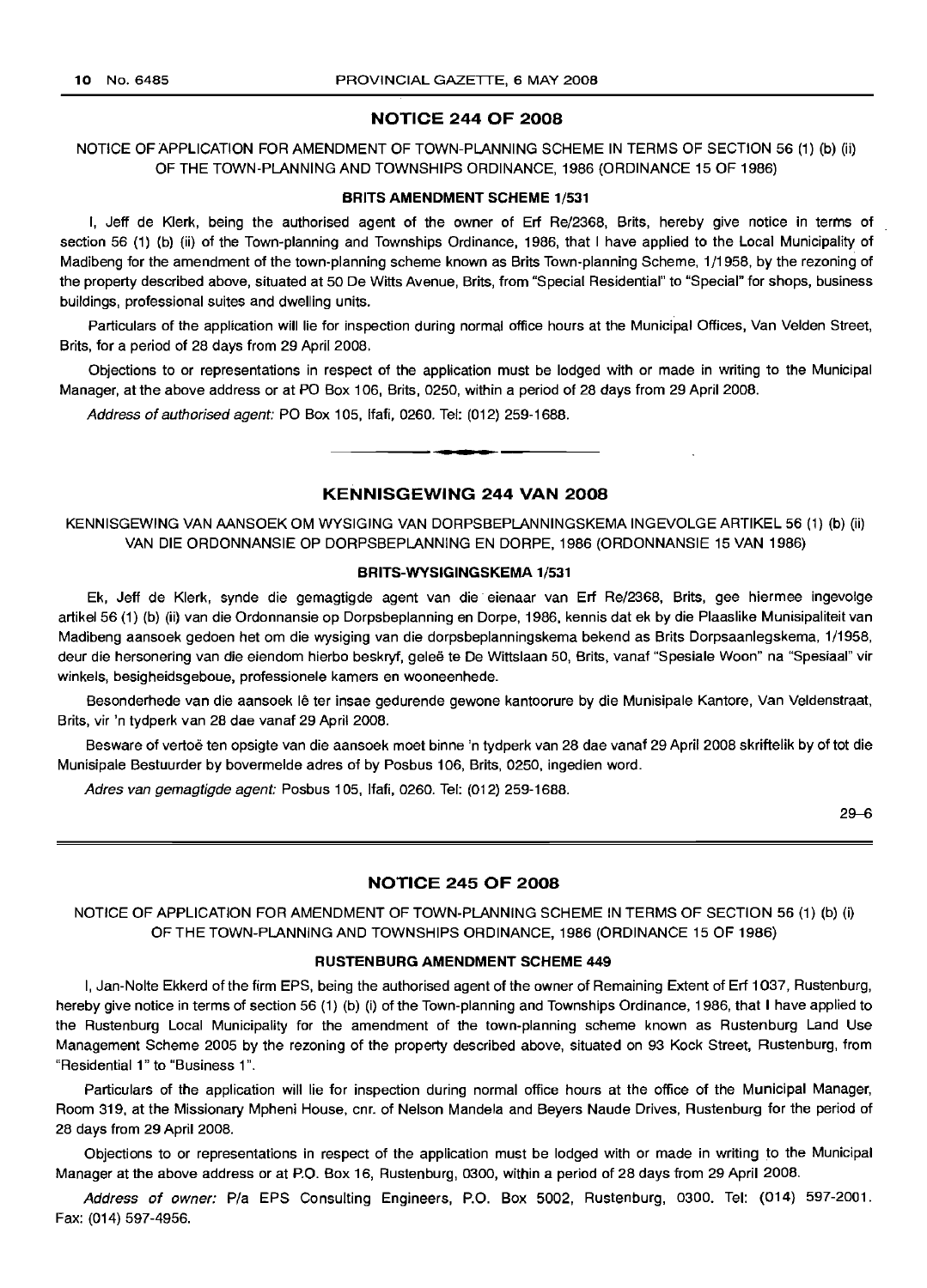#### **KENNISGEWING 245 VAN 2008**

KENNISGEWING VAN AANSOEK OM WYSIGING VAN DORPSBEPLANNINGSKEMA INGEVOLGE ARTIKEL 56 (1) (b) (i) VAN DIE ORDONNANSIE OP DORPSBEPLANNING EN DORPE (ORDONNANSIE 15 VAN 1986)

#### **RUSTENBURG WYSIGINGSKEMA 449**

Ek, Jan-Nolte Ekkerd, van die firma EPS, synde die gemagtigde agent van die eienaar van Resterende Gedeelte van Erf 1037, Rustenburg, gee hiermee ingevolge artikel 56 (1) (b) (i) van die Ordonnansie op Dorpsbeplanning en Dorpe, 1986, kennis dat ek by Rustenburg Plaaslike Munisipaliteit aansoek gedoen het om wysiging van die dorpsbeplanningskema bekend as Rustenburg Grondgebruiksbestuurskema, 2005, deur die hersonering van die eiendom hierbo beskryf, geleë te Kockstraat 93, Rustenburg, vanaf "Residensieel 1" na "Besigheid 1".

Besonderhede van die aansoek lê ter insae gedurende gewone kantoorure by die kantoor van die Munisipale Bestuurder, Kamer 319, Missionary Mpheni House, h/v Nelson Mandela- en Beyers Naudelaan, Rustenburg, vir 'n tydperk van 28 dae vanaf 29 April 2008.

Besware teen of vertoë ten opsigte van die aansoek moet binne 'n tydperk van 28 dae vanaf 29 April 2008 skriftelik by of tot die Munisipale Bestuurder by bovermelde adres of by Posbus 16, Rustenburg, 0300, ingedien of gerig word.

Adres van eienaar: Pia EPS Raadgewende Ingenieurs, Posbus 5002, Rustenburg, 0300. Tel: (014) 597-2001. Faks: (014) 597-4956.

29-6

#### **NOTICE 246 OF 2008**

NOTICE OF APPLICATION FOR AMENDMENT OF TOWN-PLANNING SCHEME IN TERMS OF SECTION 56 (1) (b) (i) OF THE TOWN-PLANNING AND TOWNSHIPS ORDINANCE, 1986 (ORDINANCE 15 OF 1986)

## **RUSTENBURG LAND USE MANAGEMENT SCHEME, 2005**

#### **AMENDMENT SCHEME 450**

Maxim Planning Solutions, being the authorised agent of the owner of Erf 2508, Rustenburg Extension 11, hereby gives notice in terms of section 56 (1) (b) (i) of the Town-planning and Townships Ordinance, 1986, that we have applied to the Rustenburg Local Municipality for the amendment of the town-planning scheme known as Rustenburg Land Use Management Scheme, 2005, by the rezoning of the property described above, situated at the corner of Unie Street and Beyers Naude Drive from "Residential 1" to "Residential 2", with a density of 60 units per hectare.

Particulars of the application will lie for inspection during normal office hours at the office of the Director Planning and Development, Room 313, Missionary Mpheni House, c/o Beyers Naude and Nelson Mandela Drive, Rustenburg, for the period of 28 days from 28 April 2008.

Objections to or representations in respect of the application must be lodged with or made in writing to the Municipal Manager at the above address or at P.O. Box 16, Rustenburg, 0300, within a period of 28 days from 29 April 2008.

Address of authorised agent: Maxim Planning Solutions, 37 Von Wielligh Street, Rustenburg; P.O. Box 21114, Proteapark, 0305. Tel: (014) 592-9489. (2/1105)

## **KENNISGEWING 246 VAN 2008**

**- I**

KENNISGEWING VAN AANSOEK OM WYSIGING VAN DORPSBEPLANNINGSKEMA lNGEVOLGE ARTIKEL 56 (1) (b) (i) VAN DIE ORDONNANSIE OP DORPSBEPLANNING EN DORPE, 1986 (ORDONNANSIE 15 VAN 1986)

## **RUS"rENBURG LAND USE MANAGEMENT SCHEME 2005**

#### **WYSIGINGSKEMA 450**

Maxim Planning Solutions, synde die gemagtigde agent van die eienaar van Erf 2508, Rustenburg Uitbreiding 11, gee hiermee ingevolge artikel 56 (1) (b) (i) van die Ordonnansie op Dorpsbeplanning en Dorpe, 1986, kennis dat ons by die Rustenburg Plaaslike Munisipaliteit aansoek gedoen het om die wysiging van die Dorpsbeplanningskema bekend as Rustenburg Land Use Management Scheme, 2005, deur die hersonering van die eiendom hierbo beskryf, gelee op die hoek van Uniestraat en Beyers Nauderylaan vanaf "Residensieel 1" na "Residensieel 2", met 'n digtheid van 60 eenhede per hektaar.<br>Bektaar.

Besonderhede van die aansoek Iê ter insae gedurende gewone kantoorure by die kantoor van die Direkteur Beplanning en Ontwikkeling, Kamer 313, Missionary Mpheni House, h/v Beyers Naude en Nelson Mandelarylaan, Rustenburg, vir 'n tydperk van 28 dae vanaf 28 April 2008.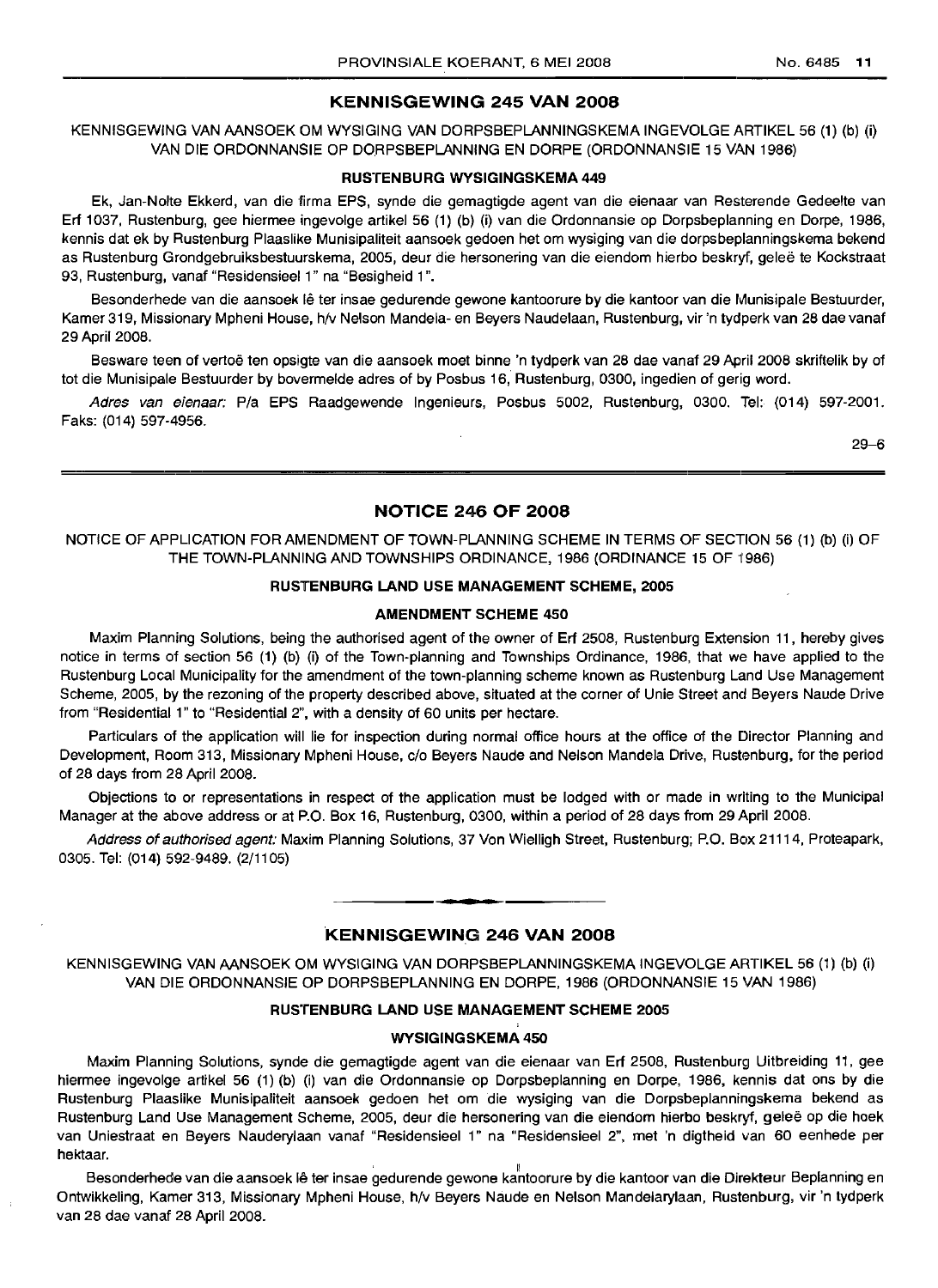Besware teen of vertoe ten opsigte van die aansoek moet binne 'n tydperk van 28 dae vanaf 29 April 2008 skriftelik by of tot die Munisipale Bestuurder by bovermelde adres of by Posbus 16, Rustenburg, 0300, ingedien of gerig word.

Adres van gemagtigde agent: Maxim Planning Solutions, Von Wiellighstraat 37, Rustenburg; Posbus 21114, Proteapark, 0305. Tel: (014) 592-9489. (2/1105)

29-06

## **NOTICE 247 OF 2008**

## NOTICE OF APPLICATION FOR AMENDMENT OF TOWN-PLANNING SCHEME IN TERMS OF SECTION 56 (1) (b) (i) OF THE TOWN-PLANNING AND TOWNSHIPS ORDINANCE, 1986 (ORDINANCE 15 OF 1986)

## **RUSTENBURG LAND USE MANAGEMENT SCHEME, 2005**

#### **AMENDMENT SCHEME 452**

Maxim Planning Solutions, being the authorised agent of the owner of Portion 1 of Erf 1370, Rustenburg, hereby gives notice in terms of section 56 (1) (b) (i) of the Town-planning and Townships Ordinance, 1986, that we have applied to the Rustenburg Local Municipality for the amendment of the Town-planning Scheme known as Rustenburg Land Use Management Scheme, 2005, by the rezoning of the property described above, situated at corner of Unie Street and Beyers Naude Drive from "Residential 1" to "Special" for the purposes of offices.

Particulars of the application will lie for inspection during normal office hours at the office of the Director Planning and Development, Room 313, Missionary Mpheni House, c/o Beyers Naude and Nelson Mandela Drive, Rustenburg, for the period of 28 days from 29 April 2008.

Objections to or representations in respect of the application must be lodged with or made in writing to the Municipal Manager at the above address or at P.O. Box 16, Rustenburg, 0300, within a period of 28 days from 29 April 2008.

Address of authorised agent: Maxim Planning Solutions, 37 Von Wielligh Street, Rustenburg; P.O. Box 21114, Proteapark, 0305. Tel: (014) 592-9489. (2/1106)

## **KENNISGEWING 247 VAN 2008**

.**-.**

KENNISGEWING VAN AANSOEK OM WYSIGING VAN DORPSBEPLANNINGSKEMA INGEVOLGE ARTIKEL 56 (1) (b) (i) VAN DIE ORDONNANSIE OP DORPSBEPLANNING EN DORPE, 1986 (ORDONNANSIE 15 VAN 1986)

#### **RUSTENBURG LAND USE MANAGEMENT SCHEME 2005**

#### **WYSIGINGSKEMA 452**

Maxim Planning Solutions, synde die gemagtigde agent van die eienaar van Gedeelte 1 van Erf 1370, Rustenburg, gee hiermee ingevolge artikel 56 (1) (b) (i) van die Ordonnansie op Dorpsbeplanning en Dorpe, 1986, kennis dat ons by die Rustenburg Plaaslike Munisipaliteit aansoek gedoen het om die wysiging van die Dorpsbeplanningskema bekend as Rustenburg Land Use Management Scheme, 2005, deur die hersonering van die eiendom hierbo beskryf, gelee op die hoek van Uniestraat en Beyers Nauderylaan vanaf "Residensieel 1" na "Spesiaal" vir die doeleindes van kantore.

Besonderhede van die aansoek lê ter insae gedurende gewone kantoorure by die kantoor van die Direkteur Beplanning en Ontwikkeling, Kamer 313, Missionary Mpheni House, h/v Beyers Naude en Nelson Mandelarylaan, Rustenburg, vir 'n tydperk van 28 dae vanaf 29 April 2008.

Besware teen of vertoë ten opsigte van die aansoek moet binne 'n tydperk van 28 dae vanaf 29 April 2008 skriftelik by of tot die Munisipale Bestuurder by bovermelde adres of by Posbus 16, Rustenburg, 0300, ingedien of gerig word.

Adres van gemagtigde agent: Maxim Planning Solutions, Von Wiellighstraat 37, Rustenburg; Posbus 21114, Proteapark, 0305. Tel: (014) 592-9489. (2/1106)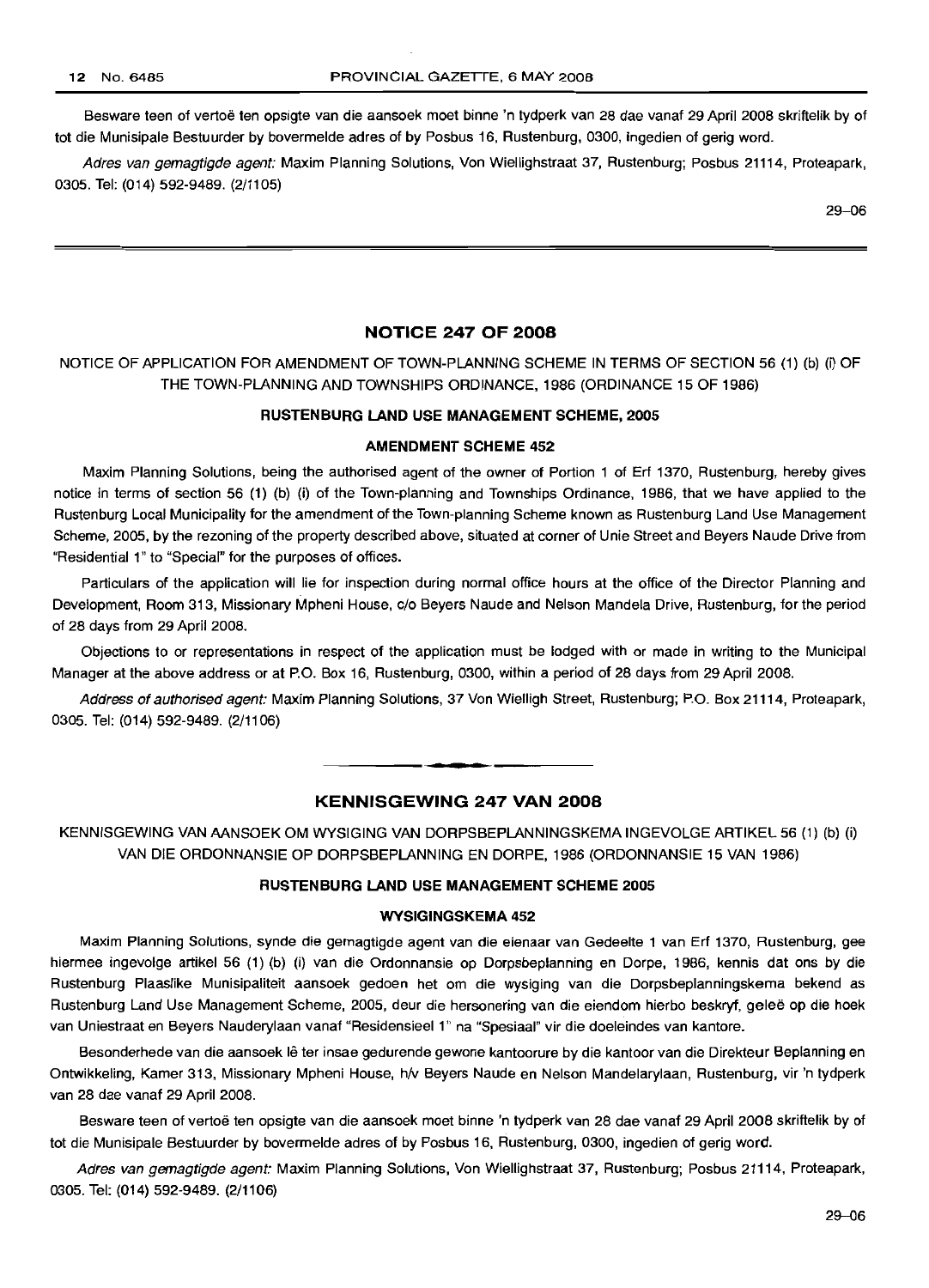## NOTICE 248 OF 2008

NOTICE OF APPLICATION FOR AMENDMENT OF TOWN-PLANNING SCHEME IN TERMS OF SECTION 56 (1) (b) (i) OF THE TOWN-PLANNING AND TOWNSHIPS ORDINANCE, 1986 (ORDINANCE 15 OF 1986)

#### RUSTENBURG AMENDMENT SCHEME 458

I, Jan-Nolte Ekkerd, of the firm EPS, being the authorised agent of the owner of the Remainder Extent of Erf 1349, Rustenburg, hereby give notice in terms of section 56 (1) (b) (i) of the Town-planning and Townships Ordinance, 1986, that I have applied to the Rustenburg Local Municipality for the amendment of the town-planning scheme known as Rustenburg Land Use Management Scheme 2005, by the rezoning of the property described above, situated on 235 Klopper Street, Rustenburg, from "Residential 1" to "Residential 2".

Particulars of the application will lie for inspection during normal office hours at the office of the Municipal Manager, Room 319, at the Missionary Mpheni House, cnr. of Nelson Mandela and Beyers Naude Drives, Rustenburg, for the period of 28 days from 29 April 2008.

Objections to or representations in respect of the application must be lodged with or made in writing to the Municipal Manager at the above address or at P.O. Box 16, Rustenburg, 0300, within a period of 28 days from 29 April 2008.

Address of owner: Pia EPS Consulting Engineers, P.O. Box 5002, Rustenburg, 0300. Tel: (014) 597-2001. Fax: (014) 597-4956.

#### KENNISGEWING 248 VAN 2008

•

KENNISGEWING VAN AANSOEK OM WYSIGING VAN DORPSBEPLANNINGSKEMA INGEVOLGE ARTIKEL 56 (1) (b) (i) VAN DIE ORDONNANSIE OP DORPSBEPLANNING EN DORPE, 1986 (ORDONNANSIE 15 VAN 1986)

#### RUSTENBURG-WVSIGINGSKEMA 458

Ek, Jan-Nolte Ekkerd, van die firma EPS, synde die gemagtigde agent van die eienaar van die Resterende Gedeelte van Erf 1349, Rustenburg, gee hiermee ingevolge artikel 56 (1) (b) (i) van die Ordonnansie op Dorpsbeplanning en Dorpe, 1986, kennis dat ek by die Rustenburg Plaaslike Munisipaliteit aansoek gedoen het om wysiging van die dorpsbeplanningskema bekend as Rustenburg Grondgebruiksbestuurskema 2005, deur die hersonering van die eiendom hierbo beskryf, geleë te Klopperstraat 235, Rustenburg, vanaf "Residensieel 1" na "Residensieel 2".

Besonderhede van die aansoek lê ter insae gedurende gewone kantoorure by die kantoor van die Munisipale Bestuurder, Kamer 319, Missionary Mpheni House, h/v Nelson Mandela- en Beyers Naudelaan, Rustenburg, vir 'n tydperk van 28 dae vanaf 29 April 2008.

Besware teen of vertoe ten opsigte van die aansoek moet binne 'n tydperk van 28 dae variaf 29 April 2008, skriftelik by of tot die Munisipale Bestuurder by bovermelde adres of by Posbus 16, Rustenburg, 0300, ingedien of gerig word.

Adres van eienaar: P/a EPS Raadgewende Ingenieurs, Posbus 5002, Rustenburg, 0300. Tel: (014) 597-2001. Faks: (014) 597-4956.

29-06

#### NOTICE 249 OF 2008

NOTICE OF APPLICATION FOR AMENDMENT OF TOWN-PLANNING SCHEME IN TERMS OF SECTION 56 (1) (b) (i) OF THE TOWN-PLANNING AND TOWNSHIPS ORDINANCE, 1986 (ORDINANCE 15 OF 1986)

#### RUSTENBURG AMENDMENT SCHEME 460

I, Jan-Nolte Ekkerd, of the firm EPS. being the authorised agent of the owner of Portion 6 of Erf 975, Rustenburg, hereby give notice in terms of section 56 (1) (b) (i) of the Town-planning and Townships Ordinance, 1986, that I have applied to the Rustenburg Local Municipality for the amendment of the town-planning scheme known as Rustenburg Land Use Management Scheme 2005, by the rezoning of the property described above, situated on 90 Klopper Street, Rustenburg, from "Residential 1" to "Residential 2".

Particulars of the application will lie for inspection during normal office hours at the office of the Municipal Manager, Room 319, at the Missionary Mpheni House, em. of Nelson Mandela and Beyers Naude Drives, Rustenburg, for the period of 28 days from 29 April 2008.

Objections to or representations in respect of the application must be lodged with or made in writing to the Municipal Manager at the above address or at P.O. Box 16, Rustenburg, 0300, within a period of 28 days from 29 April 2008.

Address of owner: P/a EPS Consulting Engineers, P.O. Box 5002, Rustenburg, 0300. Tel: (014) 597-2001. Fax: (014) 597-4956.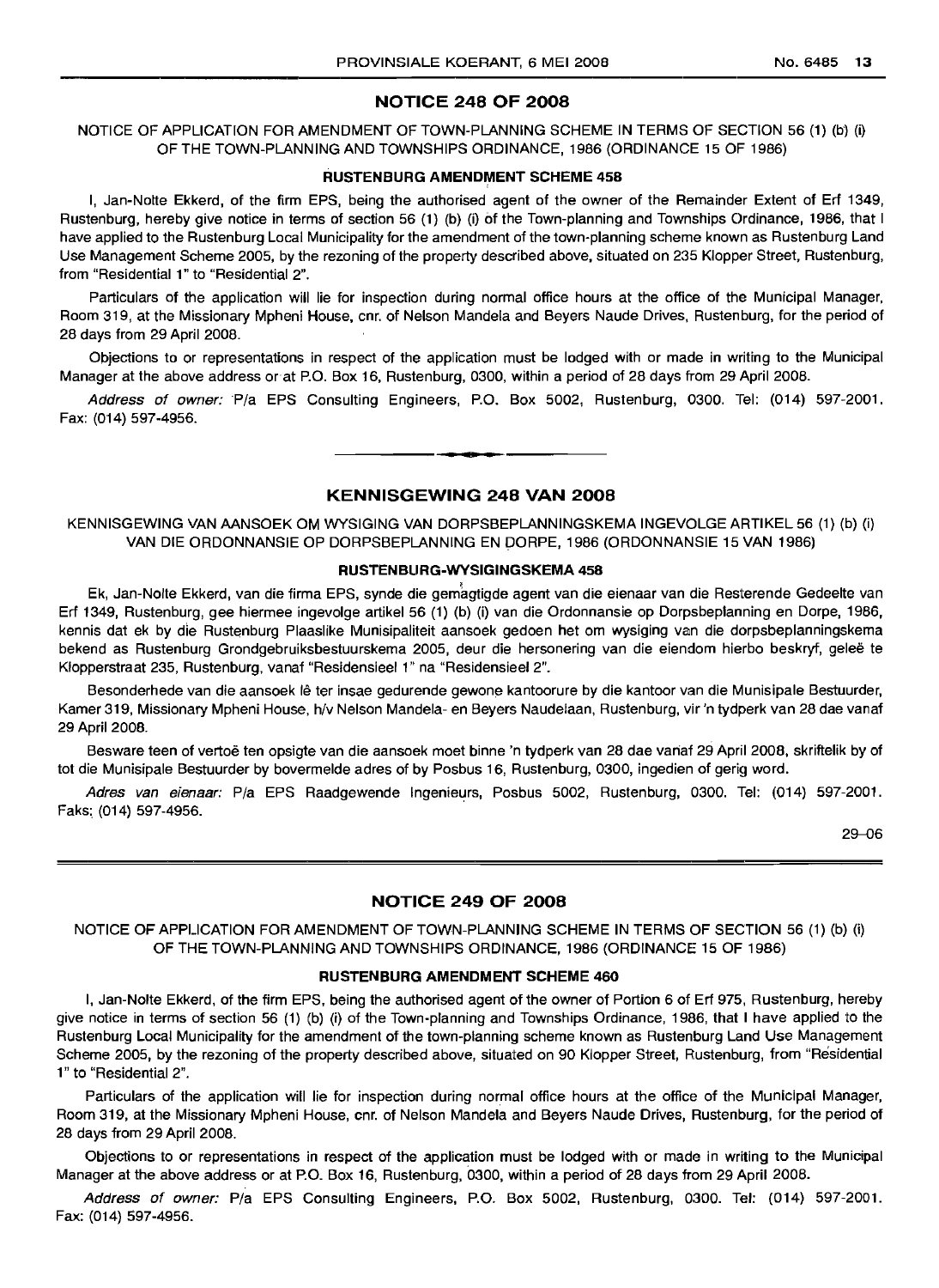## **KENNISGEWING 249 VAN 2008**

KENNISGEWING VAN AANSOEK OM WYSIGING VAN DORPSBEPLANNINGSKEMA INGEVOLGE ARTIKEL 56 (1) (b) (i) VAN DIE ORDONNANSIE OP DORPSBEPLANNING EN DORPE, 1986 (ORDONNANSIE 15 VAN 1986)

#### **RUSTENBURG-WYSIGINGSKEMA 460**

Ek, Jan-Nolte Ekkerd, van die firma EPS, synde die gemagtigde agent van die eienaar van Gedeelte 6 van Erf 975, Rustenburg, gee hiermee ingevolge artikel 56 (1) (b) (i) van die Ordonnansie op Dorpsbeplanning en Dorpe, 1986, kennis dat ek by die Rustenburg Plaaslike Munisipaliteit aansoek gedoen het om wysiging van die dorpsbeplanningskema bekend as Rustenburg Grondgebruiksbestuurskema 2005, deur die hersonering van die eiendom hierbo beskryf, geleë te Klopperstraat 90, Rustenburg, vanaf "Residensieel 1" na "Residensieel 2".

Besonderhede van die aansoek lê ter insae gedurende gewone kantoorure by die kantoor van die Munisipale Bestuurder, Kamer 319, Missionary Mpheni House, h/v Nelson Mandela- en Beyers Naudelaan, Rustenburg, vir 'n tydperk van 28 dae vanaf 29 April 2008.

Besware teen of vertoë ten opsigte van die aansoek moet binne 'n tydperk van 28 dae vanaf 29 April 2008, skriftelik by of tot die Munisipale Bestuurder by bovermelde adres of by Posbus 16, Rustenburg, 0300, ingedien of gerig word.

Adres van eienaar: Pia EPS Raadgewende Ingenieurs, Posbus 5002, Rustenburg, 0300. Tel: (014) 597-2001. Faks: (014) 597-4956.

29-06

## **NOTICE 250 OF 2008**

#### NOTICE OF APPLICATION FOR ESTABLISHMENT OF TOWNSHIP

We, Lombard du Preez Professional Land Surveyors, being the authorized agents of the owner, hereby give notice in terms of section 96 read with section 69 (6) (a) of the Town-planning and Townships Ordinance, 1986, that I have applied to the Local Municipality of Madibeng to establish the township referred to in the Annexure hereto.

Particulars of the application will lie for inspection during normal office hours at the Municipal Offices, Van Velden Street, Brits, for a period of 28 days from 6 May 2008, being the date of first publication of this notice.

Objections to or representations in respect of the application must be lodged with or made in writing to the Municipal Manager, at the above address or at PO Box 106, Brits, 0250, within a period of 28 days from 6 May 2008.

#### **ANNEXURE**

#### Name of township: **Brits Extension** 135.

Full name of applicant: Lombard Du Preez Professional Land Surveyors and Township Planners.

Number of erven in proposed township: 11 erven Special for dwelling units/buildings (Coverage: 50%; FAR 1,5; Height: 3): 9 Special for private road: 1

Special for private open space: 1

Description of land on which the township is to be established: On a portion of Portion 458 of the farm Krokodildrift No. 446-JQ. Locality of proposed township: Situated approximately 600 m South West of the De Kroon/Zilkaatsnek Crossing. Address of applicant: Lombard Du Preez Professional Land Surveyors, PO Box 798, Brits, 0250. Tel: (012) 252-5959.

## **KENNISGEWING 250 VAN 2008**

**• I**

#### KENNISGEWING VAN AANSOEK OM STIGTING VAN DORP

Ons, Lombard du Preez Professionele Landmeters, synde die agente van die eienaar, gee hiermee ingevolge artikel 96 saamgelees met artikel 69 (6) (a) van die Ordonnansie op Dorpsbeplanning en Dorpe, 1986, kennis dat ons by die Plaaslike Munisipaliteit van Madibeng aansoek gedoen het om die dorp in die Bylae hierby genoem, te stig.

Besonderhede van die aansoek Ie ter insae gedurende gewone kantoorure by die Munisipale Kantore, Van Veldenstraat, Brits, vir 'n tydperk van 28 dae vanaf 6 Mei 2008 synde die datum van eerste publikasie van hierdie kennisgewing.

Besware teen of vertoë ten opsigte van die aansoek moet binne 'n tydperk van 28 dae vanaf 6 Mei 2008, skriftelik by of tot die Munisipale Bestuurder by bovermelde adres of by Posbus 106, Brits, 0250, ingedien word.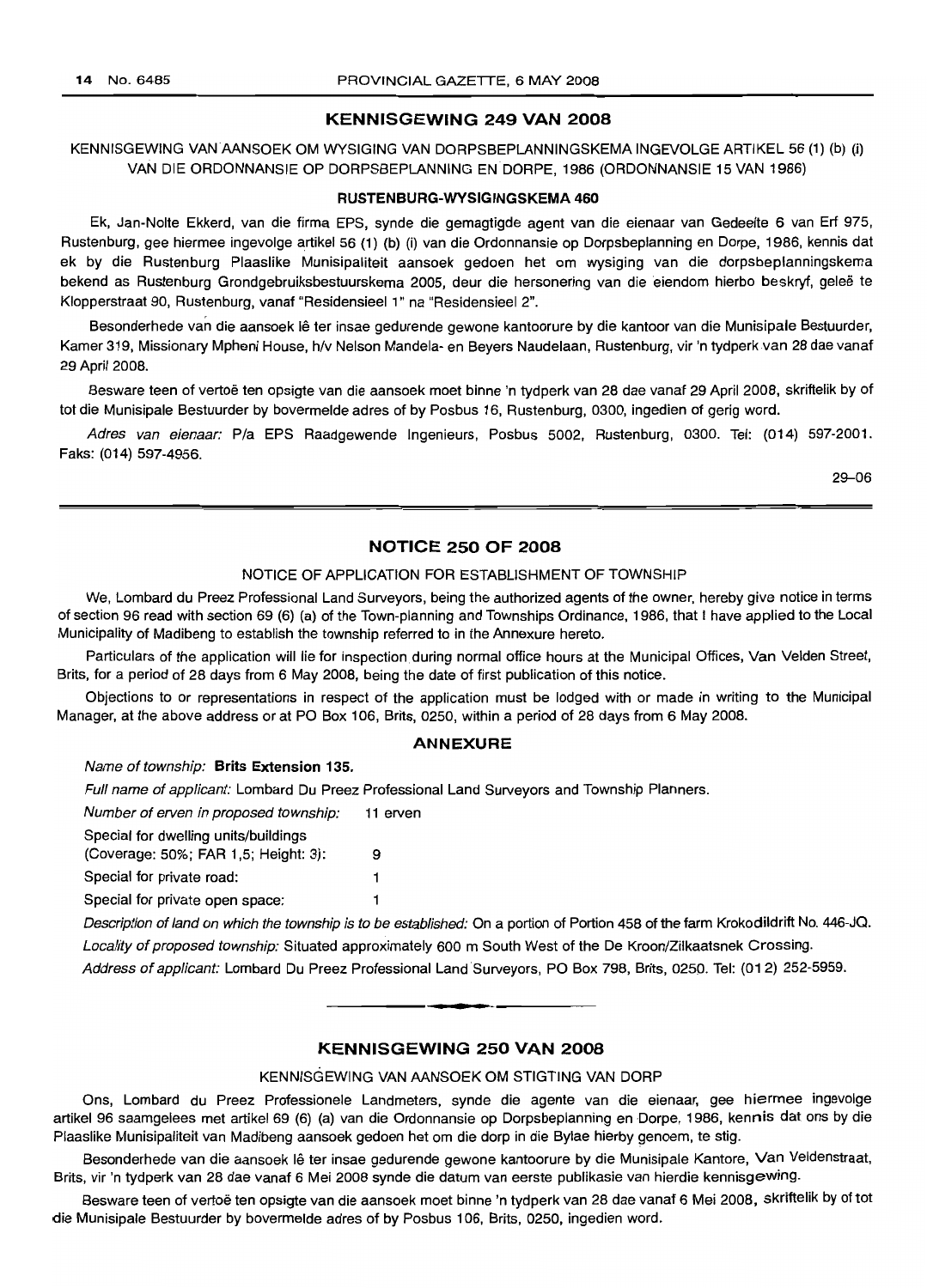#### **BVLAE**

#### Naam van die dorp: **Brits Uitbreiding** 135.

Volle naam van aansoeker: Lombard Du Preez Professionele Landmeters en Dorpsgebiedbeplanners.

Aantal erwe in voorgestelde dorp: 11 erwe

Spesiaal vir wooneenhede/geboue

(Dekking: 50%; VOV: 1,5; Hoogte: 3): 9 Spesiaal vir privaat pad: 1

Spesiaal vir privaat oopruimte: 1

Beskrywing van grond waarop dorp gestig staan te word: 'n Gedeelte van Gedeelte 458 van die plaas Krokodildrift No. 446-JQ. Ligging van voorgestelde dorp: Geleë ongeveer 600 m suidwes van die De Kroon/Zilkaatsnek-kruising.

Adres van applikant: Lombard Du Preez Professionele Landmeters, Posbus 798, Brits, 0250. Tel: (012) 252-5959.

06-13

#### **NOTICE 251 OF 2008**

#### **HARTBEESPOORT AMENDMENT SCHEME 345**

NOTICE OF APPLICATION FOR THE SIMULTANEOUS AMENDMENT AND SUBDIVISION OF THE TOWN-PLANNING SCHEME IN TERMS OF SECTIONS 56 (1) (b) (i) AND 92 (1) (a) OF THE TOWN-PLANNING AND TOWNSHIPS ORDINANCE, '1986 (ORDINANCE 15 OF 1986)

I, Hedré Dednam Town and Regional Planner, being the authorised agent of the owner of Erf 1/826, Schoemansville, hereby give notice in terms of sections 56 (1) (b) (i) and 92 (1) (a) of the Town-planning and Townships Ordinance, 1986 (Ordinance 15 of 1986), that I have applied to the Madibeng Municipality for the amendment of the town-planning scheme known as the Hartbeespoort Town-planning Scheme, 1993, by the simultaneous rezoning and subdivision of the property described above, situated in 72 Devalera Street, from "Residential 1 with one dwelling per erf' to "Residential 1 with one dwelling per 600 m<sup>2</sup>", with conditions as set out in Amendment Scheme 345.

Particulars of the application will lie for inspection during normal office hours at the office of the Madibeng Municipality, Records Division, Floor 2, 53 Van Velden Street, Brits, for a period of 28 days from 6 May 2008.

Objections to or representations in respect of the application must be lodged with or made in writing at the Chief Executive Officer at the above address or at Hedre Dednam, PO Box 3765, Brits, 0250, Cell: 083 251 4432, within a period of 28 days from 6 May 2008.

## **KENNISGEWING 251 VAN 2008**

## **HARTBEESPOORT-WYSIGINGSKEMA 345**

KENNISGEWING VAN AANSOEK OM GELYKTYDIGE WYSIGING EN ONDERVERDELING VAN DORPSBEPLANNINGSKEMA INGEVOLGE ARTIKELS 56 (1) (b) (i) EN 92 (1) (a) VAN DIE ORDONNANSIE OP DORPSBEPLANNING EN DORPE, 1986 (ORDINANCE 15 OF 1986)

Ek, Hedre Dednam Stads- en Streekbeplanner, synde die gemagtigde agent van die eienaar van Erf 144, Schoemansville, gee hiermee ingevolge artikel 56 (1) (b) (i) en 92 (1) (a) van die Ordonnansie op Dorpsbeplanning en Dorpe, 1986 (Ordonnansie 15 van 1986), kennis dat ek by die Madibeng Plaaslike Munisipaliteit aansoek gedoen het om die gelyktydige wysiging en onderverdeling van die dorpsbeplanningskema bekend as Hartbeespoort-dorpsbeplanningskema, 1993, deur die hersonering van die eiendom hierbo beskryf, geleë in Devalerastraat 72, vanaf "Residensieel 1 met een woonhuis per erf" tot "Residensieel 1 met een woonhuis per 600 m<sup>2</sup> " met voorwaardes soos uiteengesit in Wysigingskema 345.

Besonderhede van die aansoek lê ter insae gedurende gewone kantoorure by die Madibeng Munisipaliteit, Rekords Afdeling, Vloer 2, Van Veldenstraat 53, Brits, vir 'n tydperk van 28 dae vanaf 6 Mei 2008.

Besware teen of vertoe ten opsigte van die aansoek moet binne 'n tydperk van 28 dae vanaf 6 Mei 2008 skriftelik by of tot die Hoof Uitvoerende Beampte by bovermelde adres of by Hedré Dednam, Posbus 3765, Brits, 0250, Sel: 083 251 4432, ingedien of gerig word.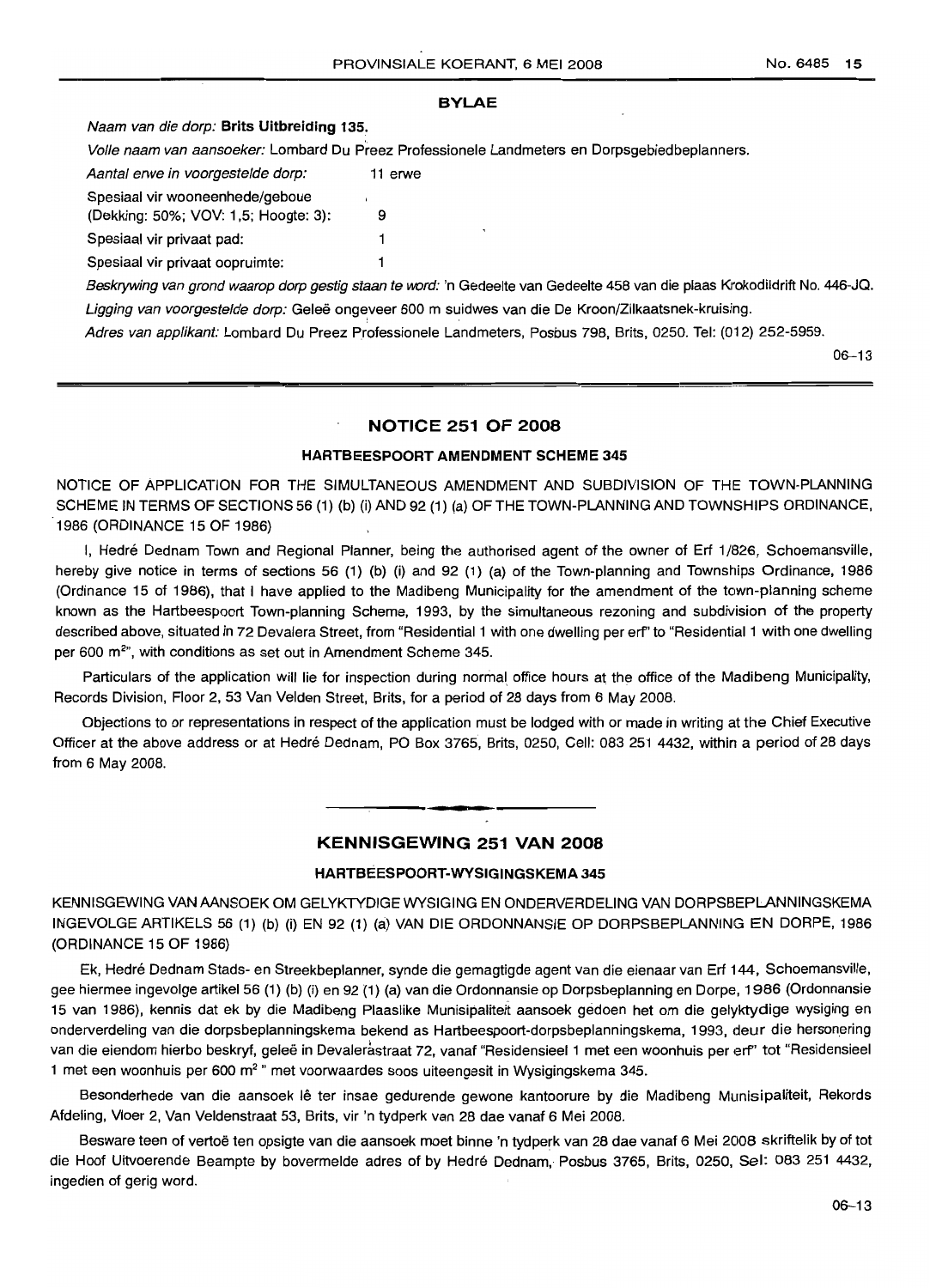## **NOTICE 252 OF 2008**

NOTICE OF APPLICATION FOR AMENDMENT OF THE KLERKSDORP LAND USE MANAGEMENT SCHEME 2005, IN TERMS OF SECTION 56 (1) (b) (i) OF THE TOWN-PLANNING AND TOWNSHIPS ORDINANCE, 1986 (ORDINANCE 15 OF 1986)

## **KLERKSDORP LAND USE MANAGEMENT SCHEME, 2005**

#### **AMENDMENT SCHEME 412**

I, Joze Maleta, being the authorized agent of the owner of the Remaining Extent of Erf 1525, of the Township Klerksdorp Extension 5, hereby give notice in terms of section 56 (1) (b) (i) of the Town-planning and Townships Ordinance, 1986, that I have applied to the City Council of Matlosana for the amendment of the town-planning scheme known as the Klerksdorp Land Use Management Scheme, 2005, as amended by the rezoning of the Remaining Extent of Erf 1525 of the township Klerksdorp Extension 5, situated adjacent to Adriaan Street, Klerksdorp Extension 5, from "Residential 1" to "Residential 2" with three living units.

Particulars of the application will lie for inspection during normal office hours at the office of the Municipal Manager, Room 107, Municipal Buildings, Bram Fischer Street, Klerksdorp, for the period of 28 days from 6 May 2008.

Objections to or representations in respect of the application must be lodged with or made in writing to the Municipal Manager at the above address or at PO Box 99, Klerksdorp, 2570, within a period of 28 days from 6 May 2007.

Address of agent: J. Maleta, P.O. Box 1372, Klerksdorp, 2570. Tel: (018) 462-1991.

## **KENNISGEWING 252 VAN 2008**

E **\_ •**

KENNISGEWING VAN AANSOEK OM WYSIGING VAN DIE KLERKSDORP GRONDGEBRUIK BESTUURSKEMA 2005 INGEVOLGE ARTIKEL 56 (1) (b) (i) VAN DIE ORDONNANSIE OP DORPSBEPLANNING EN DORPE, 1986 (ORDONNANSIE 15 VAN 1986)

#### **KLERKSDORP-GRONDGEBRUIKBESTUURSKEMA, 2005**

#### **WYSIGINGSKEMA 412**

Ek, Joze Maleta, synde die gemagtigde agent van die eienaar van die Restant van Erf 1525 van die dorp Klerksdorp Uitbreiding 5, gee hiermee ingevolge artikel 56 (1) (b) (i) van die Ordonnansie op Dorpsbeplanning en Dorpe, 1986, kennis dat ek by die Stadsraad van Matlosana aansoek gedoen het om die wysiging van die dorpsbeplanningskema bekend as die Klerksdorp-Grondgebruikbestuurskema, 2005, soos gewysig, deur die hersonering van die Restant van Erf 1525 van die dorp Klerksdorp Uitbreiding 5, gelee aan Adriaanstraat, Klerksdorp Uitbreiding 5, van "Residensieel 1" na "Residensieel 2" met drie wooneenhede.

Besonderhede van die aansoek lê ter insae gedurende gewone kantoorure by die kantoor van die Munisipale Bestuurder, Kamer 107, Burgersentrum, Bram Fischerstraat, Klerksdorp, vir 'n tydperk van 28 dae vanaf 6 Mei 2008.

Besware teen of vertoë ten opsigte van die aansoek moet binne 'n tydperk van 28 dae vanaf 6 Mei 2008 skriftelik by of tot die Munisipale Bestuurder by bovermelde adres of by Posbus 99, Klerksdorp, 2570, ingedien of gerig word.

Adres van agent: J. Maleta, Posbus 1372, Klerksdorp, 2570. [Tel: (018) 462-1991.]

6-13

#### **NOTICE 253 OF 2008**

NOTICE OF APPLICATION FOR AMENDMENT OF TOWN-PLANNING SCHEME IN TERMS OF SECTION 56 (1) (b) (i) OF THE TOWN-PLANNING AND TOWNSHIPS ORDNANCE, 1986 (ORDINANCE 15 OF 1986)

#### **RUSTENBURG LAND USE MANAGEMENT SCHEME, 2005-AMENDMENT SCHEME 453**

Maxim Planning Solutions being the authorised agent of the owner of Portion 6 of Erf 1201, Rustenburg, hereby gives notice in terms of section 56 (1) (b) (i) of the Town-planning and Townships Ordinance, 1986, that we have applied to the Rustenburg Local Municipality for the amendment of the town-planning scheme known as Rustenburg Land Use Management Scheme, 2005, by the rezoning of the property described above, situated at 187 Joubert Street from "Residential 1" to "Special" for the purposes of offices and "Residential 2" with a density of 40 units per hectare.

Particulars of the application will lie for inspection during normal office hours at the office of the Director: Planning and Development, Room 313, Missionary Mpheni House, c/o Beyers Naude and Nelson Mandela Drive, Rustenburg, for the period of 28 days from 6 May 2008.

Objections to or representations in respect of the application must be lodged with or made in writing to the Municipal Manager, at the above address or at P.O. Box 16, Rustenburg, 0300, within a period of 28 days from 6 May 2008.

Address of authorised agent: Maxim Planning Solutions, 37 Von Wielligh Street, Rustenburg, P.O. Box 21114, Proteapark, 0305. Tel: (014) 592-9489. (2/1103).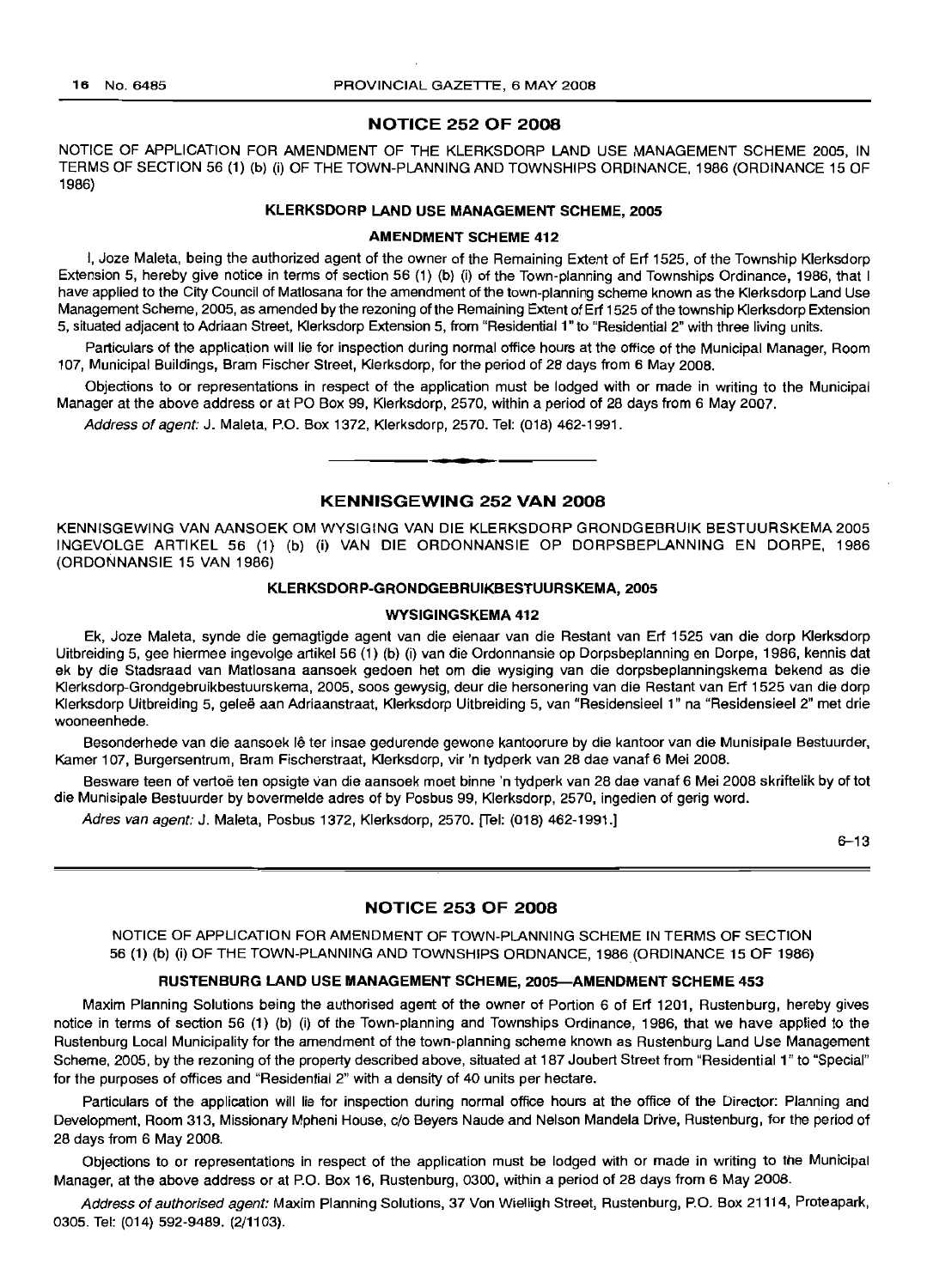## KENNISGEWING 253 VAN 2008

KENNISGEWING VAN AANSOEK OM WYSIGING VAN DORPSBEPLANNINGSKEMA INGEVOLGE ARTIKEL 56 (1) (b) (i) VAN DIE ORDONNANSIE OP DORPSBEPLANNING EN DORPE, 1986 (ORDONNANSIE 15 VAN 1986)

#### KLERKSDORP LAND USE MANAGEMENT SCHEME, 2005-WYSIGINGSKEMA 453

Maxim Planning Solutions synde die gemagtigde agent van die eienaar van Gedeelte 6 van Erf 1201, Rustenburg, gee hiermee ingevolge artikel 56 (1) (b) (i) van die Ordonnansie op Dorpsbeplanning en Dorpe, 1986, kennis dat ons by die Rustenburg Plaaslike Munisipaliteit aansoek gedoen het om die wysiging van die dorpsbeplanningskema bekend as Rustenburg Land Use Management Scheme, 2005, deur die hersonering van die eiendom hierbo beskryf, geleë te Joubertstraat 187 vanaf "Residensieel 1" na "Spesiaal" vir die doeleirides van kantore asook "Hesldensieel 2" met 'n digtheid van 40 eenhede per hektaar.

Besonderhede van die aansoek lê ter insae gedurende gewone kantoorure by die kantoor van die Direkteur: Beplanning en Ontwikkeling, Kamer 313, Missionary Mpheni House, h/v Beyers Naude en Nelson Mandelarylaan, Rustenburg, vir 'n tydperk van 28 dae vanaf 6 Mei 2008.

Besware teen of vertoë ten opsigte van die aansoek moet binne 'n tydperk van 28 dae vanaf 6 Mei 2008 skriftelik by of tot die Munisipale Bestuurder, by bovermelde adres of by Posbus 16, Rustenburg, 0300, ingedien of gerig word.

Adres van gemagtigde agent: Maxim Planning Solutions, Von Wiellighstraat 37, Rustenburg, Posbus 21114, Proteapark, 0305. Tel: (014) 592-9489. (2/1103).

6-13

## NOTICE 254 OF 2008

NOTICE OF APPLICATION FOR AMENDMENT OF TOWN-PLANNING SCHEME IN TERMS OF SECTION 56 (1) (b) (i) OF THE TOWN-PLANNING AND TOWNSHIPS ORDINANCE, 1986 (ORDINANCE 15 OF 1986)

#### RUSTENBURG LAND USE MANAGEMENT SCHEME, 2005-AMENDMENT SCHEME 455

Maxim Planning Solutions being the authorised agent of the owner of Remaining Extent of Erf 990, Rustenburg, hereby gives notice in terms of section 56 (1) (b) (i) of the Town-planning and Townships Ordinance, 1986, that we have applied to the Rustenburg Local Municipality for the amendment of the town-planning scheme known as Rustenburg Land Use Management Scheme, 2005, by the rezoning of the property described above, situated at 85 Leyd Street from "Residential 1" to "Residential 2" with a density of 60 units per hectare.

Particulars of the application will lie for inspection during normal office hours at the office of the Director: Planning and Development, Room 313, Missionary Mpheni House, c/o Beyers Naude and Nelson Mandela Drive, Rustenburg, for the period of 28 days from 6 May 2008.

Objections to or representations in respect. of the application must be lodged with or made in writing to the Municipal Manager, at the above address or at P.O. Box 16, Rustenburg, 0300, within a period of 28 days from 6 May 2008.

Address of authorised agent: Maxim Planning Solutions, 37 Von Wielligh Street, Rustenburg, P.O. Box 21114, Proteapark, 0305. Tel: (014) 592-9489. (2/1110).

## **•** KENNISGEWING 254 VAN 2008

KENNISGEWING VAN AANSOEK OM WYSIGING VAN DORPSBEPLANNINGSKEMA INGEVOLGE ARTIKEL 56 (1) (b) (i) VAN DIE ORDONNANSIE OP DORPSBEPLANNING EN DORPE, 1986 (ORDONNANSIE 15 VAN 1986)

#### RUSTENBURG LAND USE MANAGEMENT SCHEME, 2005-WYSIGINGSKEMA 455

Maxim Planning Solutions synde die gemagtigde agent van die eienaar van die Resterende Gedeelte van Erf 990, Rustenburg, gee hiermee ingevolge artikel 56 (1) (b) (i) van die Ordonnansie op Dorpsbeplanning en Dorpe, 1986, kennis dat ons by die Rustenburg Plaaslike Munisipaliteit aansoek gedoen het om die wysiging van die dorpsbeplanningskema bekend as Rustenburg Land Use Management Scheme, 2005, deur die hersonering van die eiendom hierbo beskryf, geleë te Leydstraat 85 vanaf "Residensieel 1" na "Residensieel 2" met 'n digtheid van 60 eenhede per hektaar.

Besonderhede van die aansoek Ie ter insae gedurende gewone kantoorure by die kantoor van die Direkteur: Beplanning en Ontwikkeling, Kamer 313, Missionary Mpheni House, h/v Beyers Naude en Nelson Mandelarylaan, Rustenburg, vir 'n tydperk van 28 dae vanaf 6 Mei 2008.

Besware teen of vertoë ten opsigte van die aansoek moet binne 'n tydperk van 28 dae vanaf 6 Mei 2008 skriftelik by of tot die Munisipale Bestuurder, by bovermelde adres of by Posbus 16, Rustenburg, 0300, ingedien of gerig word.

Adres van gemagtigde agent: Maxim Planning Solutions, Von Wiellighstraat 37, Rustenburg, Posbus 21114, Proteapark, 0305. Tel: (014) 592-9489. (2/1110).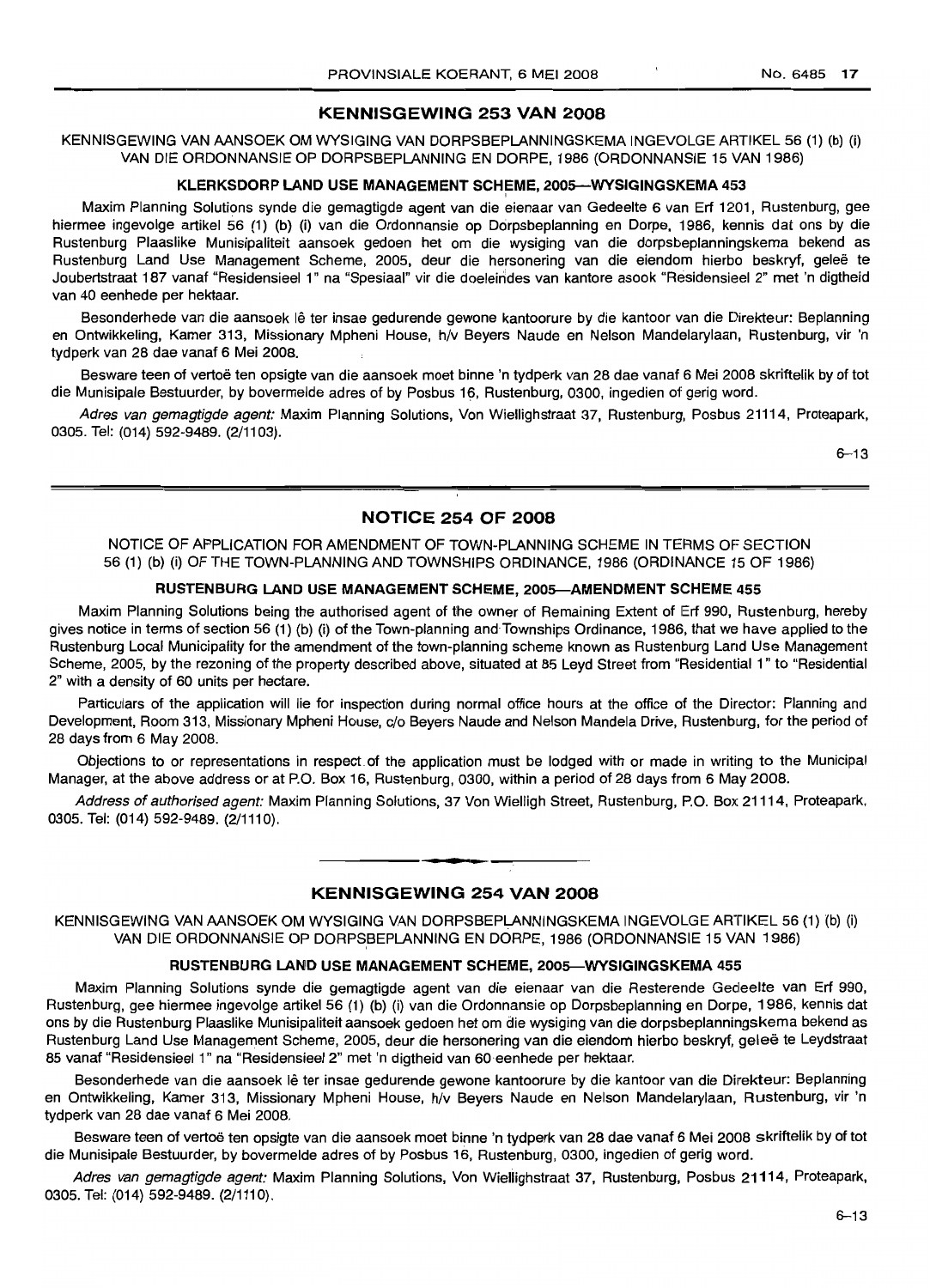## **NOTICE 255 OF 2008**

NOTICE OF APPLICATION FOR AMENDMENT OF TOWN-PLANNING SCHEME IN TERMS OF SECTION 56 (1) (b) (i) OF THE TOWN-PLANNING AND TOWNSHIPS ORDNANCE, 1986 (ORDINANCE 15 OF 1986)

#### **RUSTENBURG LAND USE MANAGEMENT SCHEME, 2005-AMENDMENT SCHEME 456**

Maxim Planning Solutions being the authorised agent of the Remaining Extent of Erf 1127, Rustenburg, hereby gives notice in terms of section 56 (1) (b) (i) of the Town-planning and Townships Ordinance, 1986, that we have applied to the Rustenburg Local Municipality for the amendment of the town-planning scheme known as Rustenburg Land Use Management Scheme, 2005, by the rezoning of the property described above, situated at 165 Klopper Street, from "Residential 1" to "Business 1".

Particulars of the application will lie for inspection during normal office hours at the office of the Director: Planning and Development, Room 313, Missionary Mpheni House, c/o Beyers Naude and Nelson Mandela Drive, Rustenburg, for the period of 28 days from 6 May 2008.

Objections to or representations in respect of the application must be lodged with or made in writing to the Municipal Manager, at the above address or at P.O. Box 16, Rustenburg, 0300, within a period of 28 days from 6 May 2008.

Address of authorised agent: Maxim Planning Solutions, 37 Von Wielligh Street, Rustenburg, P.O. Box 21114, Proteapark, 0305. Tel: (014) 592-9489. (2/1111).

## **KENNISGEWING 255 VAN 2008**

• **• I**

KENNISGEWING VAN AANSOEK OM WYSIGING VAN DORPSBEPLANNINGSKEMA INGEVOLGE ARTIKEL 56 (1) (b) (i) VAN DIE ORDONNANSIE OP DORPSBEPLANNING EN DORPE, 1986 (ORDONNANSIE 15 VAN 1986)

#### **RUSTENBURG LAND USE MANAGEMENT SCHEME, 2005-WYSIGINGSKEMA 456**

Maxim Planning Solutions synde die gemagtigde agent van die eienaar van die Resterende Gedeelte van Erf 1127, Rustenburg, gee hiermee ingevolge artikel 56 (1) (b) (i) van die Ordonnansie op Dorpsbeplanning en Dorpe, 1986, kennis dat ons by die Rustenburg Plaaslike Munisipaliteit aansoek gedoen het om die wysiging van die dorpsbeplanningskema bekend as Rustenburg Land Use Management Scheme, 2005, deur die hersonering van die eiendom hierbo beskryf, geleë te Klopperstraat 165 vanaf "Residensieel 1" na "Besigheid 1".

Besonderhede van die aansoek lê ter insae gedurende gewone kantoorure by die kantoor van die Direkteur: Beplanning en Ontwikkeling, Kamer 313, Missionary Mpheni House, h/v Beyers Naude en Nelson Mandelarylaan, Rustenburg, vir 'n tydperk van 28 dae vanaf 6 Mei 2008.

Besware teen of vertoë ten opsigte van die aansoek moet binne 'n tydperk van 28 dae vanaf 6 Mei 2008 skriftelik by of tot die Munisipale Bestuurder, by bovermelde adres of by Posbus 16, Rustenburg, 0300, ingedien of gerig word.

Adres van gemagtigde agent: Maxim Planning Solutions, Von Wiellighstraat 37, Rustenburg, Posbus 21114, Proteapark, 0305. Tel: (014) 592-9489. (2/1111).

6-13

#### **NOTICE 256 OF 2008**

NOTICE OF APPLICATION FOR AMENDMENT OF TOWN-PLANNING SCHEME IN TERMS OF SECTION 56 (1) (b) (i) OF THE TOWN-PLANNING AND TOWNSHIPS ORDNANCE, 1986 (ORDINANCE 15 OF 1986)

#### **RUSTENBURG LAND USE MANAGEMENT SCHEME, 2005-AMENDMENT SCHEME 462**

Maxim Planning Solutions being the authorised agent of the owner of Portion 2 of Erf 1037, Rustenburg, hereby gives notice in terms of section 56 (1) (b) (i) of the Town-planning and Townships Ordinance, 1986, that we have applied to the Rustenburg Local Municipality for the amendment of the town-planning scheme known as Rustenburg Land Use Management Scheme, 2005, by the rezoning of the property described above, situated at 93A Kock Street, from "Residential 1" to "Business 1".

Particulars of the application will lie for inspection during normal office hours at the office of the Director: Planning and Development, Room 313, Missionary Mpheni House, c/o Beyers Naude and Nelson Mandela Drive, Rustenburg, for the period of 28 days from 6 May 2008.

Objections to or representations in respect of the application must be lodged with or made in writing to the Municipal Manager, at the above address or at P.O. Box 16, Rustenburg, 0300, within a period of 28 days from 6 May 2008.

Address of authorised agent: Maxim Planning Solutions, 37 Von Wielligh Street, Rustenburg, P.O. Box 21114, Proteapark, 0305. Tel: (014) 592-9489. (2/1112).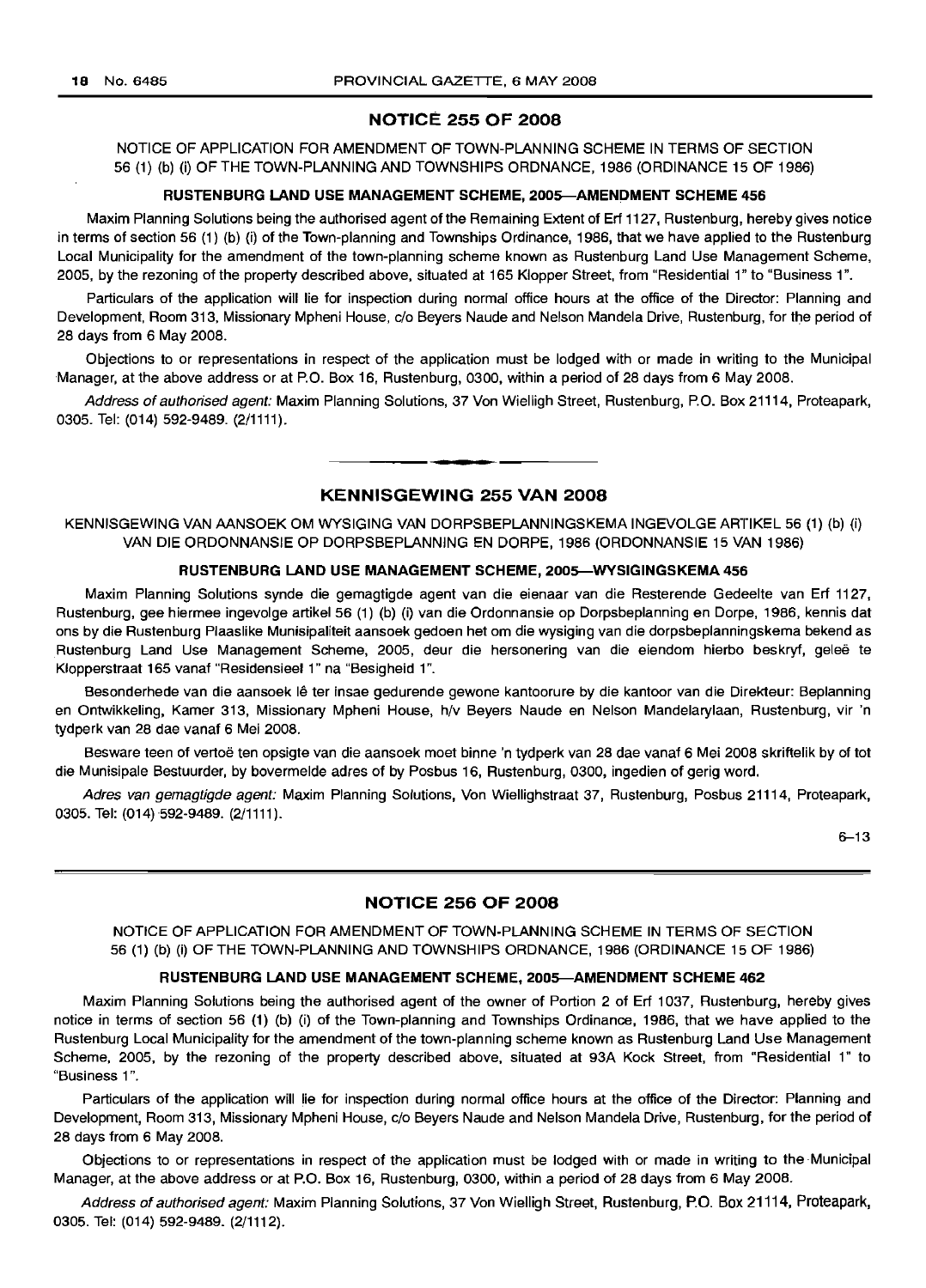## **KENNISGEWING 256 VAN 2008**

KENNISGEWING VAN AANSOEK OM WYSIGING VAN DORPSBEPLANNINGSKEMA INGEVOLGE ARTIKEL 56 (1) (b) (i) VAN DIE ORDONNANSIE OP DORPSBEPLANNING EN DORPE, 1986 (ORDONNANSIE 15 VAN 1986) ,

## **RUSTENBURG LAND USE MANAGEMENT SCHEME, 2005-WYSIGINGSIKEMA** 4<sup>162</sup>

Maxim Planning Solutions synde die gemagtigde agent van dieeienaar van Gedeelte 2 van Erf 1037, Rustenburg, gee hiermee ingevolge artikel 56 (1) (b) (i) van die Ordonnansie op Dorpsbeplanning en Dorpe, 1986, kennis dat ons by die Rustenburg Plaaslike Munisipaliteit aansoek gedoen het om die wysiging van die dorpsbeplanningskema bekend as Rustenburg Land Use Management Scheme, 2005, deur die hersonering van die eiendom hierbo beskryf, geleë te Kockstraat 93A vanaf "Residensieel 1" na "Besigheid 1",

Besonderhede van die aansoek Ie ter insae gedurende gewone kantoorure by die kantoor van die Direkteur: Beplanning en Ontwikkeling, Kamer 313, Missionary Mpheni House, h/v Beyers Naude en Nelson Mandelarylaan, Rustenburg, vir 'n tydperk van 28 dae vanaf 6 Mei 2008.

Besware teen of vertoe ten opsigte van die aansoek moet binne 'n tydperk van 28 dae vanaf 6 Mei 2008 skriftelik by of tot die Munisipale Bestuurder, by bovermelde adres of by Posbus 16, Rustenburg, 0300, ingedien of gerig word.

Adres van gemagtigde agent: Maxim Planning Solutions, Von Wiellighstraat 37, Rustenburg, Posbus 21114, Proteapark, 0305. Tel: (014) 592-9489. (2/1112).

 $6 - 13$ 

## **NOTICE 257 OF 2008**

NOTICE OF APPLICATION FOR AMENDMENT OF TOWN-PLANNING SCHEME IN TERMS OF SECTION 56 (1) (b) (i) OF THE TOWN-PLANNING AND TOWNSHIPS ORDINANCE, 1986 (ORDINANCE 15 OF 1986)

#### **RUSTENBURG LAND USE MANAGEMENT SCHEME, 2005-AMENDMENT SCHEME 463**

Maxim Planning Solutions being the authorised agent of the owner of the Remaining Extent of Portion 1 of Erf 1211, Rustenburg, hereby gives notice in terms of section 56 (1) (b) (i) of the Town-planning and Townships Ordinance, 1986, that we have applied to the Rustenburg Local Municipality for the amendment of the town-planning scheme known as Rustenburg Land Use Management Scheme, 2005, by the rezoning of the property described above, situated at 34A Marais Street from "Residential 1" to "Special" for the purposes of offices.

Particulars of the application will lie for inspection during normal office hours at the office of the Director Planning and Development, Room 313, Missionary Mpheni House, c/o Beyers Naude and Nelson Mandela Drive, Rustenburg, for the period of 28 days from 6 May 2008.

Objections to or representations in respect of the application must be lodged with or made in writing to the Municipal Manager, at the above address or at P.O. Box 16, Rustenburg, 0300, within a period of 28 days from 6 May 2008.

Address of authorised agent: Maxim Planning Solutions, 37 Von Wielligh Street, Rustenburg, P.O. Box 21114, Proteapark, 0305. Tel: (014) 592-9489. (2/1113).

## **KENNISGEWINb 257 VAN 2008**

**• •**

KENNISGEWING VAN AANSOEK OM WYSIGING VAN DORPSBEPLANNINGSKEMA INGEVOLGE ARTIKEL 56 (1) (b) (i) VAN DIE ORDONNANSIE OP DORPSBEPLANNING EN DORPE, 1986 (ORDONNANSIE 15 VAN 1986)

#### **RUSTENBURG LAINO USE MANAGEMENT SCHEME, 2005-WYSIGINGSKEMA 463**

Maxim Planning Solutions synde die gemagtigde agent van die eienaar van die Resterende Gedeelte van Gedeelte 1 van Erf 1211, Rustenburg, gee hiermee ingevolge artikel 56 (1) (b) (i) van die Ordonnansie op Dorpsbeplanning en Dorpe, 1986, kennis dat ons by die Rustenburg Plaaslike Munisipaliteit aansoek gedoen het om die wysiging van die dorpsbeplanningskema bekend as Rustenburg Land Use Management Scheme, 2005, deur die hersonering van die eiendom hierbo beskryf, geleë te Maraisstraat 34A vanaf "Residensieel 1" na "Spesiaal" vir die doeleindes van kantore.

Besonderhede van die aansoek Ie ter insae gedurende gewone kantoorure by die kantoor van die Direkteur: Beplanning en Ontwikkeling, Kamer 313, Missionary Mpheni House, h/v' Beyers Naude en Nelson Mandelarylaan, Rustenburg, vir 'n tydperk van 28 dae vanaf 6 Mei 2008.

Besware teen of vertoë ten opsigte van die aansoek moet binne 'n tydperk van 28 dae vanaf 6 Mei 2008 skriftelik by of tot die Munisipale Bestuurder, by bovermelde adres of by Posbus 16, Rustenburg, 0300, ingedien of gerig word.

Adres van gemagtigde agent: Maxim Planning Solutions, Von Wiellighstraat 37, Rustenburg, Posbus 21114, Proteapark, 0305. Tel: (014) 592-9489. (2/1113).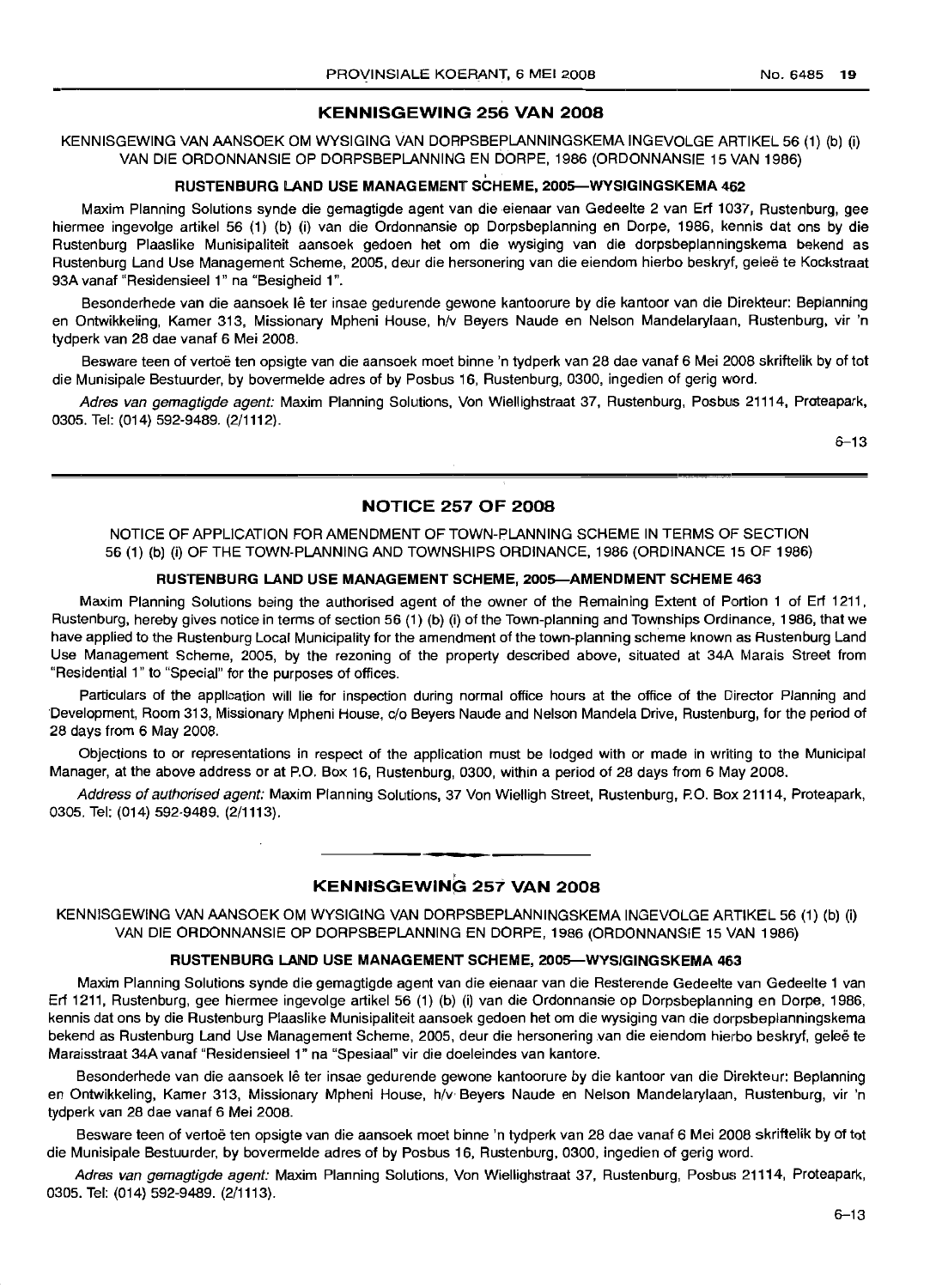## **NOTICE 258 OF 2008**

NOTICE OF APPLICATION FOR AMENDMENT OF TOWN-PLANNING SCHEME IN TERMS OF SECTION 56 (1) (b) (i) OF THE TOWN-PLANNING AND TOWNSHIPS ORDINANCE, 1986 (ORDINANCE 15 OF 1986)

#### **ZEERUST TOWN-PLANNING SCHEME. 1980 - AMENDMENT SCHEME**

Maxim Planning Solutions, being the authorised agent of the owners of portion of the Remaining Extent of Erf 741, Zeerust (to be known as Portion 2 of Erf 741, Zeerust) and Portions 3 and 4 of Erf 741, Zeerust, hereby gives notice in terms of section 56 (1) (b) (i) of the Town-planning and Townships ordinance, 1986, that we have applied to the Ramotshere Moiloa Local Municipality for the amendment of the town-planning scheme known as Zeerust Town-planning Scheme, 1980, as amended, by the rezoning of a portion of the Remaining Extent of Erf 741, Zeerust (to be known as Portion 2 of Erf 741, Zeerust), situated adjacent to Doorn Street, from "Residential 1" to "Residential 2" [two (2) dwelling units], as well as the rezoning of Portion 3 of Erf 741, Zeerust and Portion 4 of Erf 741, Zeerust, situated adjacent to Berg Street, from "Residential 1" to "Residential 2" [six (6) dwelling units].

Particulars of the application will lie for inspection during normal office hours at the office of the Municipal Manager, Ramotshere Moiloa Local Municipality, situated on the corner of Coetzee and President Streets, Zeerust, for the period of 28 days from 6 May 2008.

Objections to or representations in respect of the application must be lodged with or made in writing to the Municipal Manager: Ramotshere Moiloa Local Municipality at the above address or posted to P.O. Box 92, Zeerust, 2865, within a period of 28 days from 6 May 2008.

Address of authorised agent: Maxim Planning Solutions, 56 Archbishop Desmond Tutu Street, Klerksdorp, 2570; P.O. Box 10681, Klerksdorp, 2570. Tel. (018) 462-1756.

(2/1114)

## **KENNISGEWING 258 VAN 2008**

**••**

KENNISGEWING VAN AANSOEK OM WYSIGING VAN DORPSBEPLANNINGSKEMA INGEVOLGE ARTIKEL 56 (1) (b) (i) VAN DIE ORDONNANSIE OP DORPSBEPLANNING EN DORPE, 1986 (ORDONNANSIE 15 VAN 1986)

#### **ZEERUST-DORPSBEPLANNINGSKEMA, 1980 - WYSIGINGSKEMA**

Maxim Planning Solutions, synde diegemagtigde agent van die eienaars van 'n gedeelte van die Resterende Gedeelte van Erf 741, Zeerust (bekend te staan as Gedeelte 2 van Erf 741, Zeerust) en Gedeeltes 3 en 4 van Erf 741 , Zeerust, gee hiermee ingevolge artikel 56 (1) (b) (i) van die Ordonnansie op Dorpsbeplanning en Dorpe, 1986, kennis dat ons by die Ramotshere Moiloa Plaaslike Munisipaliteit aansoek gedoen het om die wysiging van die Zeerust-dorpsbeplanningskema, 1980, 5005 gewysig, deur die hersonering van 'n gedeelte van die Resterende Gedeelte van Erf 741 , Zeerust (bekend te staan as Gedeelte 2 van Erf 741, Zeerust), geleë aanliggend tot Doornstraat, vanaf "Residensieel 1" na "Residensieel 2" [twee (2) wooneenhede], asook die hersonering van Gedeelte 3 van Erf 741, Zeerust en Gedeelte 4 van Erf 741, gelee aanliggend tot Bergstraat, vanaf "Residensieel 1" na "Residensieel 2" [ses (6) wooneenhede].

Besonderhede van die aansoek lê ter insae gedurende gewone kantoorure by die kantoor van die Munisipale Bestuurder, Ramotshere Moiloa Plaaslike Munisipaliteit, gelee op die hoek van Coetzee- en Presidentstraat, Zeerust, vir 'n tydperk van 28 dae vanaf 6 Mei 2008.

Besware teen of vertoe ten opsigte van die aansoek moet binne 'n tydperk van 28 dae vanaf 6 Mei 2008 skriftelik by of *tot* die Munisipale Bestuurder, Ramotshere Moiloa Plaaslike Munisipaliteit, by bovermelde adres of by Posbus 92, Zeerust, 2865, ingedien of gerig word.

Adres van gemagtigde agent: Maxim Planning Solutions, Archbishop Desmond Tutustraat 56, Klerksdorp, 2570; Posbus 10681, Klerksdorp, 2570. Tel. (018) 462-1756.

(2/1114)

06-13

#### **NOTICE 259 OF 2008**

NOTICE OF APPLICATION FOR AMENDMENT OF THE TOWN-PLANNING SCHEME IN TERMS OF SECTION 56 (1) (b) (ii) OF THE TOWN-PLANNING AND TOWNSHIPS ORDINANCE, 1986 (ORDINANCE 15 OF 1986)

I, Tseke Mphahlele, being the authorized agent of the owner of Erf 729, hereby give notice in terms of section 56 (1) (b) (ii) of the Town-planning and Townships Ordinance, 1986, that I have applied to the Local Municipality of Madibeng for the amendment of the town-planning scheme known as Brits Town-planning Scheme, 1/1958, by the rezoning of the property described above, situated at 9 Hartbees Street, from "General Residential" to "Special with offices, places of refreshment and workshop" at Elandsrand Ext. 4.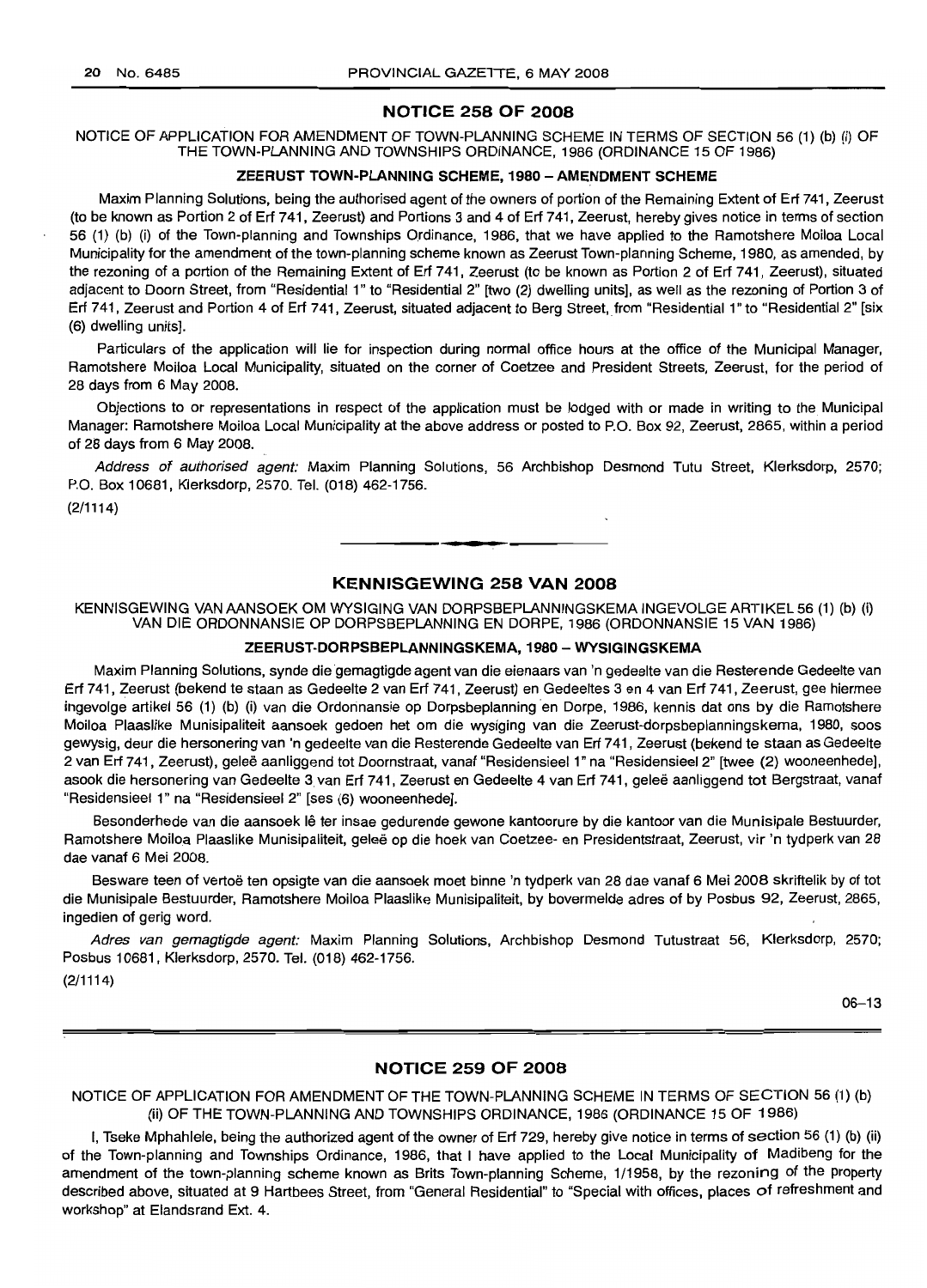Particulars of the application will lie for inspection during normal office hours at the Municipal Offices, 53 Van Velden Street, Brits, for a period of 28 days from 25 April 2008 (date of first publication of this notice).

Objections to or representations in respect of the application must be lodged with or made in writing to the Municipal Manager, at the above address or at PO Box 106, Brits, 0250, within a period of 28 days from 25 April 2008.

Address of applicant: P.O. Box 4846, Brits, 0250.

### **KENNISGEWING 259 VAN 2008**

**.-**

KENNISGEWING VAN MNSOEK OM WYSIGING VAN DIE DORPSBEPLANNINGSKEMA, INGEVOLGE ARTIKEL 56 (1) (b) (ii) VAN DIE ORDONNANSIE OP DORPSBEPLANNING EN DORPE,1986 (ORDONNANSIE 15 VAN 1986)

Ek, Tseke Mphahlele, synde die gemagtigde agent van die eienaar van Erf 729, gee hiermee ingevolge artikel 56 (1) (b) (ii) van die Ordonnansie op Dorpsbeplanning en Dorpe, 1986, kennis dat ek by die Plaaslike Munisipaliteit van Madibeng aansoek gedoen het om die wysiging van die dorpsbeplanningskema, bekend as Brits-dorpsbeplanningskema, 1/1958, deur die hersonering van die eiendom hierbo beskryf, geleë te Hartbeesstraat 9, vanaf "Algemene Residensieel" na "Spesiaal met kantore, verversingsplekke en werkswinkel".

Besonderhede van die aansoek lê ter insae gedurende gewone kantoorure by die Munisipale Kantore, Van Veldenstaat 53, Brits, vir 'n tydperk van 28 dae vanaf 25 April 2008.

Besware teen of vertoë ten opsigte van die aansoek moet binne 'n tydperk van 28 dae vanaf 25 April 2008 skriftelik by of tot die Munisipale Bestuurder by bovermelde adres of by Posbus 106, Brits, 0250, ingedien of gerig word.

Adres van applikant: Posbus 4846, Brits, 0250.

 $6 - 13$ 

## **NOTICE 260 OF 2008**

#### REMOVAL OF RESTRICTIONS ACT, 1967

## **REMOVAL OF RESTRICTIONS ON PORTION 864 (A PORTION OF PORTION 605) OF THE FARM VYFHOEK 428 10: PROPOSED TOWNSHIP FERDINAND POSTMA PARK EXTENSION 14**

It is hereby notified that application has been made in terms of section 3 (1) of the Removal of Restrictions Act, 1967 (Act No. 84 of 1967) by Welwyn Town and Regional Planners, Potchefstroom, for:

• The removal of conditions B.(a) and B.(b) p.2–3; C p.3-4; D.(i) and D.(ii) p.4; E.(i) and E.(ii) p.4 – 5; G. p.5; H.(a) and H.(b) p.5-6 in Deed of Transfer T78844/2004 for the purpose of township establishment.

The application and relative documents are open for inspection at the offices of the Acting Manager: Departmental Local Government and Housing, c/o Albert Luthuli and Gerrit Maritz Streets, and the office of the Municipal Manager: Tlokwe City Council for a period of 28 days from 6 May 2008.

Objections to the application may be lodged in writing with the Acting Manager: Department of Developmental Local Government and Housing at the above address or to Private Bag X1213, Potchefstroom, 2520 on or before 3 June 2008 and shall reach this office not later than 14:00 on the said date.

GO 15/4/2/1/26/110

#### **KENNISGEW!NG 260 VAN 2008**

**••**

WET OP OPHEFFING VAN BEPERKINGS, 1967

## **DIE OPHEFFING VAN TITEL VOORWAARDES VAN GEDEELTE 864 ('N GEDEELTE VAN GEDEELTE 605) VAN DIE PLAAS VYFHOEK 428 10: VOORGESTELDE DORP FERDINAND POSTMA PARK UITBREIDING 14**

Hierby word bekend gemaak dat ingevolge die bepalings van artikel 3 (1) van die Wet op Opheffing van Beperkings, 1967 (Wet No. 84 van 1967) aansoek gedoen is deur Welwyn Stads- en Streekbeplanners, Potchefstroom vir:

• Die opheffing van voorwaardes B.(a) en B.(b) p.2-3; C p.3-4; D.(i) en D.(ii) p.4; E.(i) en E.(ii) p.4 - 5; G. p.5; H.(a) en H.(b) p.5-6 in Akte van Transport T78844/2004 met die doel om dorp te stig.

Die aansoek en die betrokke dokumentasie is ter insae by die kantoor van die Waarnemende Bestuur: Departement Ontwikkellende Plaaslike Regering en Behuising, h/VAlbert Luthuli- en Gerrit Maritzstraat, Potchefstroom en in die kantoor van die Munisipale Bestuurder: Tlokwe Stadraad, vir 'n tydperk van 28 dae vanaf tot 6 Mei 2008.

Besware teen die aansoek kan skriftelik by die Waarnemende Bestuurder: Departement Ontwikkellende Plaaslike Regering en Behuising by bovermelde adres of Privaatsak X1213, Potchefstroom, 2520, voor of op 3 Junie 2008 ingedien word en moet die kantoor nie later as 14:00 op genoemde datum bereik nie.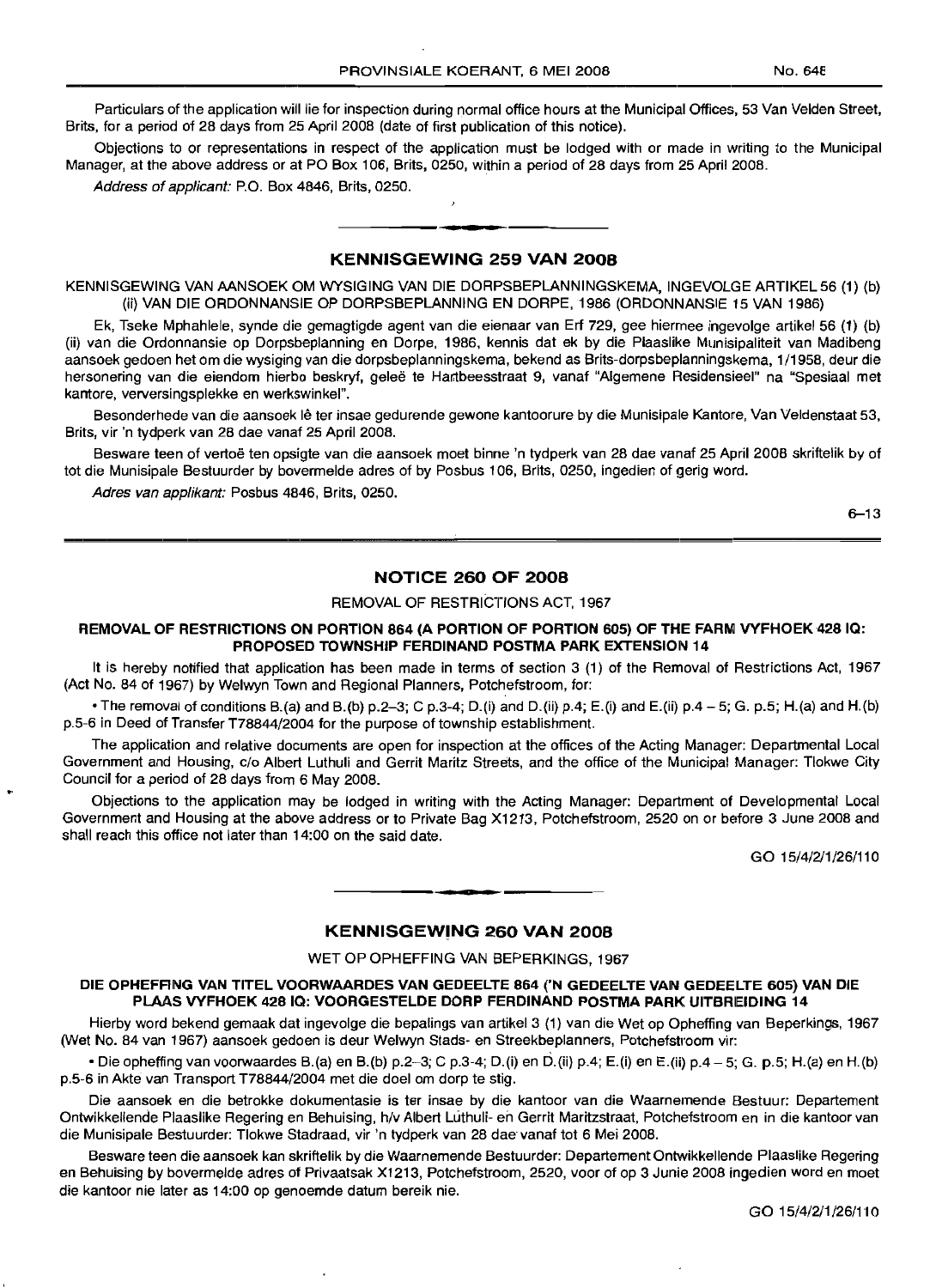## NOTICE 261 OF 2008

## REMOVAL OF RESTRICTIONS ACT, 1967

## REMOVAL OF RESTRICTIONS ON PORTION 883 OF THE FARM VYFHOEK 428 IQ: PROPOSED TOWNSHIP FERDINAND POSTMA PARK EXTENSION 17

It is hereby notified that application has been made in terms of section 3 (1) of the Removal of Restrictions Act, 1967 (Act No. 84 of 1967) by Welwyn Town and Regional Planners, Potchefstroom, for:

• The removal of conditions A, (a)  $p \cdot 3 - 4$ ; B  $p \cdot 4$ ; C, (i) to C, (iii)  $p \cdot 4 - 5$ ; D  $p \cdot 5$ ; E, (i)  $p \cdot 5 - 6$ ; E, (iii)  $p \cdot 20 - 21$ ; E.IV.(i) tot E.IV.(iv) p.21 - 22; F. p. 22 and G. p. 22 in Deed of Transfer T55971/1986 for the purpose of township establishment.

The application and relative documents are open for inspection at the offices of the Acting Manager: Departmental Local Government and Housing, c/o Albert Luthuli and Gerrit Maritz Streets, and the office of the Municipal Manager: Tlokwe City Council for a period of 28 days from 6 May 2008.

Objections to the application may be lodged in writing with the Acting Manager: Department of Developmental Local Government and Housing at the above address or to Private Bag X1213, Potchefstroom, 2520 on or before 3 June 2008 and shall reach this office not later than 14:00 on the said date.

GO 15/4/2/1/26/111

## KENNISGEWING 261 VAN 2008

**•**

WET OP OPHEFFING VAN BEPERKINGS, 1967

#### DIE OPHEFFING VAN TITEL VOORWAARDES VAN GEDEELTE 883 VAN DIE PLAAS VYFHOEK 428 IQ: VOORGESTELDE DORP FERDINAND POSTMA PARK UITBREIDING 17

Hierby word bekend gemaak dat ingevolge die bepalings van artikel 3 (1) van die Wet op Opheffing van Beperkings, 1967 (Wet No. 84 van 1967) aansoek gedoen is deur Welwyn Stads- en Streekbeplanners, Potchefstroom vir:

• Die opheffing van voorwaardes A.(a)p.3 - 4; B p.4; C.(i) tot C.(iii) p.4 - 5; D p.5; E. (i) p. 5 - 6; E. (iii) p.20-21; E.IV.(i) tot E.IV.(iv) p.21 - 22; F. p. 22 en G. p. 22 in akte van Transport T55971/1986 met die doel om dorp te stig.

Die aansoek en die betrokke dokumentasie is ter insae by die kantoor van die Waarnemende Bestuurder: Departement Ontwikkellende Plaaslike Regering en Behuising, h/v Albert Luthuli- en Gerrit Maritzstraat, Potchefstroom en in die kantoor van die Munisipale Bestuurder: Tlokwe Stadraad, vir 'n tydperk van 28 dae vanaf tot 6 Mei 2008.

Besware teen die aansoek kan skriftelik by die Waarnemende Bestuurder: Departement Ontwikkellende Plaaslike Regering en 8ehuising by bovermelde adres of Privaatsak X1213, Potchefstroom, 2520, voor of op 3 Junie 2008 ingedien word en moet die kantoor nie later as 14:00 op genoemde datum bereik nie.

GO 15/4/2/1/26/111

#### NOTICE 262 OF 2008

REMOVAL OF RESTRICTIONS ACT, 1967

## REMOVAL OF RESTRICTIONS ON A PORTION OF PORTION 849, A PORTION OF PORTION 1122, A PORTION OF PORTION 1121 AND A PORTION OF THE REMAINDER OF PORTION 1120 OF THE FARM VYFHOEK 428 IQ: VOORGESTELDE DORP FERDINAND POSTMA PARK EXTENSIONS 18, 19, & 20

It is hereby notified that application has been made in terms of section 3 (1) of the Removal of Restrictions Act, 1967 (Act No. 84 of 1967), by Welwyn Town and Regional Planners, Potchefstroom, for:

The removal of conditions B.2 p.20; 8.3.1 and 8.3.2. p.2D-21; BA (i) to *804.* (iv) p.21-22; C.l (a) and C.l. (b) p.22-23; D. (a) and D. (b) in Deed of Transfer T105743/2004; A.2. p.3; 3.1 and 3.2 p.3-4; B. (i) and B. (ii) p.4; C.p.4; D.1 (a) and D.1. (b) p.4-5; E.(a) and E.(b) p.5-6; A2. p.7; A.3.1 and A.3.2 p.7-8; B.(i} and B.(ii) p.8; D.(a) p.9; D.(b) p.9; E.l.(a} and E.l.(b) p.10; F.(a) and F.(b} p.ll; B.(a) to B.(b} p.12-13; C. p.13; D.(i) and D.(ii} p.13-14; E.(i} to E.(iii} p.14; G.(a) and G.(b) in Deed of Transfer T105325/2003, for the purpose of township establishment.

The application and relative documents are open for inspection at the offices of the Acting Manager: Departement Development Local Government and Housing, c/o Albert Luthuli and Gerrit Maritz Streets, and the office of the Municipal Manager, Tlokwe City Council for a period of 28 days from 6 May 2008.

Objections to the application may be lodged in writing with the Acting Manager: Departement of Developmental Local Government and Housing, at the above address or to Private Bag X1213, Potchefstroom, 2520, on or before 3 June 2008 and shall reach this office not later than 14:00 on the said date.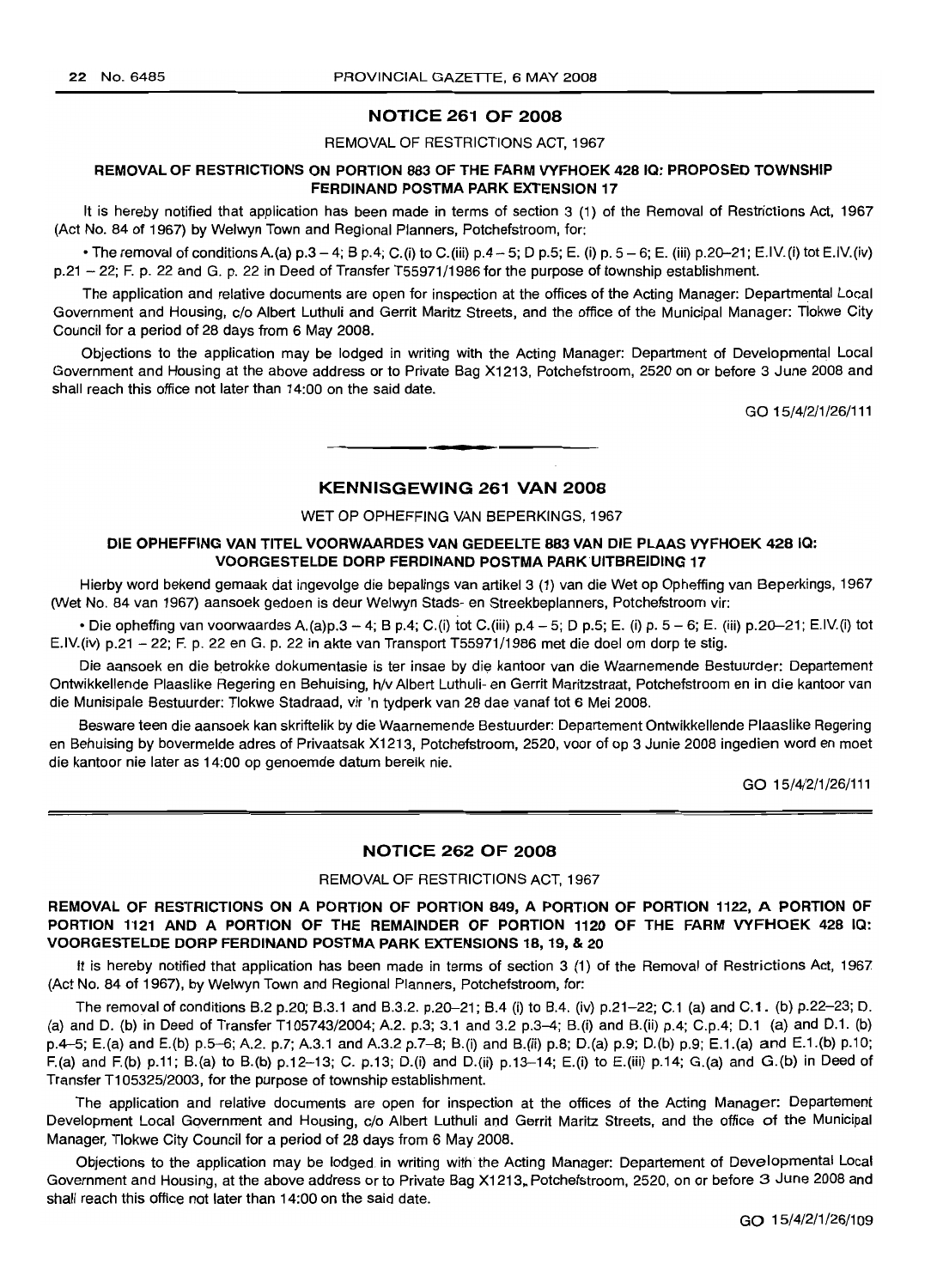## KENNISGEWING 262 VAN 2008

WET OP OPHEFFING VAN BEPERKINGS, 1967

DIE OPHEFFING VAN TITEL VOORWAARDES VAN 'N GEDEELTE VAN GEDEELTE 849, 'N GEDEELTE VAN GEDEELTE 1122, 'N GEDEELTE VAN GEDEELTE 1121, EN 'N GEDEELTE VAN DIE RESTANTVAN GEDEELTE 1120 VAN DIE PLAAS VYFHOEK 4281Q: VOORGESTELDE DORP FERDINAND POSTMA PARK UITBREIDING 18, 19 & 20

Hierby word bekend gemaak dat ingevolge die bepalings van artike/3 (1) van die Wet op Opheffing van Beperkings, 1967 (Wet No. 84 van 1967), aansoek gedoen is deur Welwyn Stads en Streekbeplanners, Potchefstroom, vir:

Die opheffing van voorwaardes B.2 p.20; B.3.1 en B.3.2. p.20–21; B.4 (i) to B.4. (iv) p.21–22; C.1 (a) en C.1. (b) p.22–23; D. (a) en D. (b) in Akte van Transport T105743/2004; A.2. p.3; 3.1 en 3.2 p.3-4; B.(i) en B.(ii) p.4; C.p.4; D.1 (a) en D.1. (b) p.4-5; E.(a) en E.(b) p.5-6; A2. p.7; A3.1 en A3.2 p.7-8; B(i) en B.(ii) p.8; D.(a) p.9; D.(b) p.9; E.1.(a) en E.1.(b) p.10; F.(a) en F.(b) p.11; B.(a) to B.(b) p.12-13; C. p.13; D.(i) en D.(ii) p.13-14; E.(i) tot E.(iii) p.14; G.(a) en G.(b) in Akte van Transport T105325/2003, met die doeI om dorp te stig.

Die aansoek en die betrokke dokumentasie is ter insae by die kantoor van die Waarnemende Bestuurder: Departement Ontwikkellende Plaaslike Regering en Behuising, h/v Albert Luthuli- en Gerrit Maritzstraat, Potchefstroom, en in die kantoor van die Munisipale Bestuurder, Tlokwe Stadsraad, vir 'n tydperk van 28 dae vanaf 6 Mei 2008.

Besware teen die aansoek kan skriftelik by die Waarnemende Besuurder: Departement Ontwikkellende Plaaslike Regering en Behuising, by bovermelde adres of Privaatsak X1213, Potchefstroom, 2520, voor of op 3 Junie 2008 ingedien word en moet die kantoor nie later as 14:00 op genoemde datum bereik nie.

GO 15/4/2/1/26/108

## NOTICE 263 OF 2008

## REMOVAL OF RESTRICTIONS ACT, 1967

## REMOVAL OF RESTRICTIONS ON PORTION 685 (A PORTION OF PORTION 612) OF THE FARM VYFHOEK 428 IQ: PROPOSED TOWNSHIP FERDINAND POSTMA PARK EXTENSIONS 21-25

It is hereby notified that application has been made in terms of section 3 (1) of the Removal of Restrictions Act, 1967 (Act No. 84 of 1967), by Welwyn Town and Regional Planners, Potchefstroom, for:

The removal of conditions A.(i) and A.(ii) p.2; B. 92-3; D.(i); E.(i) to E.(iv) p.9; F. p.9-10 in Deed of Transfer T59933/2006, for the purpose of the township establishement.

The application and relative documents are open for inspection at the offices of the Acting Manager: Department Development Local Government and Housing, c/o Albert Luthuli and Gerrit Maritz Streets, and the office of the Municipal Manager, Tlokwe City Council for a period of 28 days from 6 May 2008.

Objections to the application may be lodged in writing with the Acting Manager: Departement of Developmental Local Government and Housing, at the above address or to Private Bag X1213, Potchefstroom, 2520, on or before 3 June 2008 and shall reach this office not later than 14:00 on the said date.

GO 15/4/2/1/26/109

## KENNISGEWING 263 VAN 2008

WET OP OPHEFFING VAN BEPERKINGS, 1967

#### DIE OPHEFFING VAN TITEL VOORWAARDES VAN GEDEELTE 685 ('N GEDEELTE VAN GEDEELTE 612) VAN DIE PLAAS VYFHOEK 428 IQ: VOORGESTELDE DORP FERDINAND POSTMA PARK UITBREIDING 21-25

Hierby word bekend gemaak dat ingevolge die bepalings van artikel 3 (1) van die Wet op Opheffing van Beperkings, 1967 (Wet No. 84 van 1967), aansoek gedoen is deur Welwyn Stads en Streekbeplanners, Potchefstroom, vir:

Die opheffing van voorwaardes A.(i) en A.(ii) p.2; B. 92-3; D.(i); E.(i) tot E.(iv) p.9; F. p.9-10 in Akte van Transport T59933/2006 met die doel om dorp te stig.

Die aansoek en die betrokke dokumentasie is ter insae by die kantoor van die Waarnemende Bestuurder: Departement Ontwikkellende Plaaslike Regering en Behuising, h/v Albert Luthuli- en Gerrit Maritzstraat, Potchefstroom, en in die kantoor van die Munisipale Bestuurder, Tlokwe Stadsraad, vir 'n tydperk van 28 dae vanaf 6 Mei 2008.

Besware teen die aansoek kan skriftelik by die Waarnemende Besuurder: Departement Ontwikkellende Plaaslike Regering en Behuising, by bovermelde adres of Privaatsak X1213, Potchefstroom, 2520, voor of op 3 Junie 2008 ingedien word en moet die kantoor nie later as 14:00 op genoemde datum bereik nie.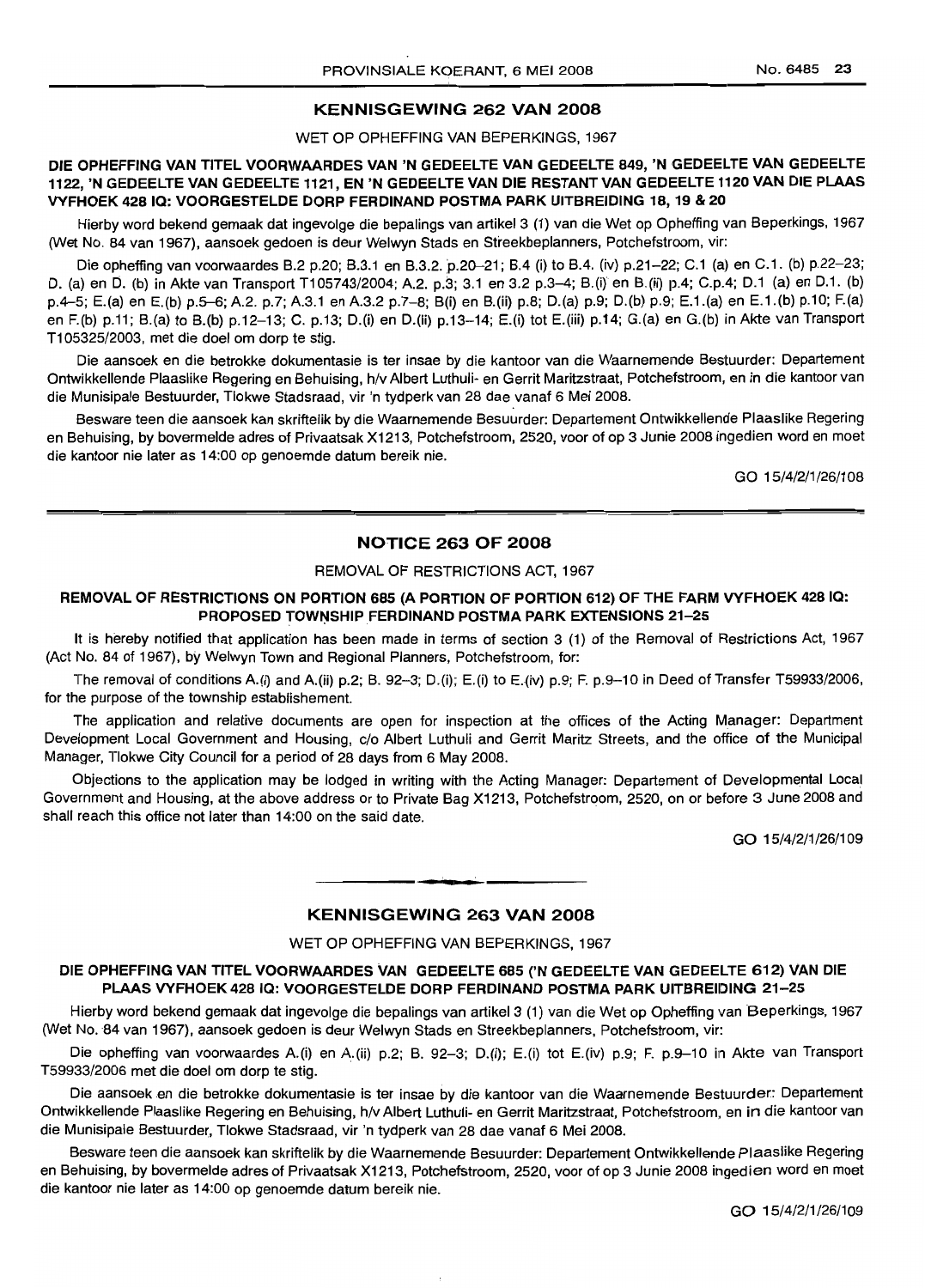# LOCAL AUTHORITY NOTICES PLAASLIKE BESTUURSKENNISGEWINGS

## LOCAL AUTHORITY NOTICE 152

#### TSWAING LOCAL MUNICIPALITY

## APPROVAL OF AMENDMENT OF TOWN-PLANNING SCHEME

It is hereby notified in terms of section 57 (1) of the Town-planning and Townships Ordinance, 1986, that the Tswaing Local Municipality has approved the amendment of the Delareyville Town-planning Scheme, 1998, by the rezoning of Erf 232, Delareyville from "Residential 1" to "Residential 2" [eight (8) dwelling units].

Map 3 and the scheme clauses of the amendment scheme are filed with the Municipal Manager, Tswaing Municipal Offices, General Delarey Street, Delareyville and the Acting Manager, North West Provincial Administration, Department of Developmental Local Government and Housing, Potchefstroom and are open for inspection at all reasonable times.

This amendment is known as Delareyville Amendment Scheme 12 and shall come into operation on the date of publication of this notice.

#### K.S. MERE, Municipal Manager

Tswaing Local Municipality, Delareyville (29 April 2008) (Notice No. 2/930)

## PLAASLIKE BESTUURSKENNISGEWING 152

•

## TSWAING PLAASLIKE MUNISIPALITEIT

#### GOEDKEURING VAN WYSIGING VAN DORPSBEPLANNINGSKEMA

Hierby word ooreenkomstig die bepalings van artikel 57 (1) van die Ordonnansie op Dorpsbeplanning en Dorpe, 1986, bekendgemaak dat die Tswaing Plaaslike Munisipaliteit goedgekeur het dat die Delareyville-dorpsbeplanningskema, 1998, gewysig word deur die hersonering van Erf 232, Delareyville vanaf "Residensieel 1" na "Residensieel 2" [agt (8) wooneenhede.]

Kaart 3 en die skemaklousules van die wysigingskema word in bewaring gehou deur die Munisipale Bestuurder, Tswaing Munisipale Kantore, Generaal Delareystraat, Delareyville en die Waarnemende Bestuurder, Noordwes Provinsiale Administrasie, Departement Ontwikkelende Plaaslike Regering en Behuising, Potchefstroom vir inspeksie te alle redelike tye.

Hierdie wysiging staan bekend as Delareyville-wysigingskema 12 en tree in werking op datum van publikasie van hierdie kennisgewing.

## K.S. MERE, Munisipale Bestuurder

Tswaing Plaaslike Munisipaliteit, Delareyville (29 April 2008) (Kennisgewing No. 2/930)

29-06

## LOCAL AUTHORITY NOTICE 157

## NOTICE OF APPLICATION FOR ESTABLISHMENT OF TOWNSHIP

The City of Matlosana hereby gives notice in terms of section 69 (6) (a) read with section 96 (3), of the Town-planning and Townships Ordinance, 1986 (Ordinance 15 of 1986), that an application to establish the township referred to in the annexure hereto, has been received by it.

Particulars of the application will lie for inspection during normal office hours at the office of the Municipal Manager, Room 101, Municipal Offices, Bram Fischer Street, Klerksdorp, for a period of 28 days from 6 May 2008.

Objections to or representations in respect of the application must be lodged with or made in writing and in duplicate to the Municipal Manager at the above address or at P.O. Box 99, Klerksdorp, 2570, within a period of 28 days from 6 May 2008.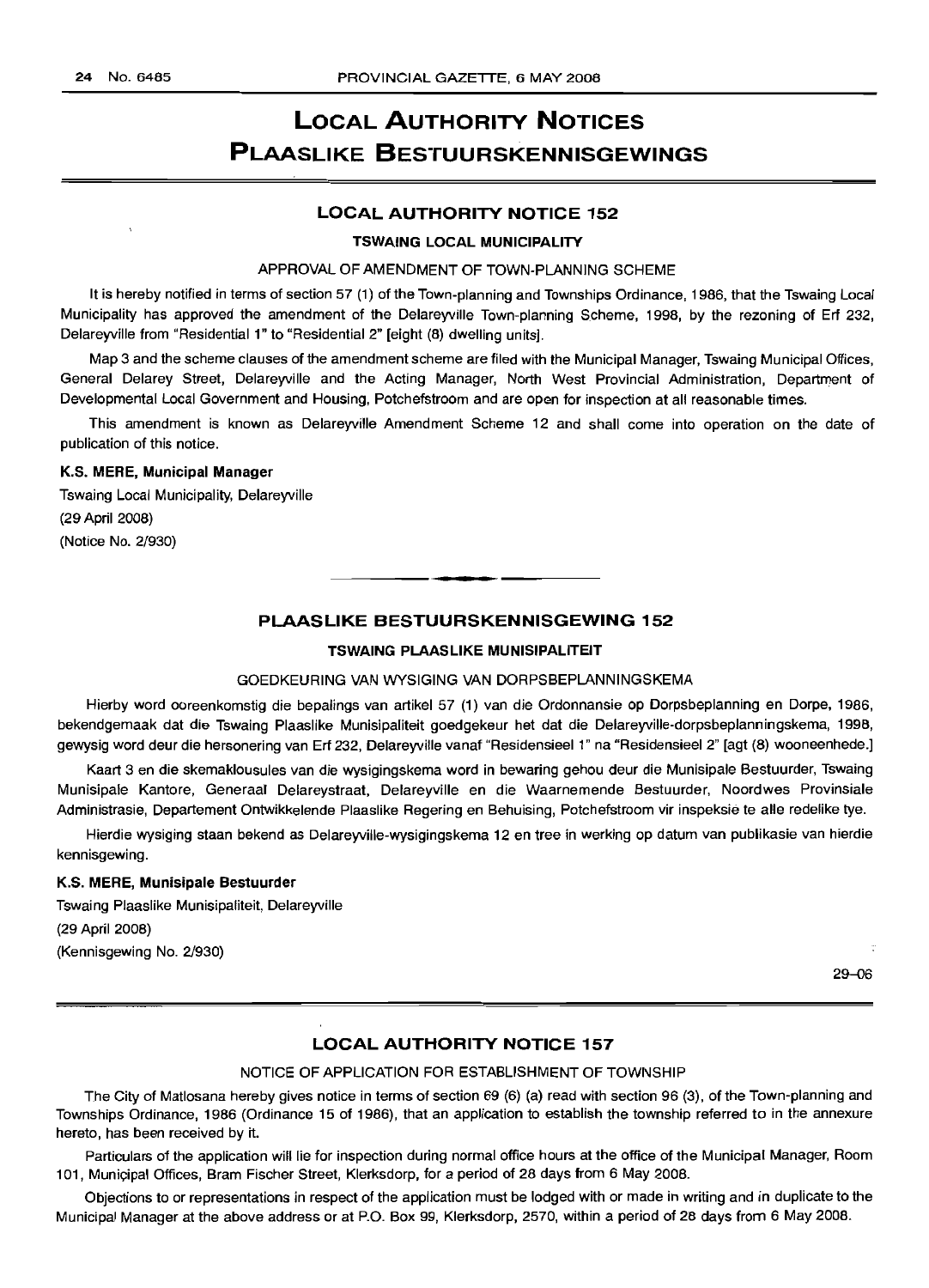## **ANNEXURE**

## Name of township: **Klerksdorp Extension** 39. ,

Full name of applicant: Maxim Planning Solutions on behalf of Metro Land CC (CK1989/26158/23).

Number of erven in proposed township:

Residential 1: 78 erven.

Special (private road and access control): 1 erf.

Recreational: 4 erven.

Description of land on which township is to be established: Portion 505 of the farm Townlands of Klerksdorp No. 424-IP.

Situation of proposed township: Located adjacent and to the west of Archbishop Desmond Tutu Street (formerly Park Street), between Boom and Neser Street and is bordered to the west by the Klerksdorp Golf Course.

#### M.M. **MOADIRA, Municipal Manager**

Civic Centre, Bram Fisher Street, P.O. Box 99, Klerksdorp, 2570. Reference No: 3/136

## **PLAASLIKE BESTUURSKENNISGEWING 157**

**..**

KENNISGEWING VAN AANSOEK OM STIGTING VAN DORP

Die Stadsraad Matlosana gee hiermee ingevolge artikel 69 (6) (a) saamgelees met artikel 96 (3) van die Ordonnansie op Dorpsbeplanning en Dorpe, 1986 (Ordonnansie 15 van 1986) kennis dat 'n aansoek om die dorp in die bylae hierby genoem te stig, deur hom ontvang is.

Besonderhede van die aansoek lê ter insae gedurende gewone kantoorure by die kantoor van die Munisipale Bestuurder, Kamer 101, Munisipale Kantore, Bram Fisherstraat, Klerksdorp, vir 'n tydperk van 28 dae vanaf 6 Mei 2008.

Besware teen of vertoë ten opsigte van die aansoek moet binne 'n tydperk van 28 dae vanaf 6 Mei 2008 skriftelik en in tweevoud by of tot die Munisipale Bestuurder by bovermelde adres of by Posbus 99, Klerksdorp, 2570, ingedien of gerig word.

#### **BYLAE**

#### Naam van dorp: **Klerksdorp Uitbreiding** 39.

Volle naam van aansoeker: Maxim Planning Solutions namens Metro Land BK (CK1989/26158/23).

Aantal erwe in voorgestelde dorp:

Residensieel 1: 78 erwe.

Spesiaal (privaat pad en toegangsbeheer): 1 erf.

Ontspanning: 4 erwe.

Beskrywing van die grond waarop dorp gestig staan te word: Gedeelte 505 van die plaas Townlands of Klerksdorp No. 424-IP.

Ligging van voorgestelde dorp: Geleë aanliggend en ten weste van Archbishop Desmond Tutustraat (voormalige Parkstraat), tussen Boom- en Neserstraat en word ten weste begrens deur die Klerksdorp Gholfbaan.

#### **M.M. MOADIRA, Munisipale Bestuurder**

Burgersentrum, Bram Fisher Street, Posbus 99, Klerksdorp, 2570.

Verwysingsnommer: 3/136

 $06 - 13$ 

## **LOCAL AUTHORITY NOTICE 158**

#### **MAQUASSI HILLS LOCAL MUNICIPALITY**

#### NOTICE OF INTENTION TO ESTABLISH TOWNSHIP BY LOCAL AUTHORITY

The Maquassi Hills Local Municipality hereby gives notice in terms of section 108 (1) (a) of the Town-planning and Townships Ordinance, 1986 (Ordinance 15 of 1986), that it intends establishing a township (Tswelelang Extension 5) consisting of the following erven on a portion of the Remaining Extent of Portion 98 of the farm Wolmaransstad Town and Townlands No. 184-HO:

Residential 1: 172. Business 2: 1. Insitutional: 2. Public Open Space: 2.

Further particulars of the township will lie for inspection during normal office hours at the office of the Acting Municipal Manager: Maquassi Hills Local Municipality, Kruger Street, Wolmaransstad, as well as at Maxim Planning Solutions, 56 Archbiship Desmond Tutu Street, Klerksdorp, 2570, for the period of28 days from 8 May 2008.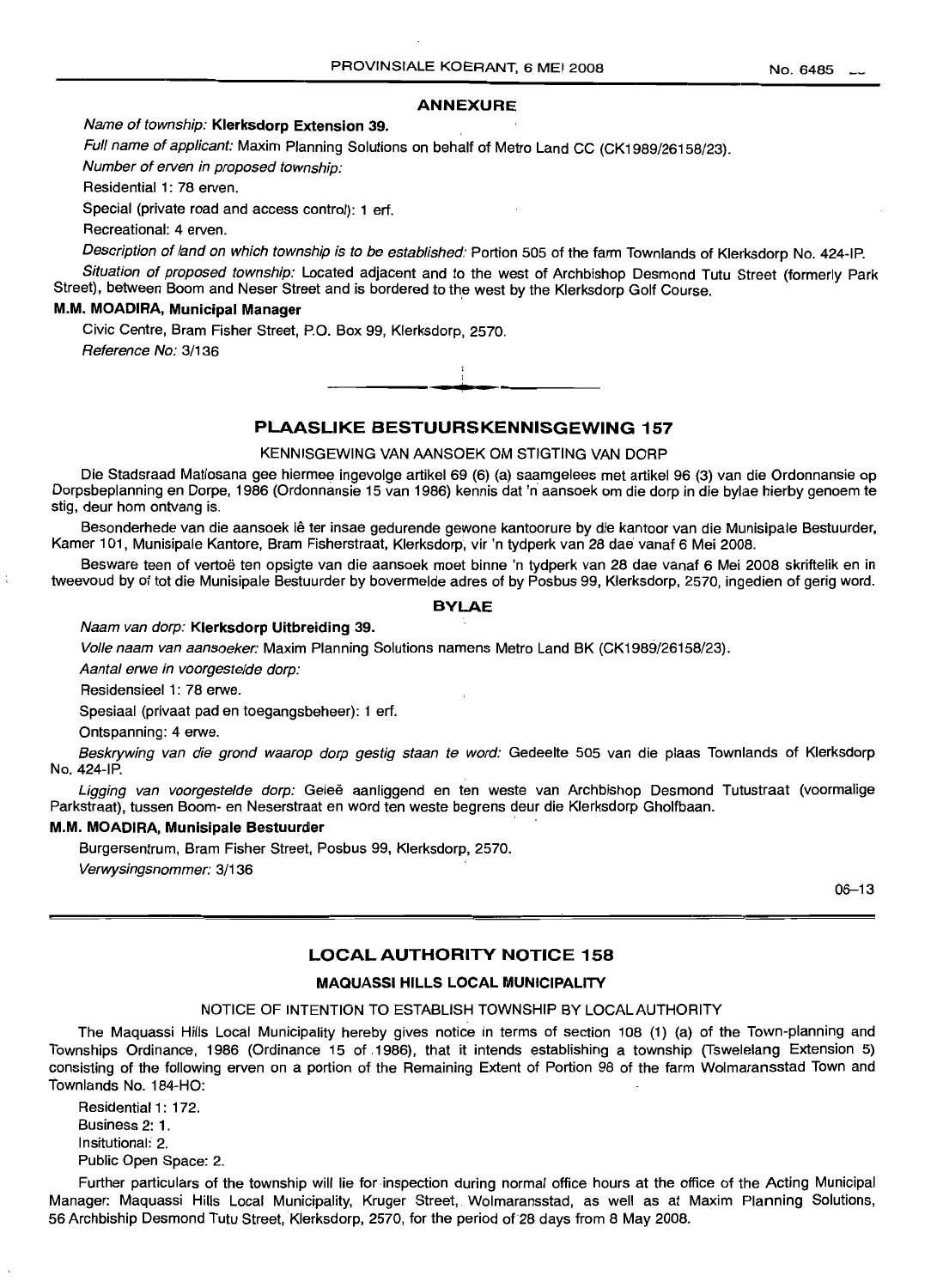Objections to or representations in respect of the application must be lodged with or made in writing to the Acting Municipal Manager at the above address or posted to him at Private Bag X3, Wolmaransstad, 2630, within a period of 28 days from 8 May 2008.

(8/8/25)

#### **ADV. A. DLAVANE, Municipal Manager**

Maquassi Hills Local Municipality, Private Bag X3, Wolmaransstad, 2630

## **PLAASLIKE BESTUURSKENNISGEWING 158**

I **\_ •**

#### **MAQUASSI HILLS PLAASLIKE MUNISIPALITEIT**

KENNISGEWING VAN VOORNEME DEUR PLAASLIKE BESTUUR OM DORP TE STIG

Die Maquassi Hills Plaaslike Munisipaliteit gee hiermee ingevolge artikel 108 (1) (a) van die Ordonnansie op Dorpsbeplanning en Dorpe, 1986 (Ordonnansie 15 van 1986), kennis dat hy voornemens is om 'n dorp (Tswelelang Uitbreiding 5) bestaande uit die volgende erwe op 'n gedeelte van die Resterende Gedeelte van Gedeelte 98 van die plaas Wolmaransstad Town and Townlands No. 184-HO te stig:

Residensieel 1: 172. Besigheid 2: 1. Inrigting: 2. Openbare Oopruimte: 2.

Nadere besonderhede van die dorp lê ter insae gedurende gewone kantoorure by die kantoor van die Waarnemende Munisipale Bestuurder: Maquassi Hills Plaaslike Munisipaliteit, Krugerstraat, Wolmanransstad, asook by Maxim Planning Solutions, Archbishop Desmond Tutustraat 56, Klerksdorp, vir 'n tydperk van 28 dae vanaf 8 Mei 2008.

Besware teen of vertoë ten opsigte van die dorp moet skriftelik by of tot die Waarnemende Munisipale Bestuurder by bovermelde adres of by Privaatsak X3, Wolmaransstad, 2630, binne 'n tydperk van 28 dae vanaf 8 Mei 2008 ingedien of gerig word.

(8/8/25)

#### **ADV. A. DLAVANE, Waarnemende Munisipale Bestuurder**

Maquassi Hills Plaaslike Munisipaliteit, Privaatsak X3, Wolmaransstad, 2630

6-13

### **LOCAL AUTHORITY NOTICE 159**

#### **MAQUASSI HILLS LOCAL MUNICIPALITY**

#### NOTICE OF INTENTION TO ESTABLISH TOWNSHIP BY LOCAL AUTHORITY

The Maquassi Hills Local Municipality hereby gives notice in terms of section 108 (1) (a) of the Town-planning and Townships Ordinance, 1986 (Ordinance 15 of 1986), that it intends establishing a township (Wolmaransstad Extension 15) consisting of the following erven on a portion of the Remaining Extent of Portion 2 of the farm Wolmaransstad Town and Townslands No. 184-HO:

Residential 1: 933. Residential 2: 4. Business 2: 2. Insitutional: 4. Industrial 1: 15. Municipal: 2. Public Open Space: 12.

Further particulars of the township will lie for inspection during normal office hours at the office of the Acting Municipal Manager: Maquassi Hills Local Municipality, Kruger Street, Wolmaransstad, as well as at Maxim Planning Solutions, 56 Archbiship Desmond Tutu Street, Klerksdorp, 2570, for the period of 28 days from 8 May 2008.

Objections to or representations in respect of the application must be lodged with or made in writing to the Acting Municipal Manager at the above address or posted to him at Private Bag X3, Wolmaransstad, 2630, within a period of 28 days from 8 May 2008.

#### **ADV. A. DLAVANE, Municipal Manager**

Maquassi Hills Local Municipality, Private Bag X3, Wolmaransstad, 2630

(8/8/24)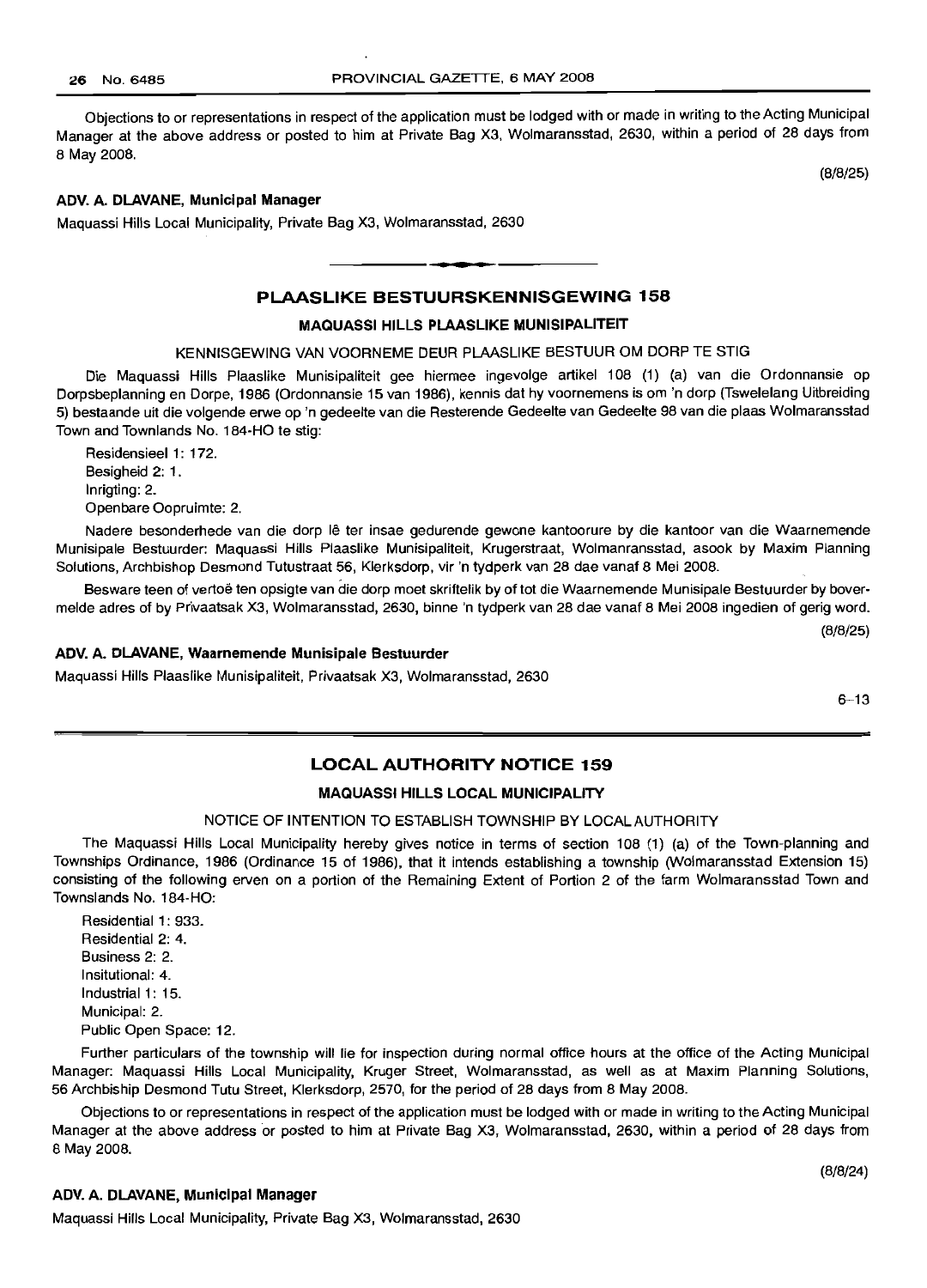## PLAASLIKE BESTUURSKENNISGEWING 159

## MAQUASSI HILLS PLAASLIKE MUNISIPALITEIT

## KENNISGEWING VAN VOORNEME DEUR PLAASLIKE BESTUUR OM DORP TE STIG

Die Maquassi Hills Plaaslike Munisipaliteit gee hiermee ingevolge artikel 108 (1) (a) van die Ordonnansie op Dorpsbeplanning en Dorpe, 1986 (Ordonnansie 15 van 1986), kennis dat hy voornemens is om 'n dorp (Wolmaransstad Uitbreiding 15) bestaande uit die volgende erwe op 'n gedeelte van die Resterende Gedeelte van Gedeelte 2 van die plaas Wolmaransstad Town and Townlands No. 184-HO te stig:

Residensieel 1: 933. Residensieel 2: 4. Besigheid 2: 2. Inrigting: 4. Nywerheid 1: 15. Munisipaal: 2. Openbare Oopruimte: 12.

Nadere besonderhede van die dorp Iê ter insae gedurende gewone kantoorure by die kantoor van die Waarnemende Munisipale Bestuurder: Maquassi Hills Plaaslike Munisipaliteit, Krugerstraat, Wolmanransstad, asook by Maxim Planning Solutions, Archbishop Desmond Tutustraat 56, Klerksdorp, vir 'n tydperk van 28 dae vanaf 8 Mei 2008.

f.

 $\mathbb{R}^2$ 

Besware teen of vertoë ten opsigte van die dorp moet skriftelik by of tot die Waarnemende Munisipale Bestuurder by bovermelde adres of by Privaatsak X3, Wolmaransstad, 2630, binne 'n tydperk van 28 dae vanaf 8 Mei 2008 ingedien of gerig word.

(8/8/24)

#### ADV. A. DLAVANE, Waarnemende Munisipale Bestuurder

Maquassi Hills Plaaslike Munisipaliteit, Privaatsak X3, Wolmaransstad, 2630

6-13

## LOCAL AUTHORITY NOTICE 160

#### CITY OF MATLOSANA

#### APPROVAL OF AMENDMENT OF LAND USE MANAGEMENT SCHEME

The City of Matlosana hereby in terms of the provisions of section 57 (1) of the Town-planning and Townships Ordinance, 1986, declares that it has approved an amendment scheme being an amendment of the Klerksdorp Land Use Management Scheme, 2005, by the rezoning of Erf 538, Wilkoppies, Extension 4 from "Residential 1" to "Special" for purposes of professional offices and related uses with the special consent of the Local Authority.

Map 3 and the scheme clauses of the amendment schema are filed with the Municipal Manager, Klerksdorp, and the Acting Manager, Department of Developmental Local Government and Housing, Potchefstroom, and are open for inspection at all reasonable times.

This amendment is known as Klerksdorp Land Use Management Scheme 111 and shall come into operation from the date of publication of this notice.

#### M.M. MOADIRA, Municipal Manager

Civic Centre, Klerksdorp (Notice No. 124/2008) (16/2/2/945) 26 March 2008

## PLAASLIKE BESTUURSKENNISGEWING 160

**•**

#### STAD VAN MATLOSANA

#### GOEDKEURING VAN WYSIGING VAN GRONDGEBRUIKBESTUURSKEMA

Die Stad van Matiosana verklaar hierby ingevolge die bepalings van artikel 57 (1) van die Ordonnansie op Dorpsbeplanning en Dorpe, 1986, dat hy 'n wysigingskema, synde 'n wysiging van die Klerksdorp Grondqebruikbestuurskerna, 2005, goedgekeur het deur die hersonering van Erf 538, Wilkoppies, Uitbreiding 4 van "Residensieel 1" na "Spesiaal" vir doeleindes van professionale kantore en verwante gebruike met die spesiale toestemming van die Plaaslike Bestuur.

Kaart 3 en die skemaklousules van die wysigingskema word in bewaring gehou deur die Munisipale Bestuurder, Klerksdorp en die Waarnemende Bestuurder, Departement Ontwikkelende Plaaslike Regering en Behuising, Potchefstroom, en is beskikbaar vir inspeksie op aile redelike tye.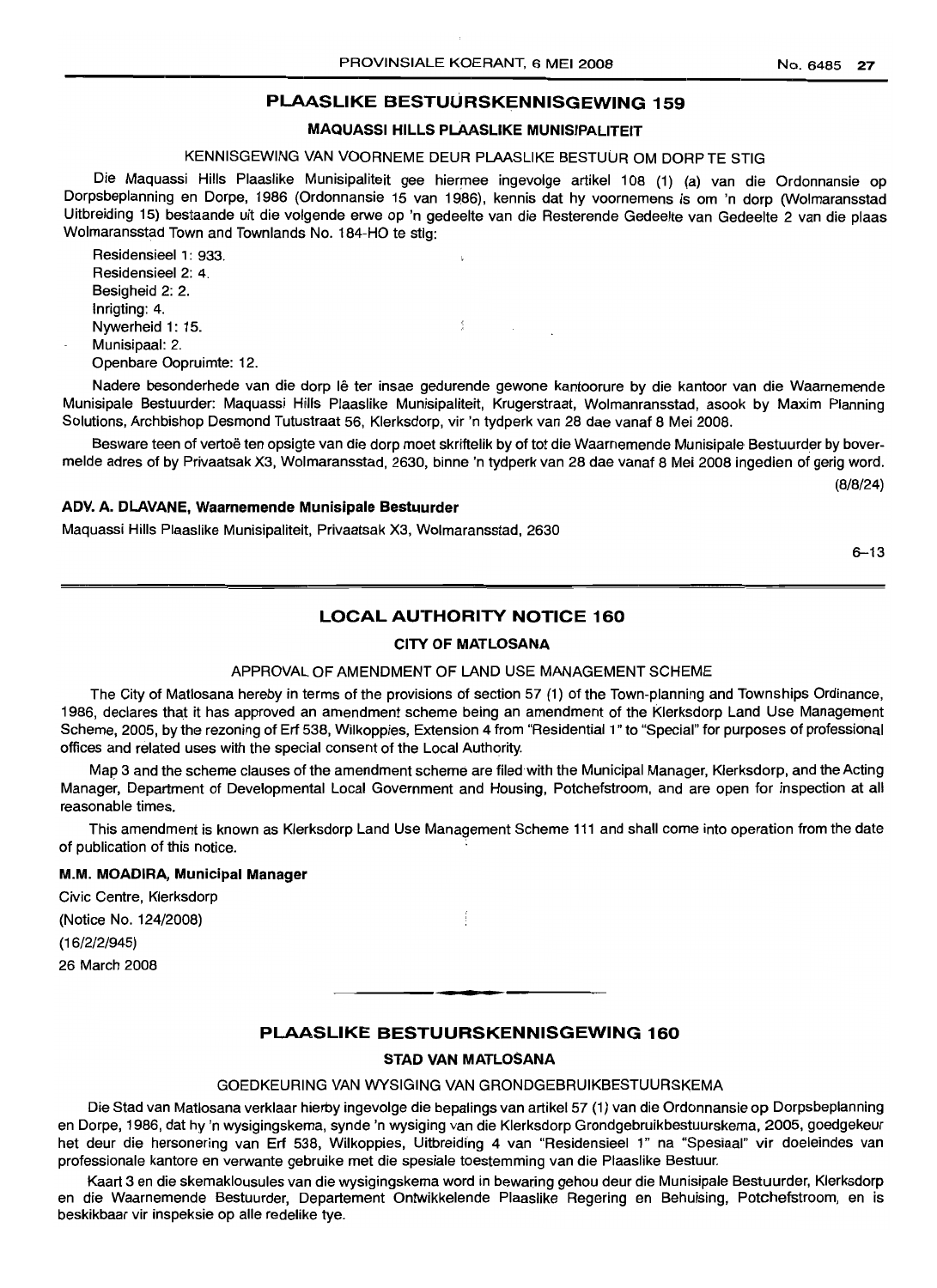Hierdie wysiging staan bekend as Klerksdorp Grondgebruikbestuurskema 111 en tree in werking op die datum van publikasie van hierdie kennisgewing.

## **M.M. MOADIRA, Munisipale Bestuurder**

Burgersentrum, Klerksdorp (Kennisgewing No. 124/2008) (16/2/2/945) 26 Maart 2008

## **LOCAL AUTHORITY NOTICE 161**

#### **CITY COUNCIL OF MATLOSANA**

#### APPROVAL **OF** AMENDMENT **OF** LAND USE MANAGEMENT SCHEME

The City Council of Matlosana hereby in terms of the provisions of section 57 (1) of the Town-planning and Townships Ordinance, 1986, declares that it has approved an amendment scheme being an amendment of the Klerksdorp Land Use Management Scheme, 2005, by the rezoning of Erf 64, 14 Fanny Avenue, Flamwood from "Residential 1" to "Residential 2" with a density of three (3) dwelling units.

Map 3 and the scheme clauses of the amendment scheme are filed with the Municipal Manager, Klerksdorp, and the Acting Manager, Department of Developmental Local Government and Housing, Potchefstroom, and are open for inspection at all reasonable times.

This amendment is known as Klerksdorp Land Use Management Scheme 253 and shall come into operation from the date of publication of this notice.

#### **M.M. MOADIRA, Municipal Manager**

Civic Centre, Klerksdorp (Notice No. 89/2008) (16/2/2/1086) 3 March 2008

## **PLAASLIKE BESTUURSKENNISGEWING 161**

**I •**

#### **STADSRAAD VAN MATLOSANA**

#### GOEDKEURING VAN WYSIGING VAN GRONDGEBRUIKBESTUURSKEMA

Die Stadsraad van Matlosana verklaar hierby ingevolge die bepalings van artikel 57 (1) van die Ordonnansie op Dorpsbeplanning en Dorpe, 1986, dat hy 'n wysigingskema, synde 'n wysiging van die Klerksdorp Grondgebruikbestuurskema, 2005, goedgekeur het deur die hersonering van Erf 64, Fannylaan 14, Flamwood van "Residensieel 1" na "Residensieel 2" met 'n digtheid van drie (3) wooneenhede.

Kaart 3 en die skemaklousules van die wysigingskema word in bewaring gehou deur die Munisipale Bestuurder, Klerksdorp en die Waarnemende Bestuurder, Departement Ontwikkelende Plaaslike Regering en Behuising, Potchefstroom, en is beskikbaar vir inspeksie op aile redelike tye.

Hierdie wysiging staan bekend as Klerksdorp Grondgebruikbestuurskema 253 en tree in werking op datum van publikasie van hierdie kennisgewing.

#### **M.M. MOADIRA, Munisipale Bestuurder**

Burgersentrum, Klerksdorp

(Kennisgewing No. 89/2008)

(16/2/2/1086)

3 Maart 2008

## **LOCAL AUTHORITY NOTICE 162**

## **CITY OF MATLOSANA**

## APPROVAL OF AMENDMENT OF LAND USE MANAGEMENT SCHEME

The City of Matlosana hereby in terms of the provisions of section 57 (1) of the Town-planning and Townships Ordinance, 1986, declares that it has approved an amendment scheme being an amendment of the Klerksdorp Land Use Management Scheme, 2005, by the rezoning of Erf 170, Flamwood, from "Residential 1" to "Special" for the purposes of shops, offices, a teagarden (restricted to 120 m<sup>2</sup>) and other uses with the special consent of the Local Authority.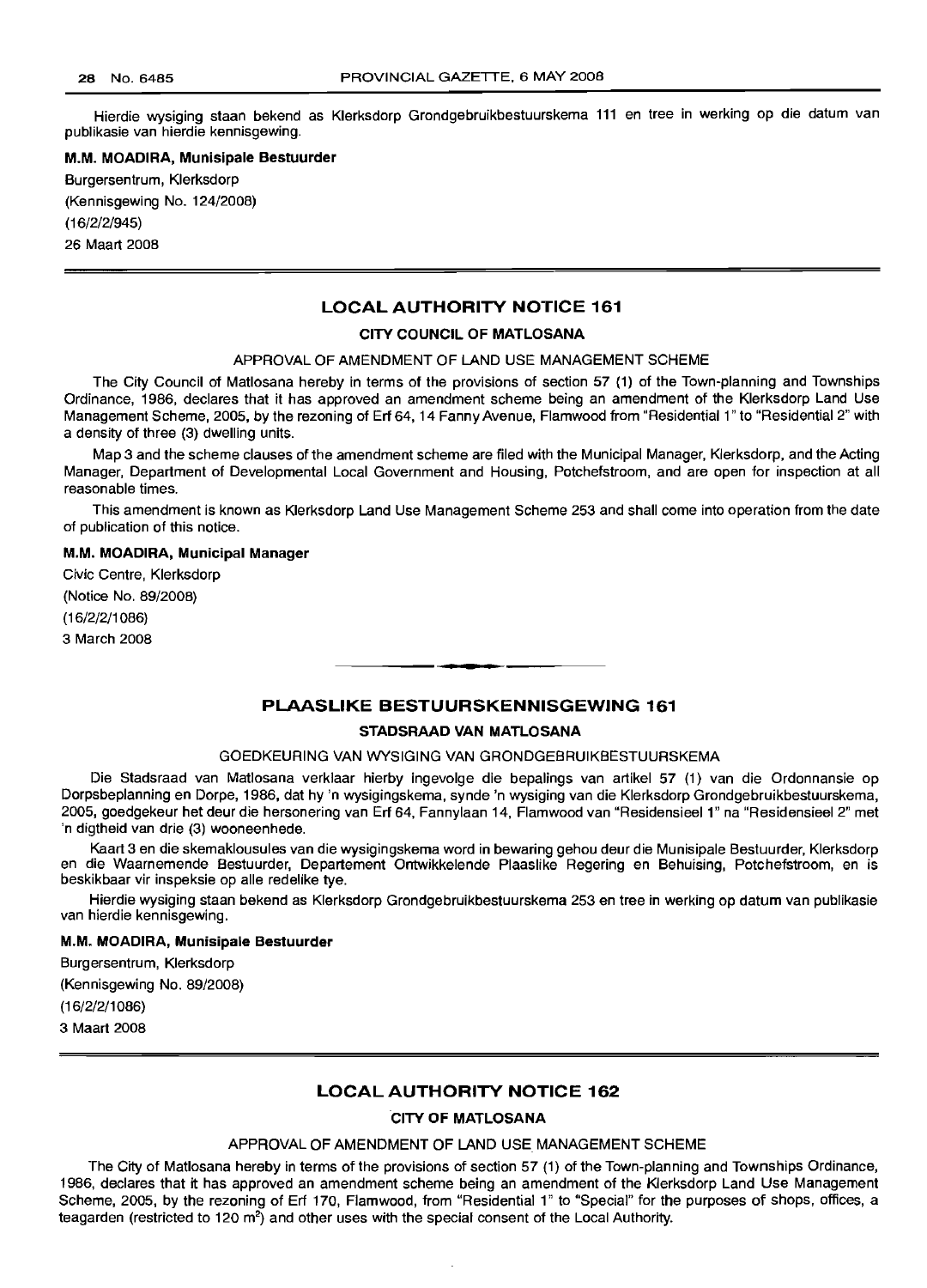Map 3 and the scheme clauses of the amendment scheme are filed with the Municipal Manager, Klerksdorp, and the Acting Manager, Department of Developmental Local Government and Housing, Potchefstroom, and are open for inspection at all reasonable times.

This amendment is known as Klerksdorp Land Use Management Scheme 295 and shall come into operation 56 days from the date of publication of this notice. .

#### M.M. MOADIRA, Municipal Manager

Civic Centre, Klerksdorp (Notice No. 129/2008) (16/2/2/1128) 26 March 2008

## PLAASLIKE BESTUURSKENNISGEWING 162

**--**

#### STAD VAN MATLOSANA

## GOEDKEURING VAN WYSIGING VAN GRONDGEBRUIKBESTUURSKEMA

Die Stad van Matlosana verklaar hierby ingevolge die bepalings van artikel 57 (1) van die Ordonnansie op Dorpsbeplanning en Dorpe, 1986, dat hy 'n wysigingskema, synde 'n wysiging van die Klerksdorp Grondgebruikbestuurskema, 2005, goedgekeur het deur die hersonering van Erf 170, Flamood van "Residensieel 1" na "Spesiaal" vir doeleindes van winkels, kantore, 'n teetuin (beperk tot 120 m<sup>2</sup>) en ander gebruike met die spesiale toestemming van die Plaaslike Bestuur.

Kaart 3 en die skemaklousules van die wysigingskema word in bewaring gehou deur die Munisipale Bestuurder, Klerksdorp en die Waarnemende Bestuurder, Departement Ontwikkelende Plaaslike Regering en Behuising, Potchefstroom, en is beskikbaar vir inspeksie op aile redelike tye.

Hierdie wysiging staan bekend as Klerksdorp Grondgebruikbestuurskema 295 en tree in werking 56 dae van datum van publikasie van hierdie kennisgewing.

 $\mathbf{r}$ 

#### M.M. MOADIRA, Munisipale Bestuurder

Burgersentrum, Klerksdorp

(Kennisgewing No. 129/2008)

(16/2/2/128)

26 Maart 2008

## LOCAL AUTHORITY NOTICE 163

ŀ

## CITY COUNCIL OF MATLOSANA

#### APPROVAL OF AMENDMENT OF LAND USE MANAGEMENT SCHEME

The City Council of Matlosana hereby in terms of the provisions of section 57 (1) of the Town-planning and Townships Ordinance, 1986, declares that it has approved an amendment scheme being an amendment of the Klerksdorp Land Use Management Scheme, 2005, by the rezoning of Portion 6 of Erf 2623, Stilfontein, Extension 4 from "Residential 1" to "Residential 2" with a density of four (4) dwelling units.

Map 3 and the scheme clauses of the amendment scheme are filed with the Municipal Manager, Kferksdorp, and the Acting Manager, Department of Developmental Local Government and Housing, Potchefstroom, and are open for inspection at all reasonable times.

This amendment is known as Klerksdorp Land Use Management Scheme 330 and shall come into operation on the date of publication of this notice.

 $\mathbf{r}$ 

#### M.M. MOADIRA, Municipal Manager

Civic Centre, Klerksdorp (Notice No. 473/2007) (16/2/2/1163) 17 March 2008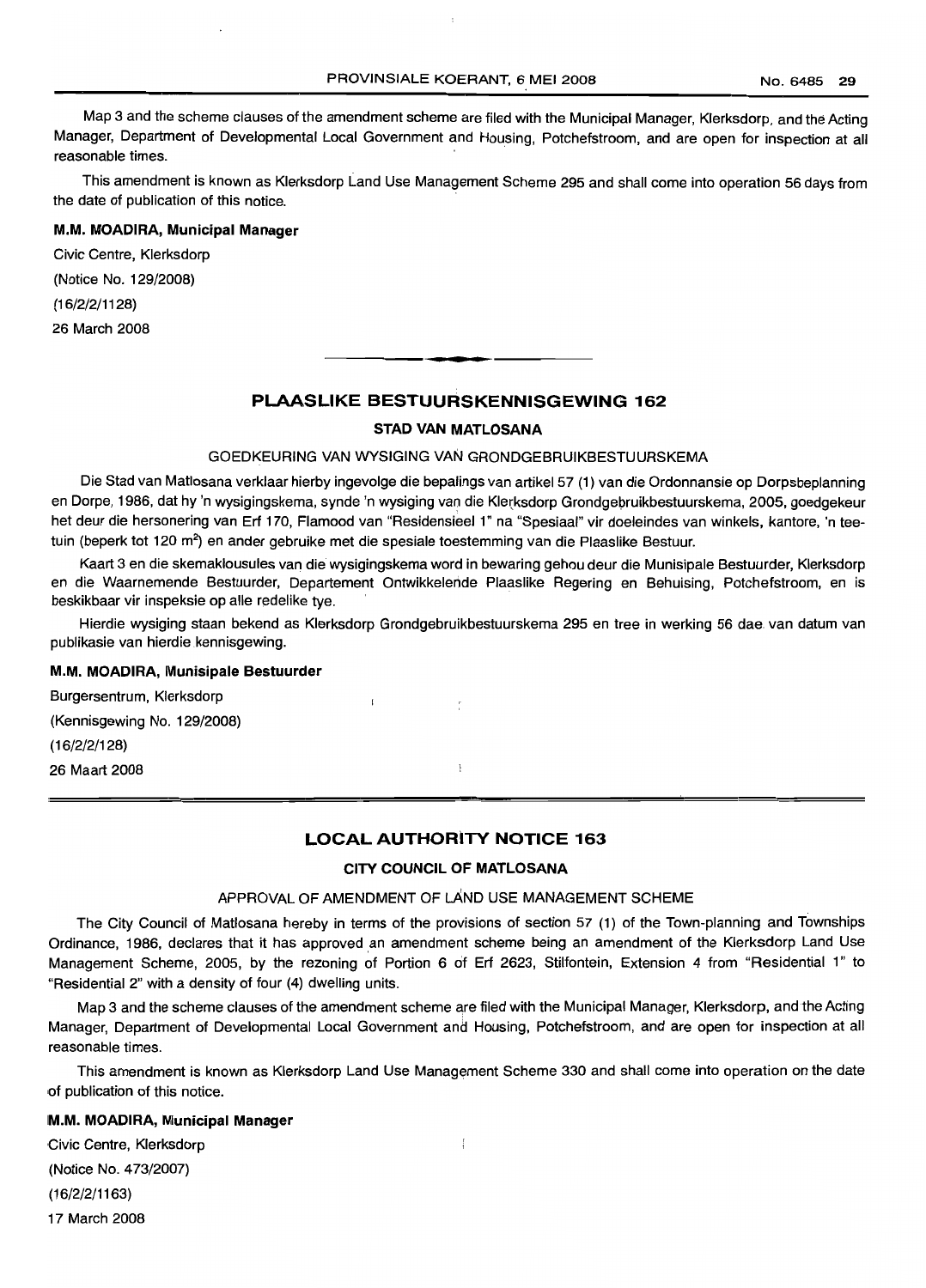## PLAASLIKE BESTUURSKENNISGEWING 163

#### STADSRAAD VAN MATLOSANA

#### GOEDKEURING VAN WYSIGING VAN GRONDGEBRUIKBESTUURSKEMA

Die Stadsraad van Matlosana verklaar hierby ingevolge die bepalings van artikel 57 (1) van die Ordonnansie op Dorpsbeplanning en Dorpe, 1986, dat hy 'n wysigingskema, synde 'n wysiging van die Klerksdorp Grondgebruikbestuurskema, 2005, goedgekeur het deur die hersonering van Gedeelte 6 van Erf 2623, Stilfontein, Uitbreiding 4 van "Residensieel 1" na "Residensieel 2" met 'n digtheid van vier (4) wooneenhede.

Kaart 3 en die skemaklousules van die wysigingskema word in bewaring gehou deur die Munisipale Bestuurder, Klerksdorp en die Waarnemende Bestuurder, Departement Ontwikkelende Plaaslike Regering en Behuising, Potchefstroom, en is beskikbaar vir inspeksie op aile redelike tye.

Hierdie wysiging staan bekend as Klerksdorp Grondgebruikbestuurskema 330 entree in werking op datum van publikasie van hierdie kennisgewing. .

#### M.M. MOADIRA, Munisipale Bestuurder

Burgersentrum, Klerksdorp

(Kennisgewing No. 473/2007)

(16/2/2/1163)

17 Maart 2008

#### LOCAL AUTHORITY NOTICE 164

#### CITY OF MATLOSANA

#### APPROVAL OF AMENDMENT OF LAND USE MANAGEMENT SCHEME

The City of Matlosana hereby in terms of the provisions of section 57 (1) of the Town-planning and Townships Ordinance, 1986, declares that it has approved an amendment scheme being an amendment of the Klerksdorp Land Use Management Scheme, 2005, by the rezoning of Portion 4 of Erf 885, Doringkruin from "Residential 1" to "Residential 2" with a density of seven (7) dwelling units.

Map 3 and the scheme clauses of the amendment scheme are filed with the Municipal Manager, Klerksdorp, and the Acting Manager, Department of Developmental Local Government and Housing, Potchefstroom, and are open for inspection at all reasonable times.

This amendment is known as Klerksdorp Land Use Management Scheme 336 and shall come into operation from the date of publication of this notice.

#### M.M. MOADIRA, Municipal Manager

Civic Centre, Klerksdorp (Notice No. 98/2008) (1 6/2/2/1169) 5 March 2008

#### PLAASLIKE BESTUURSKENNISGEWING 164

**••**

#### STAD VAN MATLOSANA

#### GOEDKEURING VAN WYSIGING VAN GRONDGEBRUIKBESTUURSKEMA

Die Stad van Matlosana verklaar hierby ingevolge die bepalings van artikel 57 (1) van die Ordonnansie op Dorpsbeplanning en Dorpe, 1986, dat hy 'n wysigingskema, synde 'n wysiging van die Klerksdorp Grondgebruikbestuurskema, 2005, goedgekeur het deur die hersonering van Gedeelte 4 van Erf 885, Doringkruin van "Residensieel 1" na "Residensieel 2" met 'n digtheid van sewe (7) wooneenhede.

Kaart 3 en die skemaklousules van die wysigingskema word in bewaring gehou.deur die Munisipale Bestuurder, Klerksdorp en die Waarnemende Bestuurder, Departement Ontwikkelende Plaaslike Regering en Behuising, Potchefstroom, en is beskikbaar vir inspeksie op aile redelike tye.

Hierdie wysiging staan bekend as Klerksdorp Grondgebruikbestuurskema 336 en tree in werking op die datum van publikasie van hierdie kennisgewing.

#### M.M. MOADIRA, Munisipale Bestuurder

Burgersentrum, Klerksdorp (Kennisgewing No. 98/2008) (16/2/2/1169) 5 Maart 2008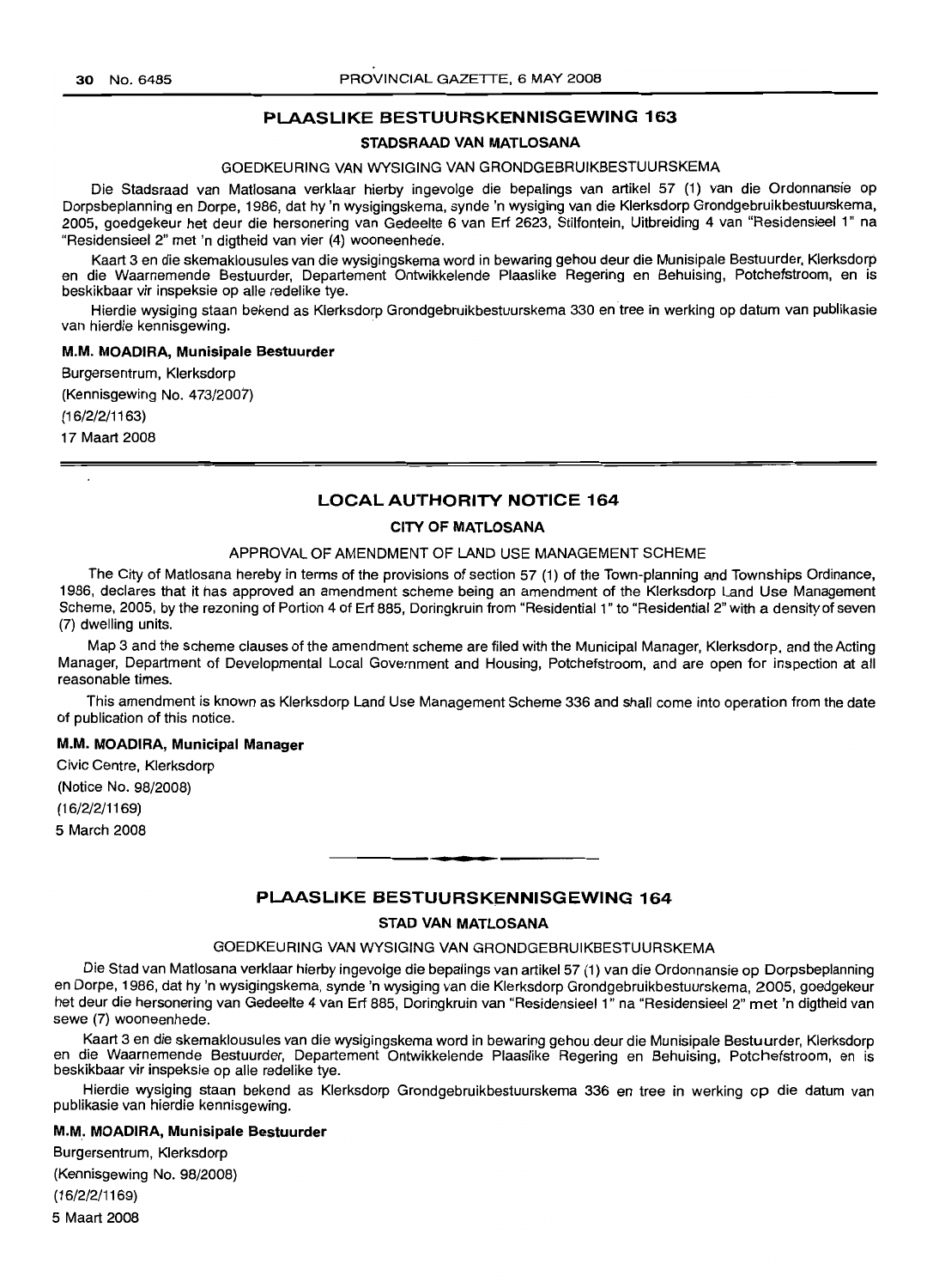## LOCAL AUTHORITY ,NOTICE 165

## CITY OF MATLOSANA

#### APPROVAL OF AMENDMENT OF LAND USE MANAGEMENT SCHEME

The City of Matlosana hereby in terms of the provisions of section 57 (1) of the Town-planning and Townships Ordinance, 1986, declares that it has approved an amendment scheme being an amendment of the Klerksdorp Land Use Management Scheme, 2005, by the rezoning of Erven 674 to 703, Ellaton from "Residential 1" to "Residential 2" with a density of forty (40) dwelling units per hectare.

Map 3 and the scheme clauses of the amendment scheme are filed with the Municipal Manager, Klerksdorp, and the Acting Manager, Department of Developmental Local Government and Housing, Potchefstroom, and are open for inspection at all reasonable times.

This amendment is known as Klerksdorp Land Use Management Scheme 340 and shall come into operation from the date of publication of this notice.

## M.M. MOADIRA, Municipal Manager

Civic Centre, Klerksdorp

(Notice No. 101/2008)

(16/2/2/1173)

6 March 2008

## PLAASLIKE BESTUURSKENNISGEWING 165

#### STAD VAN MATLOSANA

## GOEDKEURING VAN WYSIGING VAN GRONDGEBRUIKBESTUURSKEMA

Die Stad van Matlosana verklaar hierby ingevolge die bepalings van artikel 57 (1) van die Ordonnansie op Dorpsbeplanning en Dorpe, 1986, dat hy 'n wysigingskema, synde 'n wysiging van die Klerksdorp Grondgebruikbestuurskema, 2005, goedgekeur het deur die hersonering van Erwe 674 tot 703, Ellaton van "Residensieel 1" na "Residensieel 2" met 'n digtheid van veertig (40) wooneenhede per hektaar.

Kaart 3 en die skemaklousules van die wysigingskema word in bewaring gehou deur die Munisipale Bestuurder, Klerksdorp en die Waarnemende Bestuurder, Departement Ontwikkelende Plaaslike Regering en Behuising, Potchefstroom, en is beskikbaar vir inspeksie op aile redelike tye.

Hierdie wysiging staan bekend as Klerksdorp Grondgebruikbestuurskema 340 en tree in werking op die datum van publikasie van hierdie kennisgewing.

## M.M. MOADIRA, Munisipale Bestuurder

Burgersentrum, Klerksdorp (Kennisgewing No.1 01/2008) (16/2/2/1173) 6 Maart 2008

## LOCAL AUTHORITY NOTICE 166

## CITY OF MATLOSANA

#### APPROVAL OF AMENDMENT OF LAND USE MANAGEMENT SCHEME

The City of Matlosana hereby in terms of the provisions of section 57 (1) of the Town-planning and Townships Ordinance, 1986, declares that it has approved an amendment scheme being an amendment of the Klerksdorp Land Use Management Scheme, 2005, by the rezoning of Erf 3210, Stilfontein, Extension 4 from "Residential 1" to "Special" for purposes of a dwelling house, dwelling units, accommodation enterprise/guesthouse and related uses with the special consent of the Local Authority.

Map 3 and the scheme clauses of the amendment scheme are filed with the Municipal Manager, Klerksdorp, and the Acting Manager, Department of Developmental Local Government and Housing, Potchefstroom, and are open for inspection at all reasonable times.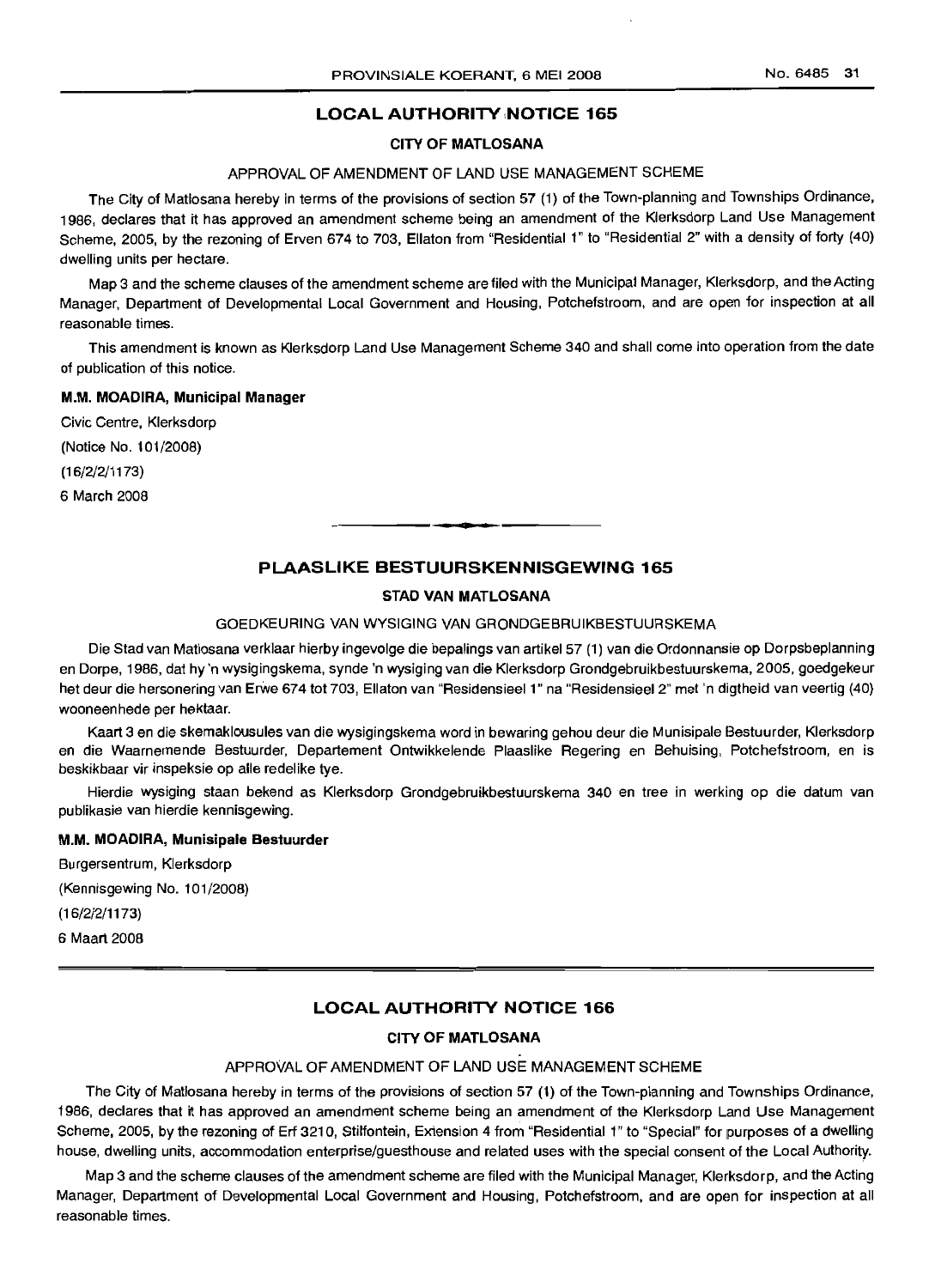This amendment is known as Klerksdorp Land Use Management Scheme 355 and shall come into operation from the date of publication of this notice.

#### M.M. **MOADIRA, Municipal Manager**

Civic Centre, Klerksdorp (Notice No. 99/2008) (16/2/2/1188) 5 March 2008

**PLAASLIKE BESTUURSKENNISGEWING 166**

#### **STAD VAN MATLOSANA**

**-**

GOEDKEURING VAN WYSIGING VAN GRONDGEBRUIKBESTUURSKEMA

Die Stad van Matlosana verklaar hierby ingevolge die bepalings van artikel 57 (1) van die Ordonnansie op Dorpsbeplanning en Dorpe, 1986, dat hy 'n wysigingskema, synde 'n wysiging van die Klerksdorp Grondgebruikbestuurskema, 2005, qoedqekeur het deur die hersonering van Erf 3210, Stilfontein, Uitbreiding 4 van "Residensieel 1" na "Spesiaal" vir doeleindes van 'n woonhuis, wooneenhede, akkommodasie ondernemings/gastehuis en verwante gebruike met die spesiale toestemming van die plaaslike bestuur.

Kaart 3 en die skemaklousules van die wysigingskema word in bewaring gehou deur die Munisipale Bestuurder, Klerksdorp en die Waarnemende Bestuurder, Departement Ontwikkelende Plaaslike Regering en Behuising, Potchefstroom, en is beskikbaar vir inspeksie op aile redelike tye.

Hierdie wysiging staan bekend as Klerksdorp Grondgebruikbestuurskema 355 en tree in werking op die datum van publikasie van hierdie kennisgewing.

#### M.M. **MOADIRA, Munisipale Bestuurder**

Burgersentrum, Klerksdorp (Kennisgewing No. 99/2008)

(16/2/2/1188)

5 Maart 2008

## **LOCAL AUTHORITY NOTICE 167**

#### **CITY OF MATLOSANA**

#### APPROVAL OF AMENDMENT OF LAND USE MANAGEMENT SCHEME

The City of Matlosana hereby in terms of the provisions of section 57 (1) of the Town-planning and Townships Ordinance, 1986, declares that it has approved an amendment scheme being an amendment of the Klerksdorp Land Use Management Scheme, 2005, by the rezoning of the Remainder of Holding 18, Wilkoppies Agricultural Holdings from "Agricultural" to "Special" for purposes of storage warehousing and related uses with the special consent of the Local Authority.

Map 3 and the scheme clauses of the amendment scheme are filed with the Municipal Manager, Klerksdorp, and the Acting Manager, Department of Developmental Local Government and Housing, Potchefstroom, and are open for inspection at all reasonable times.

This amendment is known as Klerksdorp Land Use Management Scheme 359 and shall come into operation from the date of publication of this notice.

#### M.M. **MOADIRA, Municipal Manager**

Civic Centre, Klerksdorp (Notice No. 127/2008) (16/2/2/192) 26 March 2008

## **PLAASLIKE BESTULIRSKENNISGEWING 167**

**•**

#### **STAD VAN MATLOSANA**

#### GOEDKEURING VAN WYSIGING VAN GRONDGEBRUIKBESTUURSKEMA

Die Stad van Matlosana verklaar hierby ingevolge die bepalings van artikel 57 (1) van die Ordonnansie op Dorpsbeplanning en Dorpe, 1986, dat hy 'n wysigingskema, synde 'n wysiging van die Klerksdorp Grondgebruikbestuurskema, 2005, goedgekeur het deur die hersonering van die Restant van Hoewe 18, Wilkoppies Landbouhoewes van "Landbou" na "Spesiaal" vir doeleindes van stoorkamers en verwante gebruike met die spesiale toestemming van die Plaaslike Bestuur.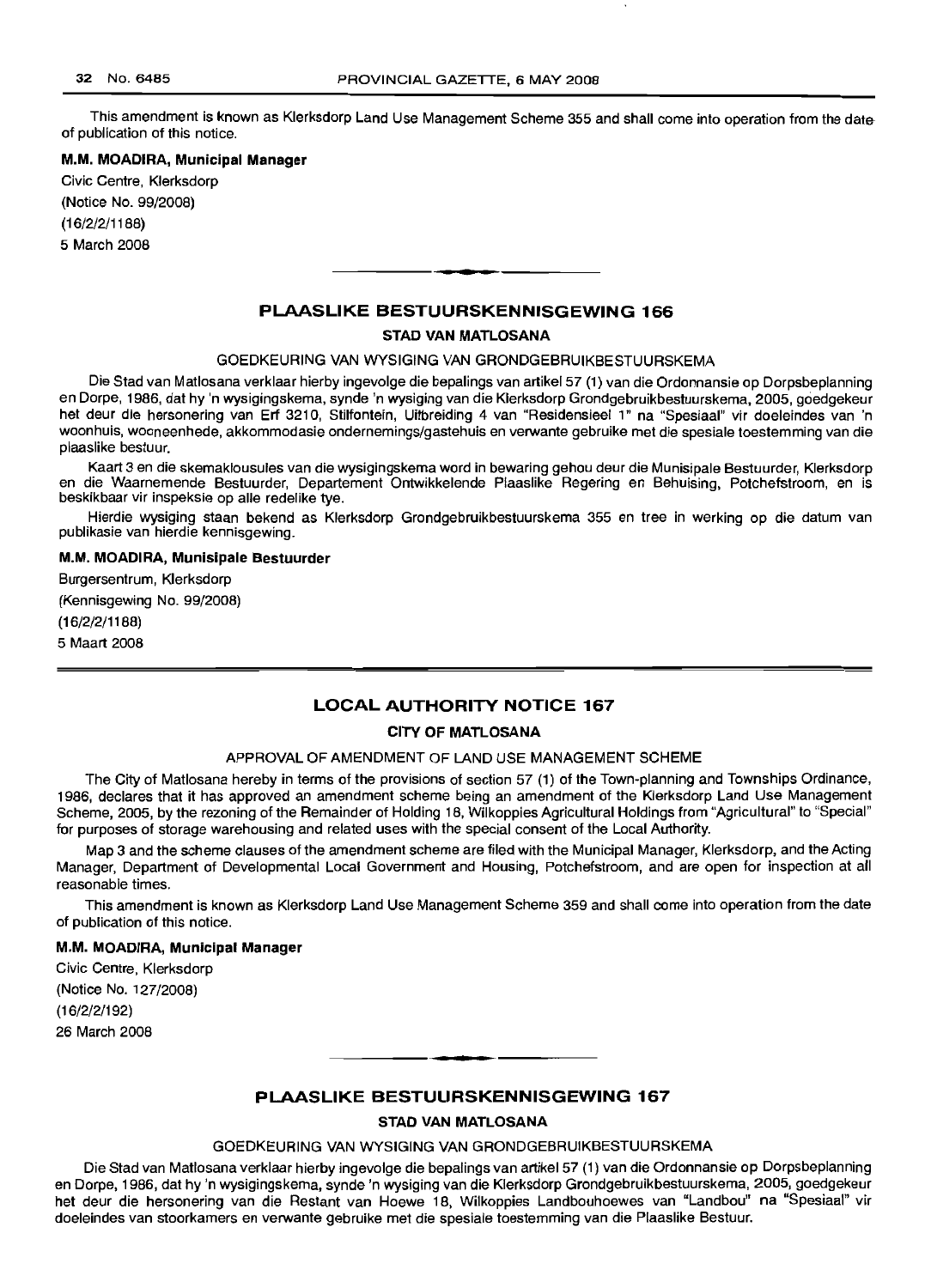Kaart 3 en die skemaklousules van die wysigingskema word in bewaring gehou deur die Munisipale Bestuurder, Klerksdorp en die Waarnemende Bestuurder, Departement Ontwikkelende Plaaslike Regering en Behuising, Potchefstroom, en is beskikbaar vir inspeksie op aile redelike tye.

Hierdie wysiging staan bekend as Klerksdorp Grondgebruikbestuurskema 359 en tree in werking op die datum van publikasie van hierdie kennisgewing.

#### M.M. MOADIRA, Munisipale Bestuurder

Burgersentrum, Klerksdorp (Kennisgewing No. 127/2008) (16/2/2/1192) 26 Maart 2008

## **LOCAL AUTHORITY NOTICE 168**

## CITY OF MATLOSANA

## APPROVAL OF AMENDMENT OF LAND USE MANAGEMENT SCHEME

The City of Matlosana hereby in terms of the provisions of section 57 (1) of the Town-planning and Townships Ordinance, 1986, declares that it has approved an amendment scheme being an amendment of the Klerksdorp Land Use Management Scheme, 2005, by the rezoning of Erf 12, Freemanville from "Residential 1" to "Business 2" for purposes as indicated in Table A of the Land Use Management Scheme, 2005, as well as a vehicle sales lot.

Map 3 and the scheme clauses of the amendment scheme are filed with the Municipal Manager, Klerksdorp, and the Acting Manager, Department of Developmental Local Government and Housing, Potchefstroom, and are open for inspection at all reasonable times.

This amendment is known as Klerksdorp Land Use Management Scheme 360 and shall come into operation from the date of publication of this notice.

#### M.M. MOADIRA, Municipal Manager

Civic Centre, Klerksdorp (Notice No. 128/2008) (16/2/2/1193)) 26 March 2008

## **PLAASLIKE BESTUURSKENNISGEWING 168**

.<br>"a

#### STAD VAN MATLOSANA

#### GOEDKEURING VAN WYSIGING VAN GRONDGEBRUIKBESTUURSKEMA

Die Stad van Matlosana verklaar hierby ingevolge die bepalings van artikel 57 (1) van die Ordonnansie op Dorpsbeplanning en Dorpe, 1986, dat hy 'n wysigingskema, synde 'n wysiging van die Klerksdorp Grondgebruikbestuurskema, 2005, goedgekeur het deur die hersonering van Erf 12, Freemanville van "Residensieel 1" na "Besigheid 2" vir doeleindes soos vervat in Tabel A van die Grondgebruikbestuurskema, 2005, sowel as 'n motor verkoopsperseel.

Kaart 3 en die skemaklousules van die wysigingskema word in bewaring gehou deur die Munisipale Bestuurder, Klerksdorp en die Waarnemende Bestuurder, Departement Ontwikkelende Plaaslike Regering en Behuising, Potchefstroom, en is beskikbaar vir inspeksie op aile redelike tye.

Hierdie wysiging staan bekend as Klerksdorp Grondgebruikbestuurskema 360 en tree in werking op die datum van publikasie van hierdie kennisgewing.

#### M.M. MOADIRA, Munisipale Bestuurder

Burgersentrum, Klerksdorp (Kennisgewing No. 128/2008) (16/2/2/1193) 28 Maart 2008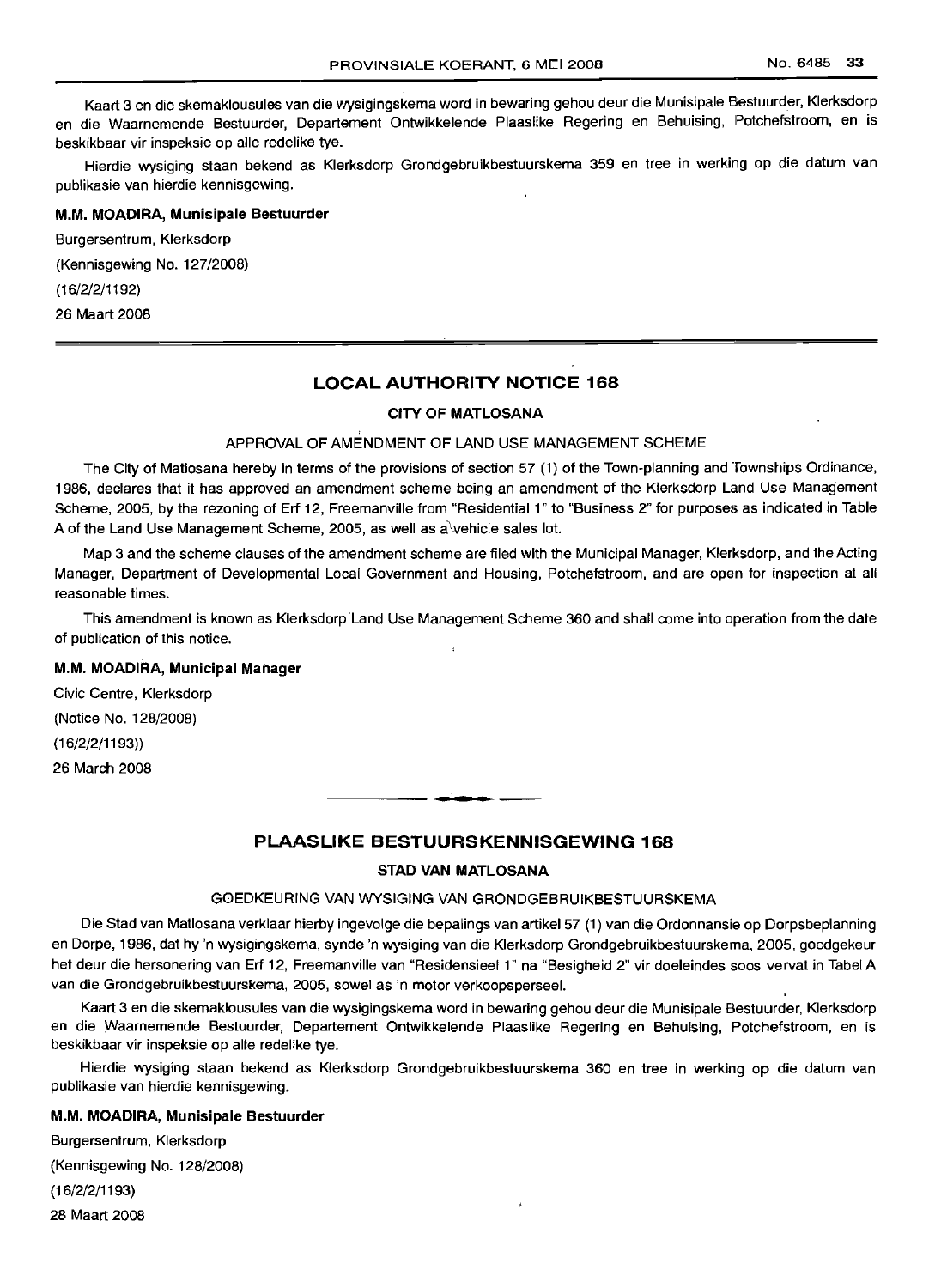## **LOCAL AUTHORITY NOTICE 169**

## **CITY OF MATLOSANA**

## APPROVAL OF AMENDMENT OF LAND USE MANAGEMENT SCHEME

The City of Matlosana hereby in terms of the provisions of section 57 (1) of the Town-planning and Townships Ordinance, 1986, declares that it has approved an amendment scheme being an amendment of the Klerksdorp Land Use Management Scheme, 2005, by the rezoning of Erf 13, Wilkoppies from "Residential 1" to "Special" for purposes of a guesthouse/accommodation enterprise, dwelling units and related uses with the special consent of the Local Authority.

Map 3 and the scheme clauses of the amendment scheme are filed with the Municipal Manager, Klerksdorp, and the Acting Manager, Department of Developmental Local Government and Housing, Potchefstroom, and are open for inspection at all reasonable times.

This amendment is known as Klerksdorp Land Use Management Scheme 360 and shall come into operation from the date of publication of this notice.

## **M.M. MOADIRA, Municipal Manager**

Civic Centre, Klerksdorp

(Notice No. 97/2008)

(16/2/2/1198)

5 March 2008

## **PLAASLIKE BESTUURSKENNISGEWING 169**

**•**

## **STAD VAN MATLOSANA**

## GOEDKEURING VAN WYSIGING VAN GRONDGEBRUIKBESTUURSKEMA

Die Stad van Matlosana verklaar hierby ingevolge die bepalings van artikel 57 (1) van die Ordonnansie op Dorpsbeplanning en Dorpe, 1986, dat hy 'n wysigingskema, synde 'n wysiging van die Klerksdorp Grondgebruikbestuurskema, 2005, goedgekeur het deur die hersonering van Erf 13, Wilkoppies, van "Residensieel 1" na "Spesiaal" vir doeleindes van 'n gastehuis/ akkommodasie onderneming, wooneenhede en verwante doeleindes met die spesiale toestemming van die Plaaslike Bestuur.

Kaart 3 en die skemaklousules van die wysigingskema word in bewaring gehou deur die Munisipale Bestuurder, Klerksdorp en die Waarnemende Bestuurder, Departement Ontwikkelende Plaaslike Regering en Behuising, Potchefstroom, en is beskikbaar vir inspeksie op aile redelike tye.

Hierdie wysiging staan bekend as Klerksdorp Grondgebruikbestuurskema 365 en tree in werking op die datum van pub-Iikasie van hierdie kennisgewing.

#### **MM MOADIRA, Munisipale Bestuurder**

Burgersentrum, Klerksdorp (Kennisgewing No. 97/2008) (16/2/2/1198) 5 Maart 2008

## **LOCAL AUTHORITY NOTICE 170**

#### **CITY OF MATLOSANA**

#### APPROVAL OF AMENDMENT OF LAND USE MANAGEMENT SCHEME

The City of Matlosana hereby in terms of the provisions of section 57 (1) of the Town-planning and Townships Ordinance, 1986, declares that it has approved an amendment scheme being an amendment of the Klerksdorp Land Use Management Scheme, 2005, by the rezoning of Erf 1712, Klerksdorp, Extension 11 (Irenepark) from "Residential 1" to "Special" for the purposes of a dwelling house, professional offices and related uses with the special consent of the Local Authority.

Map 3 and the scheme clauses of the amendment scheme are filed with the Municipal Manager, Klerksdorp, and the Acting Manager, Department of Developmental Local Government and Housing, Potchefstroom, and are open for inspection at all reasonable times.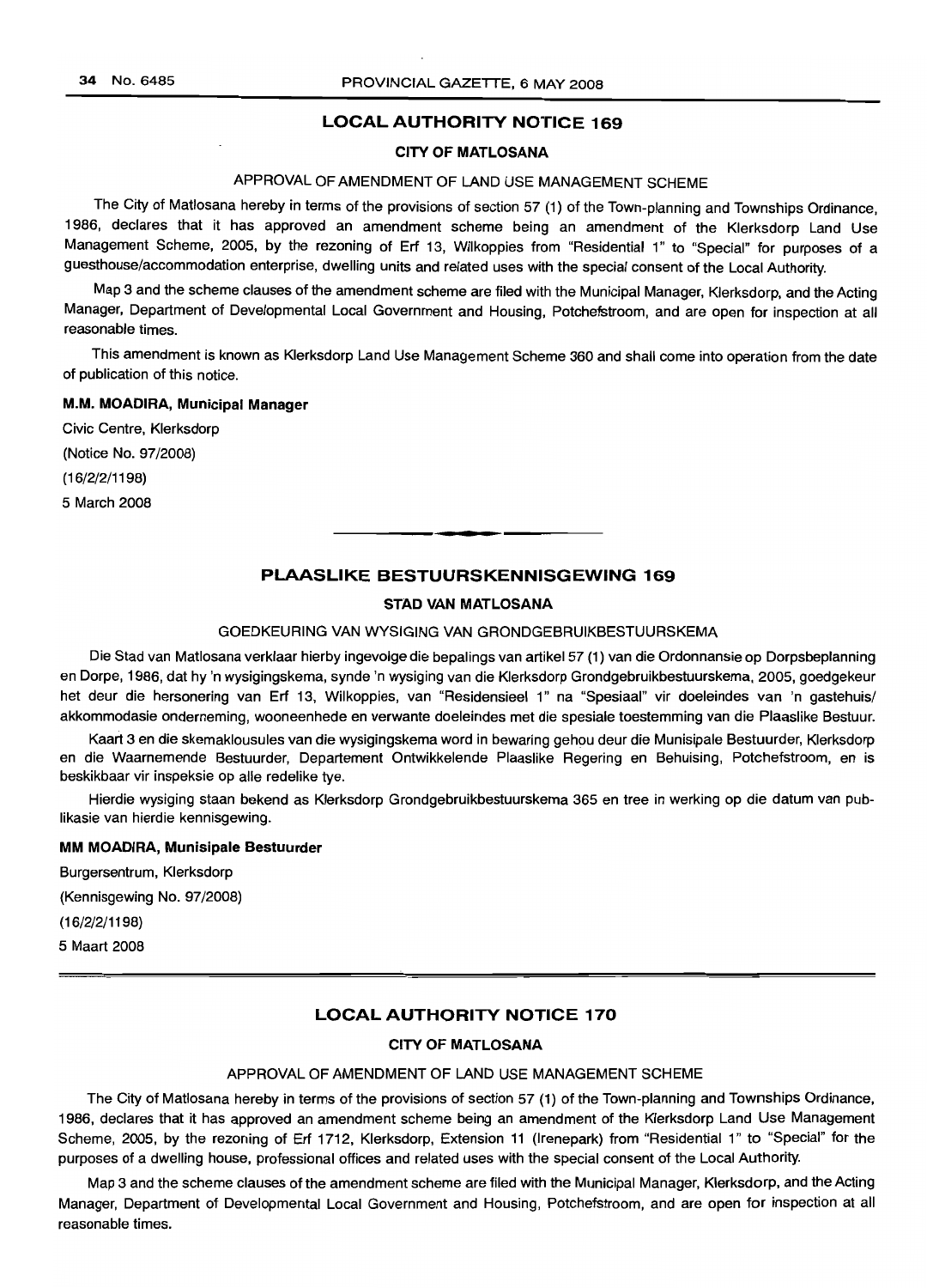This amendment is known as Klerksdorp Land Use Management Scheme 366 and shall come into operation from the date of publication of this notice.

#### M.M. MOADIRA, Municipal Manager

Civic Centre, Klerksdorp

(Notice No. 102/2008)

(16/2/2/1199)

6 March 2008

## PLAASLIKE BESTUURSKENNISGEWING 170

**• E**

#### STAD VAN MATLOSANA

## GOEDKEURING VAN WYSIGING VAN GRONDGEBRUIKBESTUURSKEMA

Die Stad van Matlosana verklaar hierby ingevolge die bepalings van artikel 57 (1) van die Ordonnansie op Dorpsbeplanning en Dorpe, 1986, dat hy 'n wysigingskema, synde 'n wysiging van die Klerksdorp Grondqebruikbestuurskerna, 2005, goedgekeur het deur die hersonering van Erf 1712, Klerksdorp, Uitbreiding 11 (Irenepark) van "Residensieel 1" na "Spesiaal" vir doeleindes van 'n woonhuis, professionele kantore en verwante gebruike met die spesiale toestemmming van die Plaaslike Bestuur.

Kaart 3 en die skemaklousules van die wysigingskema word in bewaring gehou deur die Munisipale Bestuurder, Klerksdorp en die Waarnemende Bestuurder, Departement Ontwikkelende Plaaslike Regering en Behuising, Potchefstroom, en is beskikbaar vir inspeksie op aile redelike tye.

Hierdie wysiging staan bekend as Klerksdorp Grondgebruikbestuurskema 366 en tree in werking op die datum van publikasie van hierdie kennisgewing.

#### M.M. MOADIRA, Munisipale Bestuurder

Burgersentrum, Klerksdorp (Kennisgewing No. 102/2008) (16/2/2/1199) 6 Maart 2008

## LOCAL AUTHORITY NOTICE 171

#### CITY OF MATLOSANA

#### APPROVAL OF AMENDMENT OF LAND USE MANAGEMENT SCHEME

The City of Matlosana hereby in terms of the provisions of section 57 (1) of the Town-planning and Townships Ordinance, 1986, declares that it has approved an amendment scheme being an amendment of the Klerksdorp Land Use Management Scheme, 2005, by the rezoning of Portion 108 (a Portion of Portion 21) of the farm Stilfontein 408 IP from "Industrial 1" to "Special" for purposes of Industrial 1 uses, accommodation enterprise/guesthouse, restaurant, shops, offices, conference facilities and a chapel.

Map 3 and the scheme clauses of the amendment scheme are filed with the Municipal Manager, Klerksdorp, and the Acting Manager, Department of Developmental Local Government and Housing, Potchefstroom, and are open for inspection at all reasonable times.

This amendment is known as Klerksdorp Land Use Management Scheme 367 and shall come into operation from the date of publication of this notice.

## M.M. MOADIRA, Municipal Manager

Civic Centre, Klerksdorp (Notice No. 109/2008) (16/2/2/1200) 12 March 2008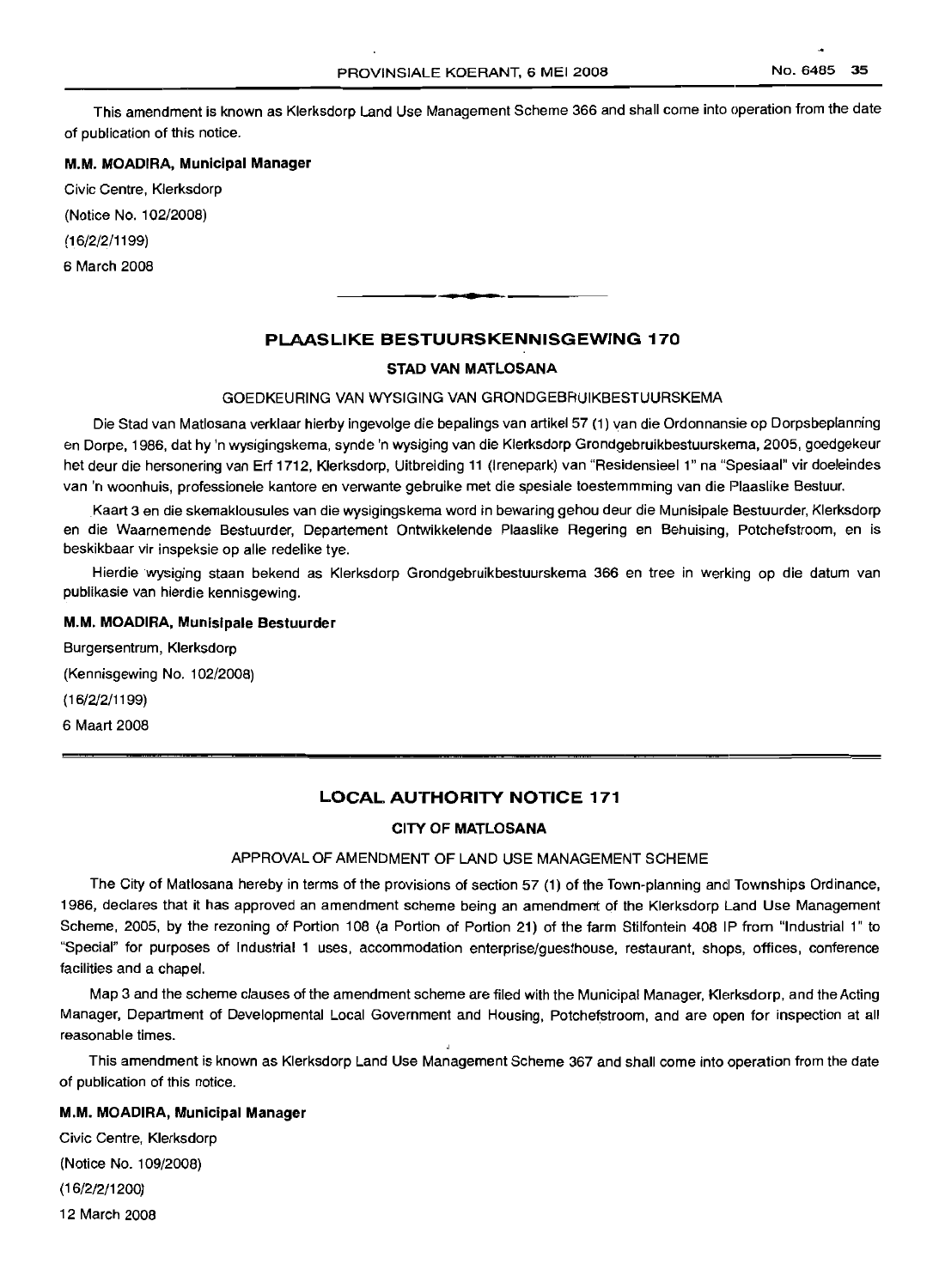## PLAASLIKE BESTUURSKENNISGEWING 171

## STAD VAN MATLOSANA

## GOEDKEURING VAN WYSIGING VAN GRONDGEBRLlIKBESTULIRSKEMA

Die Stad van Matlosana verklaar hierby ingevolge die bepalings van artikel 57 (1) van die Ordonnansie op Dorpsbeplanning en Dorpe, 1986, dat hy 'n wysigingskema, synde 'n wysiging van die Klerksdorp Grondgebruikbestuurskema, 2005, goedgekeur het deur die hersonering van Gedeelte 108 ('n Gedeelte van Gedeelte 21) van die plaas Stilfontein 408 IP van "Industrieel 1" na "Spesiaal" vir doeleindes van Industrieel 1 gebruike, akkommodasie onderneming/gastehuis, restaurant, winkels, kantore, konferensie fasiliteite en 'n kapel.

Kaart 3 en die skemaklousules van die wysigingskema word in bewaring gehou deur die Munisipale Bestuurder, Klerksdorp en die Waarnemende Bestuurder, Departement Ontwikkelende Plaaslike Regering en Behuising, Potchefstroom, en is beskikbaar vir inspeksie op aile redelike tye.

Hierdie wysiging staan bekend as Klerksdorp Grondgebruikbestuurskema 367 en tree in werking op die datum van publikasie van hierdie kennisgewing.

#### M.M. MOADIRA, Munisipale Bestuurder

Burgersentrum, Klerksdorp (Kennisgewing No. 109/2008) (16/2/2/1200) 12 Maart 2008

## **LOCAL AUTHORITY NOTICE 172**

## CITY OF MATLOSANA

## APPROVAL OF AMENDMENT OF LAND USE MANAGEMENT SCHEME

The City of Matlosana hereby in terms of the provisions of section 57 (1) of the Town-planning and Townships Ordinance, 1986, declares that it has approved an amendment scheme being an amendment of the Klerksdorp Land Use Management Scheme, 2005, by the rezoning of Erf 150, Wilkeville, Extension 1 from "Residential 1" to "Residential 2" with a density of three (3) dwelling units.

Map 3 and the scheme clauses of the amendment scheme are filed with the Municipal Manager, Klerksdorp, and the Acting Manager, Department of Developmental Local Government and Housing, Potchefstroom, and are open for inspection at all reasonable times.

This amendment is known as Klerksdorp Land Use Management Scheme 368 and shall come into operation from the date of publication of this notice.

#### M.M. MOADIRA, Municipal Manager

Civic Centre, Klerksdorp (Notice No.1 07/2008) (16/2/2/1201) 12 March 2008

**• I**

## PLAASLIKE BESTUURSKENNISGEWING 172

#### STAD VAN MATLOSANA

## GOEDKELIRING VAN WYSIGING VAN GRONDGEBRUIKBESTUURSKEMA

Die Stad van Matlosana verklaar hierby ingevolge die bepalings van artikel 57 (1) van die Ordonnansie op Dorpsbeplanning en Dorpe, 1986, dat hy 'n wysigingskema, synde 'n wysiging van die Klerksdorp Grondgebruikbestuurskema, 2005, goedgekeur het deur die hersonering van Erf 150, Wilkeville, Uitbreiding 1 van "Residensieel 1" na "Residensieel 2" met 'n digtheid van drie (3) wooneenhede.

Kaart 3 en die skemaklousules van die wysigingskema word in bewaring gehou deur die Munisipale Bestuurder, Klerksdorp en die Waarnemende Bestuurder, Departement Ontwikkelende Plaaslike Regering en Behuising, Potchefstroom, en is beskikbaar vir inspeksie op aile redelike tye.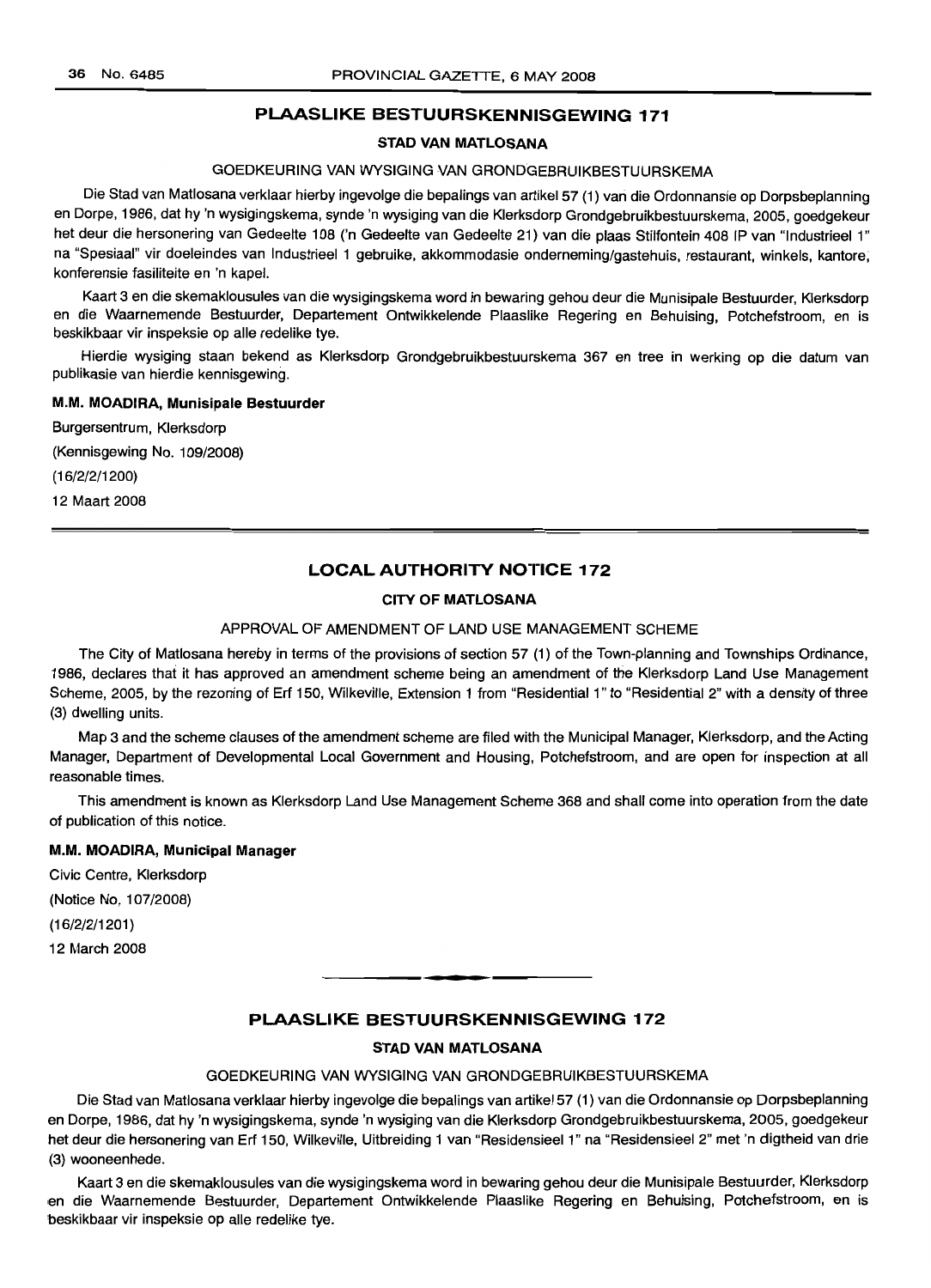Hierdie wysiging staan bekend as Klerksdorp Grondgebruikbestuurskema 368 en tree in werking op die datum van publikasie van hierdie kennisgewing.

#### M.M. MOADIRA, Munisipale Bestuurder

Burgersentrum, Klerksdorp (Kennisgewing NO.107/2008) (16/2/2/1201)

12 Maart 2008

## LOCAL AUTHORITY NOTICE 173

#### CITY OF MATLOSANA

#### APPROVAL OF AMENDMENT OF LAND USE MANAGEMENT SCHEME

The City of Matlosana hereby in terms of the provisions of section 57 (1) of the Town-planning and Townships Ordinance, 1986, declares that it has approved an amendment scheme being an amendment of the Klerksdorp Land Use Management Scheme, 2005, by the rezoning of Portion 3 and 4 of Ert 758, Filmieda from "Special" for the purposes of consulting rooms and offices to "Residential 1" with a density of one (1) dwelling unit per ert.

Map 3 and the scheme clauses of the amendment scheme are filed with the Municipal Manager, Klerksdorp, and the Acting Manager, Department of Developmental Local Government and Housing, Potchefstroom, and are open for inspection at all reasonable times.

This amendment is known as Klerksdorp Land Use Management Scheme 369 and shall come into operation from the date of publication of this notice.

#### M.M. MOADIRA, Municipal Manager

Civic Centre, Klerksdorp (Notice No. 126/2008) (16/2/2/1202) 26 March 2008

## PLAASLIKE BESTUURSKENNISGEWING 173

-**-.**

#### STAD VAN MATLOSANA

#### GOEDKEURING VAN WYSIGING VAN GRONDGEBRUIKBESTUURSKEMA

Die Stad van Matlosana verklaar hierby ingevolge die bepalings van artikel 57 (1) van die Ordonnansie op Dorpsbeplanning en Dorpe, 1986, dat hy 'n wysigingskema, synde 'n wysiging van die Klerksdorp Grondgebruikbestuurskema, 2005, goedgekeur het deur die hersonering van Gedeeltes 3 en 4 van Ert 758, Flimieda van "Spesiaal 1" vir doeleindes van konsultasie kamers en kantore na "Residensieel 1" met die digtheid van een (1) wooneenheid per ert.

Kaart 3 en die skemaklousules van die wysigingskema word in bewaring gehou deur die Munisipale Bestuurder, Klerksdorp en die Waarnemende Bestuurder, Departement Ontwikkelende Plaaslike Regering en Behuising, Potchefstroom, en is beskikbaar vir inspeksie op aile redelike tye.

Hierdie wysiging staan bekend as Klerksdorp Grondgebruikbestuurskema 369 en tree in werking op die datum van publikasie van hierdie kennisgewing.

#### M.M. MOADIRA, Munisipale Bestuurder

Burgersentrum, Klerksdorp (Kennisgewing No. '126/2008) (16/2/2/1202) 26 Maart 2008

## LOCAL AUTHORITY NOTICE 174

## MERAFONG CITY LOCAL MUNICIPALITY

## FOCHVILLE AMENDMENT SCHEME F68/2006, F69/2006

It is hereby notified in terms of the provisions of section 57 (1) (a) of the Town-planning and Townships Ordinance, 1986 (Ordinance 15 of 1986) that the Merafong City Local Municipality has approved the Amendment of the Fochville Land Use Management Document, 2000, by: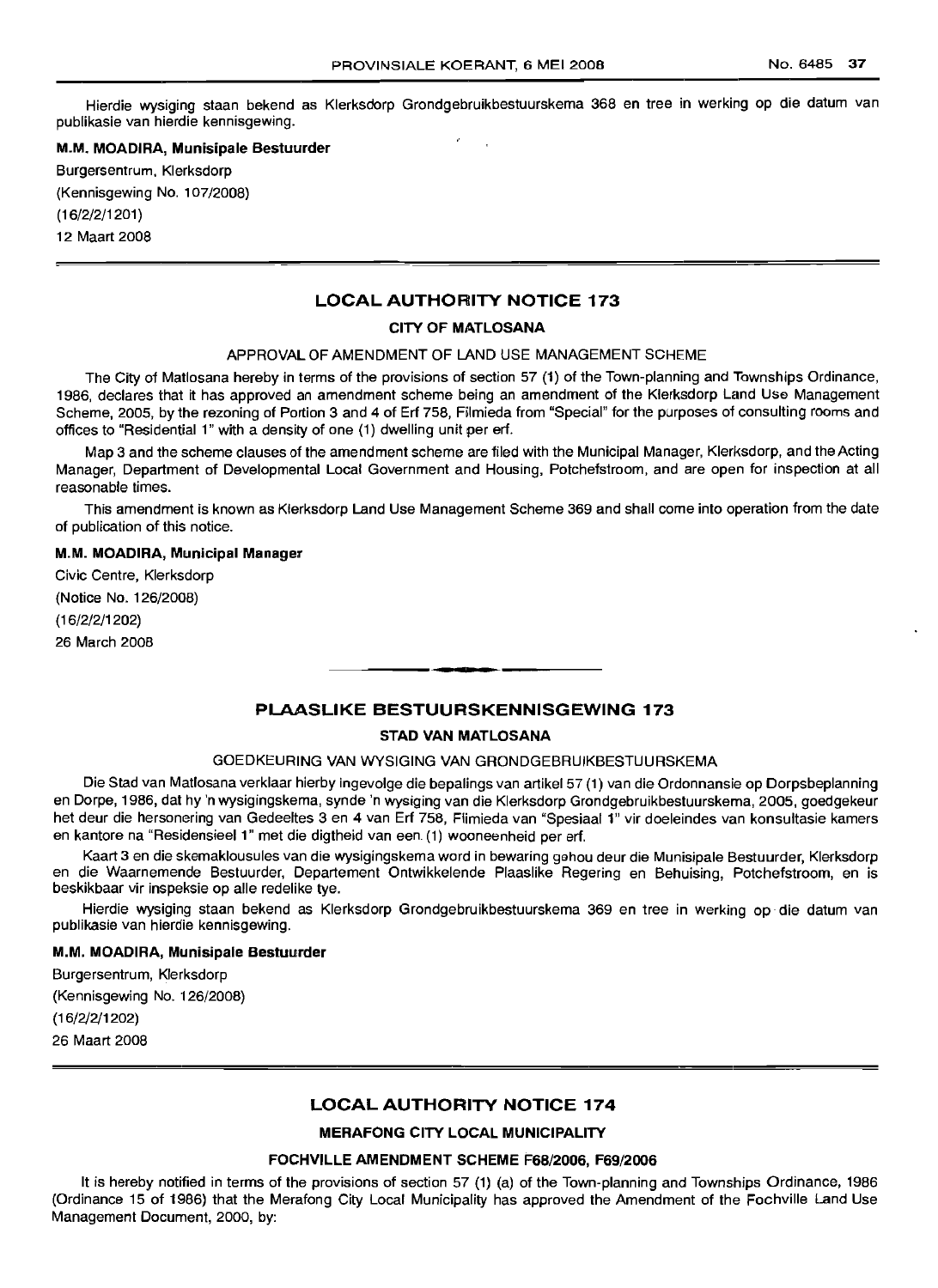1. The rezoning of Portion 1 of Erf 772, Fochville, from "Residential 1" to "Residential 2", this Amendment is known as Fochville Amendment Scheme F68/2006.

2. The rezoning of Portion 4 of Erf 1030, Fochville, from "Residential 1" to "Residential 2", this Amendment is known as Fochville Amendment Scheme F69/2006.

The Map 3-documents and the Scheme Clauses of the Amendment Scheme are filed with the Chief Director, North West Provincial Government, Department of Developmental Local Government and Housing (c/o Gerrit Maritz and Albert Luthili Streets, Dassierand, Potchefstroom) and the Municipal Manager, Merafong City Local Municipality, and are open for inspection at all reasonable times.

#### J. RABODILA, Municipal Manager

Municipal Offices, Halite Street, P.O. Box 3, Carletonville, 2500 (Notice No. 8/2008) .**-.**

## PLAASLIKE BESTUURSKENNISGEWING 174

#### MARAFONG STAD PLAASLIKE MUNISIPALITEIT

#### FOCHVILLE-WYSIGINGSKEMA F68/2006, F69/2006

Hiermee word ingevolge die bepalings van artikel 57 (1) (a) van die Ordonnansie op Dorpsbeplanning en Dorpe, 1986 (Ordonnansie 15 van 1986), bekendgemaak dat die Merafong Stad Plaaslike Munisipaliteit goedgekeur het dat Fochville Grondgebruik Beheer Dokument, 2000, gewysig word deur:

1. Die hersonering van Gedeelte 1 van Erf 772, Fochville vanaf "ResidensieeI1" na "ResidensieeI2", hierdie wysiging staan bekend as Fochville Wysigingskema F68/2006.

2. Die hersonering van Gedeelte 4 van Erf 1030, Fochville, vanaf "Residensieel 1" na "Residensieel 2", hierdie wysiging staan bekend as Fochville Wysigingskema F69/2006.

Die Kaart 3-dokumente en Skemakousules van die Wysigingskema word in bewaring gehou deur die Hoofdirekteur, Gauteng Provinsiale Regering, Departement Ontwikkeling Beplanning en Plaaslike Regering (h/v Gerrit Maritz- en Albert Luthilistraat, Dassierand, Potchefstroom) en die Munisipale Bestuurder, Merafong Stad Plaaslike Munisipaliteit, en lê te alle redelike tye ter insae.

#### J. RABODILA, Munisipale Bestuurder

Munisipale Kantore, Halitestraat, Posbus 3, Carletonville, 2500

(Kennisgewing No. 8/2008)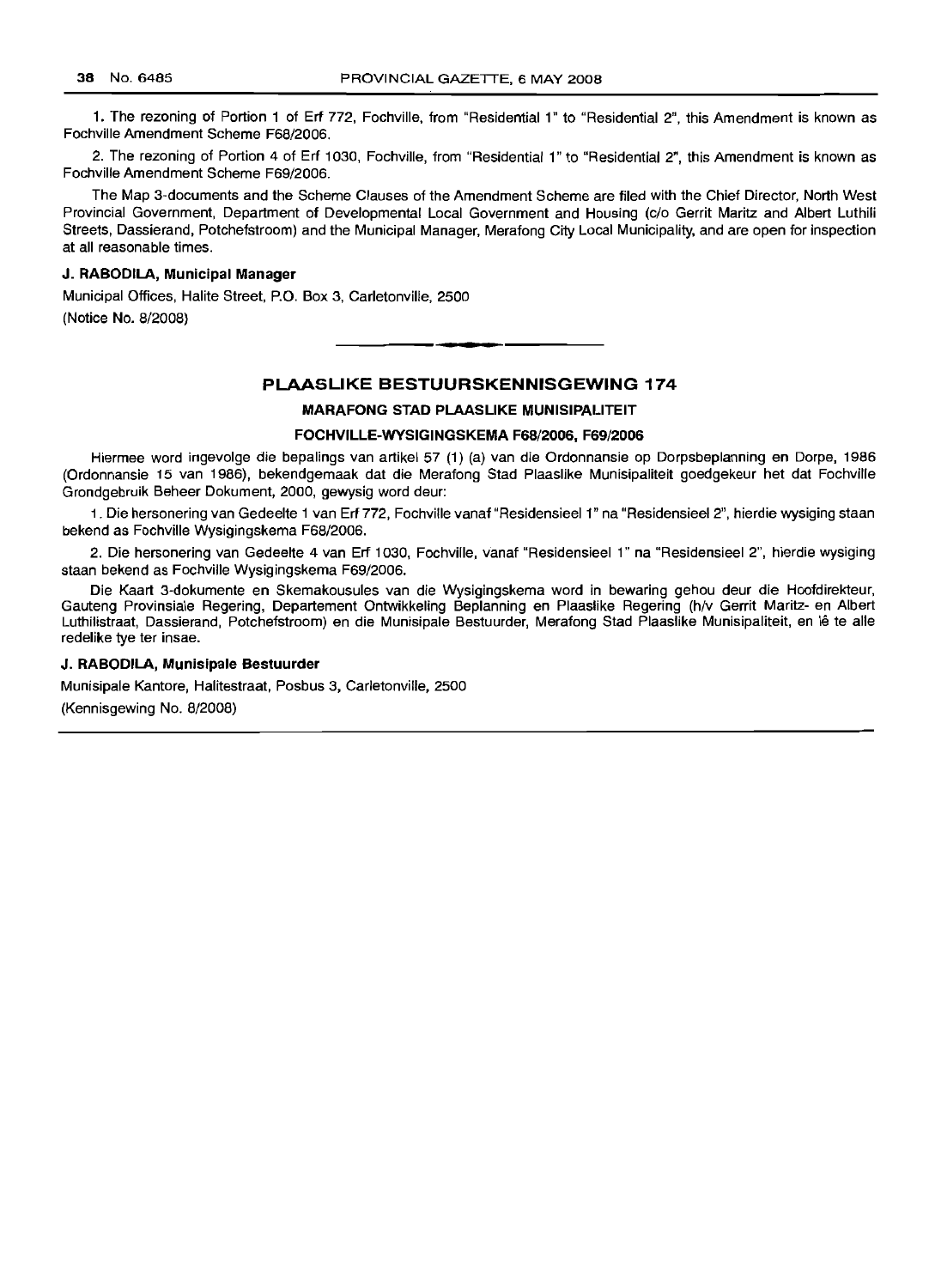## LOCAL AUTHORITY NOTICE 175

## TLOKWE CITY COUNCIL

#### DECLARATION THAT THE TOWNSHIP OF VAN DER HOFFPARK EXTENSION 20, HAS BEEN ESTABLISHED

In terms of the provisions of Section 111(1} of the Town Planning and Townships Ordinance, 1986 (Ordinance 15 of 1986), the Tlokwe City Council hereby declares that the Township of Van der Hoffpark Extension 20, situated on portion 1362 of-the farm Vyfhoek, registration division 428 IQ, Province North West, by Text Trading 140 (Proprietary) Ltd (2005/041362/07), has been established, subject to the conditions as set out in the Schedule hereto.

## SCHEDULE

#### Conditions of establishment

#### 1. Name

The name of the township shall be Van der Hoffpark Extension 20.

## 2. Layout/Design

The township shall consist of erven and streets as indicated on General Plan SG No. 7561/2007.

#### 3. Access

Access to the township will be from Pezcod Street.

#### 4. Compulsory membership of Home Owners Association

Erf 891 or the subdivided portions or consolidation thereof or any interest therein or any unit as defined in terms of the Sectional Title Act may not be transferred to buyers prior to such buyer becoming a member of the home owners association as mentioned in paragraph 4.2 below. This is a compulsory membership and must be registered as a condition against the title deeds of the mentioned erven and subdivided portions or consolidation thereof.

#### 5. CONDITIONS TO BE COMPLIED WITH PRIOR TO THE ERVEN IN THE TOWNSHIP BE REGISTERABLE

#### 5.1 Provision and installation of internal services

- 5.1.1 The township establisher must make the necessary arrangements with the Tlokwe City Council LOCAL MUNICIPALITY in relation to the provision and installation of water, electricity and sanitation services as well as the building of streets and storm-water drainage in the town.
- 5.1.2 The township establisher shall install and provide internal engineering services in the township, as provided for in the services agreement.
- 5.1.3 The Tlokwe City Council LOCAL MUNICIPALITY shall install and provide external engineering services to the township, as provided for in the services agreement.

#### 5.2 Home Owners Association

A Home Owners Association or similar institution must be established, and such association shall bear full responsibility for the functioning and proper maintenance of the internal streets (Erf 892) and the erf must be transferred to the homeowners association or similar institution. The Tlokwe City Council LOCAL MUNICIPALITY accepts no responsibility or liability in this regard.

#### 5.3 Serviftude

The township establisher shall register servitudes for the provision of services, as required by the Tlokwe City Council LOCAL MUNICIPALITY and when necessary, to the satisfaction of the Tlokwe City Council LOCAL MUNICIPALITY.

#### 6. CONDITIONS OF TITLE

#### 6.1 Disposal of existing conditions of Title

All erven shall be subject to existing conditions of title and servitudes, if any, including the reservation of rights to minerals (if applicable) in accordance with and as proven by a surveyor's certificate.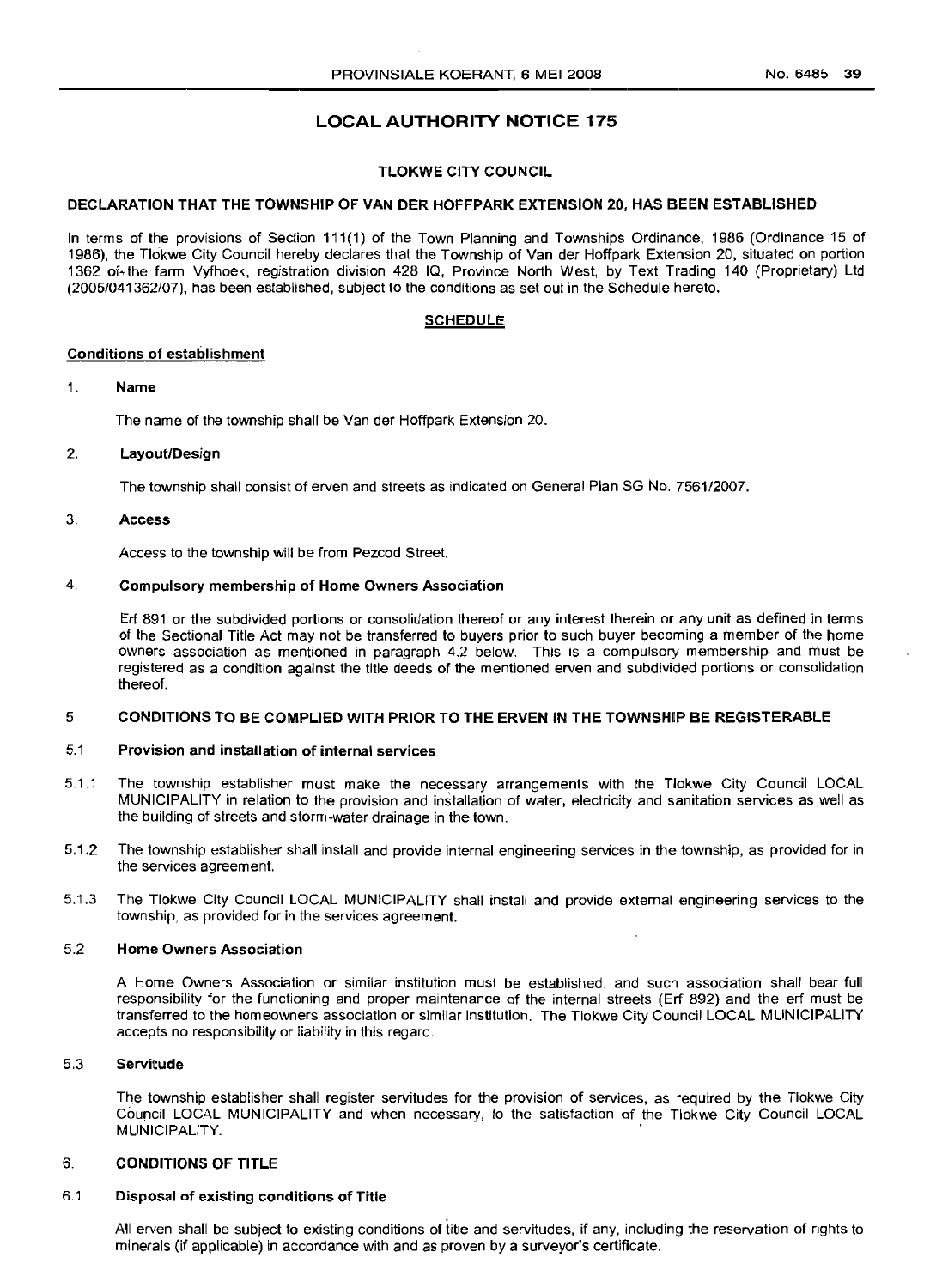## 6.2 Conditions imposed by the Tlokwe City Council LOCAL MUNICIPALITY in terms of the provisions of the Town Planning and Township Ordinance, 1986

All erven with the exemption of erf 892, are subject to the following conditions:

- 6.2.1 The ert is subject to a servitude, two metres wide, in favour of the Tlokwe City Council LOCAL MUNICIPALITY, for sewerage and other municipal purposes, along anyone of the boundaries other than a street boundary and in the case of a panhandle ert, an additional servitude of two metres wide across the access portion of the ert, if and when required by the Tlokwe City Council LOCAL MUNICIPALITY, provided that the Tlokwe City Council LOCAL MUNICIPALITY may relax or grant exemption from the required servitudes.
- 6.2.2 No building or other structure shall be erected within the aforesaid servitude area and no large-rooted trees shall be planted within the area of such servitude or within 2 metres thereof.
- 6.2.3 The Tlokwe City Council LOCAL MUNICIPALITY shall be entitled to deposit temporarily on the land adjoining the aforesaid servitude such material as may be excavated by it during the course of the construction, maintenance or removal of such sewerage mains and other works as it, in its discretion, may deem necessary and shall further be entitled to reasonable access to the said land for the aforesaid purpose, subject to any damage done during the process of the construction, maintenance or removal of such sewerage mains and other works being made good by the Tlokwe City Council LOCAL MUNICIPALITY.
- 6.2.4 Proposals to overcome unfavourable soil conditions shall be incorporated into all building plans submitted for approval. All buildings shall be constructed in accordance with such preventative measures. The owner of the ert accepts all liability for any damage and indemnifies the Tlokwe City Council LOCAL MUNICIPALITY against any claims which may result from possible weak soil conditions on the ert, for it is the responsibility of the owner to satisfy him or herself that the foundation solution as proposed, is sufficient.

## 6.3 Erven subject to special conditions

In addition to the relevant conditions set out above, the under-mentioned erven shall be subject to the servitude as indicated:

#### 6.3.1 Ert 892

The ert is subject to a servitude for access and municipal purposes in favour of the Tlokwe City Council LOCAL MUNICIPALITY, as indicated on the General Plan. (On submission of a certificate from the Tlokwe City Council LOCAL MUNICIPALITY to the Registrar of Deeds stating that the servitude is no longer required, this conditions shall lapse.)

#### 7. CONDITIONS THAT, IN ADDITION TO THE EXISTING STIPULATIONS OF THE TOWN PLANNING SCHEME, IN RESPECT OF ARTICLE 125 OF THE TOWN PLANNING AND TOWNSHIPS ORDINANCE 15 OF 1986, MUST ALSO BE INCLUDED IN THE TOWN PLANNING SCHEME

#### 7.1 Zonings

The following zonings must be awarded to erven:

7.1.1 Ert891:

The use zone of the erf is "Residential 2".

7.1.2 Ert 892:

The use zone of the ert is "Special" for the purpose of an access controlled private road and for the provision of services.

## 7.2 Building lines

- 7.2.1 The following street building lines will be applicable in the township:
- 7.2.1.1 From all streets 16 m,13,5 m and 10 m streets: 3 m
- 7.2.1.2 Along Pezcod Street/South Avenue: 3 m

#### 7.3 Line of no access

A line of no access is applicable along the southern boundary of ert 891 along Pezcod Street/South Avenue (lines A-B and B-C) as indicated on the layout.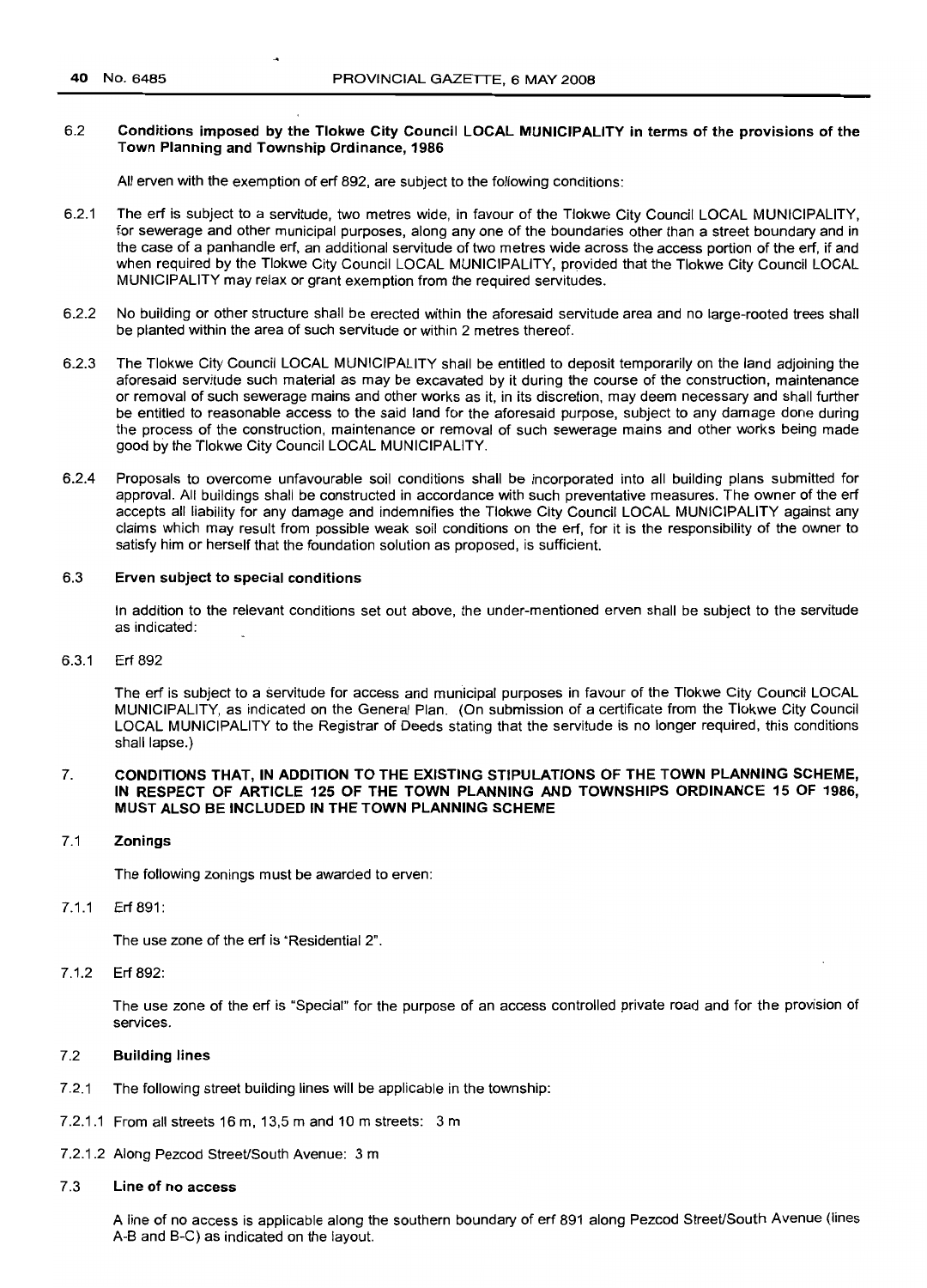#### 7.4 Site Development Plan

A site development plan shall be submitted to the Tlokwe City Council LOCAL MUNICIPALITY for approval and shall be approved prior to the consideration of building plans and the requirements with regard to the building plans and the site development plan shall be met before the rights may be exercised.

#### 7.5 Soil Conditions

- 7.5.1 In order to overcome the proven detrimental soil conditions on the erf, the foundation and other structural aspects of the building shall be designed by a competent professional engineer and the details of such design shall be shown on the building plans submitted to the Tlokwe City Council LOCAL MUNICIPALITY for approval, unless it is proved to the Tlokwe City Council LOCAL MUNICIPALITY that such measures are unnecessary or that the same purpose can be achieved by other more effective means; provided that the Tlokwe City Council LOCAL MUNICIPALITY accepts no liability for any claim which may arise due to unfavourable soil conditions and that the following wording be included on all building plans approved in the township:
- (a) "The approval of this building plan by the City Council of Tlokwe does not imply that the design and precautions to prevent, to control or to combat the possible consequences of possible unfavourable soil conditions, are necessarily sufficient.
- (b) It remains the exclusive responsibility of the owner to ensure that the design and precautions are sufficient.
- (c) The City Council of Tlokwe accepts no liability for any claims whatsoever which may result from the unfavourable soil condition of this property."

Notice 45/2008 **R J MOSIANE/MUNICIPAL MANAGER**